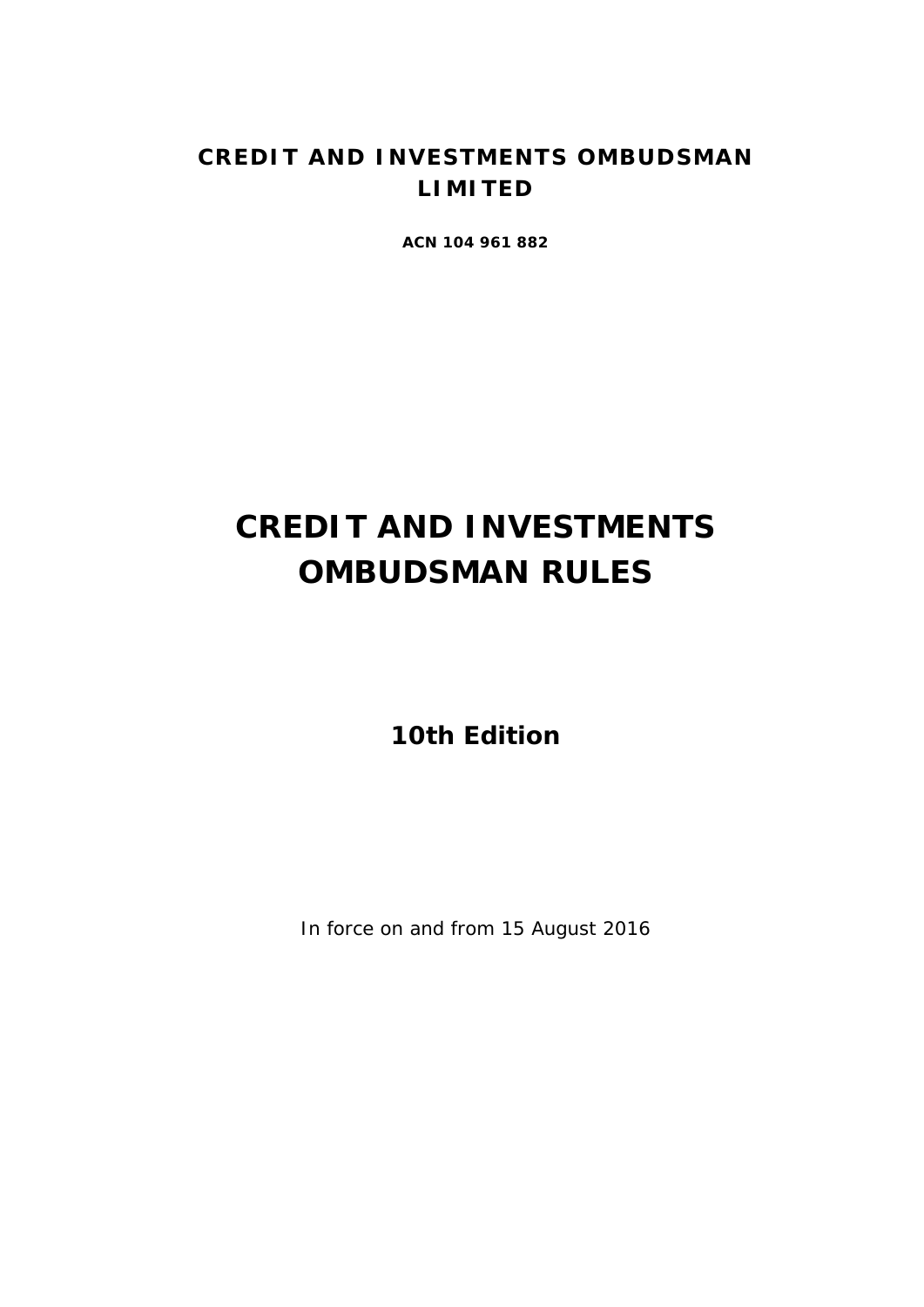# **Contents**

| 1.  |                                                      |  |
|-----|------------------------------------------------------|--|
| 2.  |                                                      |  |
| 3.  |                                                      |  |
| 4.  |                                                      |  |
| 5.  | Complaints to which the CIO Rules apply  5           |  |
| 6.  |                                                      |  |
| 7.  |                                                      |  |
| 8.  |                                                      |  |
| 9.  | Remedies and Orders available to a complainant  7    |  |
| 10. |                                                      |  |
| 11. | Complaint at no cost to complainant  12              |  |
| 12. |                                                      |  |
| 13. |                                                      |  |
| 14. |                                                      |  |
| 15. | Transfer of complaints between EDR schemes 15        |  |
| 16. |                                                      |  |
| 17. |                                                      |  |
| 18. |                                                      |  |
| 19. |                                                      |  |
| 20. |                                                      |  |
| 21. |                                                      |  |
| 22. |                                                      |  |
| 23. |                                                      |  |
| 24. |                                                      |  |
| 25. | What determinations the Ombudsman can make  24       |  |
| 26. |                                                      |  |
| 27. | Not complying with a scheme requirement 26           |  |
| 28. |                                                      |  |
| 29. | Objection notice from financial services provider 27 |  |
| 30. |                                                      |  |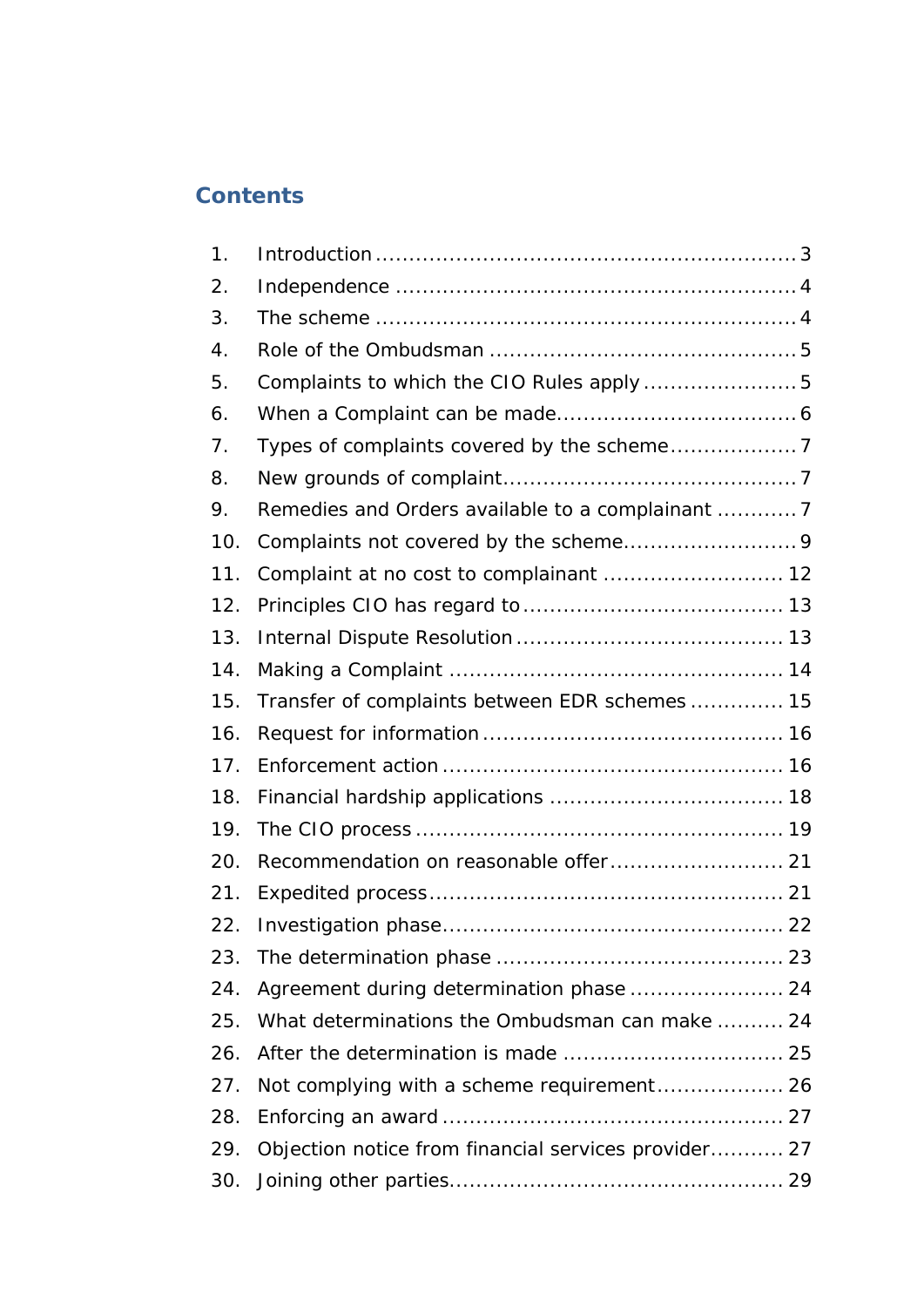| 32. | Statements and information made 'without prejudice'  29         |
|-----|-----------------------------------------------------------------|
|     |                                                                 |
|     |                                                                 |
|     |                                                                 |
|     |                                                                 |
|     |                                                                 |
|     |                                                                 |
|     | 39. Exceptions to scheme decisions being final and binding. 33  |
|     | 40. Financial services provider ceasing to carry on business 34 |
|     | 41. Reporting obligations and systemic issues 35                |
|     |                                                                 |
|     |                                                                 |
|     |                                                                 |
|     |                                                                 |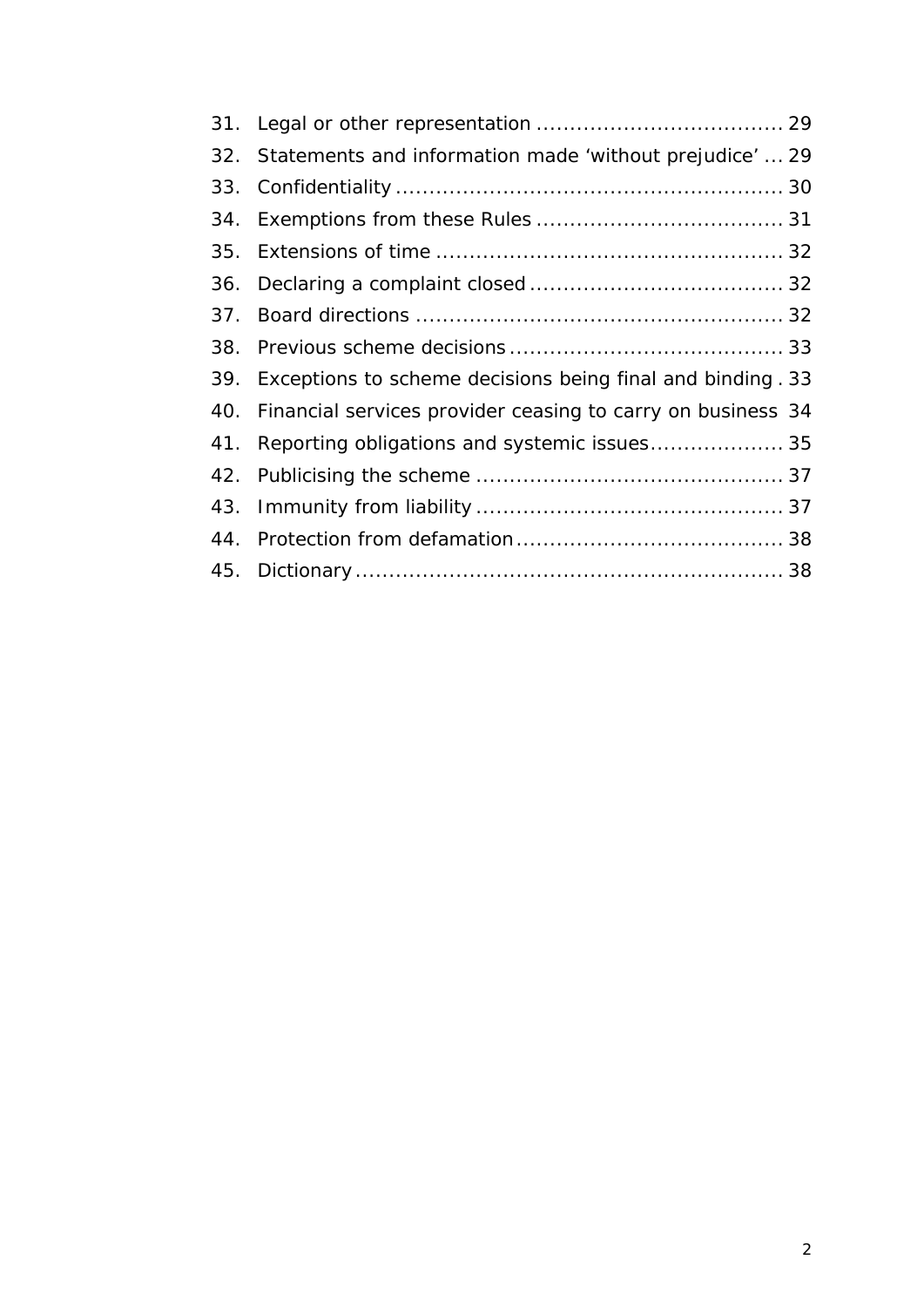# **CREDIT AND INVESTMENTS OMBUDSMAN LIMITED**

# **RULES OF THE CREDIT AND INVESTMENTS OMBUDSMAN**

# **10th Edition**

**The definition of words appearing in italics** *like this* **are set out in Rule 45.**

#### <span id="page-3-0"></span>**1. Introduction**

- 1.1 The *scheme* is an independent *EDR scheme* established by the Credit and Investments Ombudsman Limited (**CIOL**). *Consumers* can access the *scheme* free of charge.
- 1.2 The *scheme's* operations are funded by members of *CIOL*. Its members are individuals, firms and corporations that operate in the *financial services industry*. By becoming a member of *CIOL*, they have agreed to be bound by *CIOL*'s Constitution and the *Rules* and *Guidelines*.
- 1.3 The main objectives of the *scheme* are to:
	- (a) act as an *ASIC*-approved *EDR scheme* for the *financial services industry*;
	- (b) act as an *EDR scheme* recognised by the *OAIC* to *deal with*  privacy-related *complaints*; and
	- (c) actively facilitate the resolution of *complaint*s about *financial services*.
- 1.4 The *scheme deals with complaint*s in accordance with *these Rules*. It seeks to resolve *complaint*s in a reasonable and fair manner by one or more of the following methods:
	- (a) facilitating informal negotiations;
	- (b) conducting a *conciliation conference*;
	- (c) investigating and making *decisions* about the merits of the *complaint*.
- 1.5 The broad aim of the *scheme* is to provide for the independent and prompt resolution of *consumers'* complaints against *financial services providers*, having regard to: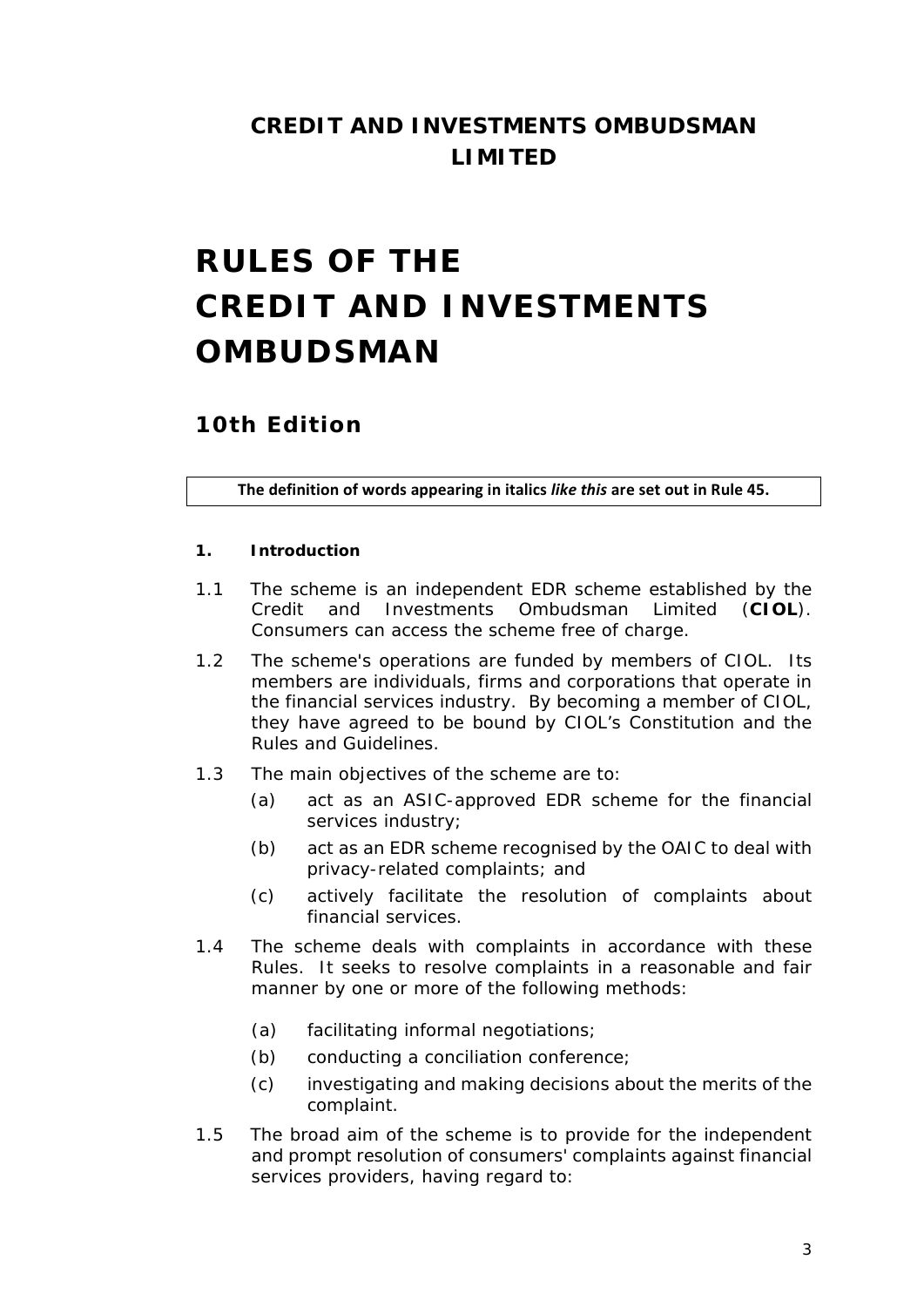- (a) relevant legal requirements and rights provided by law to *consumers*;
- (b) *applicable codes of practice*;
- (c) good industry practice in the *financial services industry*; and
- (d) fairness in all the circumstances.

### <span id="page-4-0"></span>**2. Independence**

- 2.1 The decision-making process and administration of the *scheme* are independent of its members.
- 2.2 The *Ombudsman* and staff of *CIOL* are:
	- (a) entirely responsible for *dealing with complaint*s; and
	- (b) accountable only to the *CIOL board*.
- 2.3 The *CIOL board* is responsible for overseeing the operations of the scheme, for ensuring independent decision making by the *Ombudsman* and staff of *CIOL*, and for preserving the independence of the scheme and of the *scheme's* dispute resolution processes.
- 2.4 In order to ensure that the *scheme* is, and is perceived to be, independent, the *CIOL board* comprises:
	- (a) an independent Chairman; and
	- (b) an equal number of *consumer representative*s and *industry representatives*.

#### <span id="page-4-1"></span>**3. The scheme**

- 3.1 The *Rules* under which the *scheme* operates set out, among other things:
	- (a) who can make a *complaint* to the *scheme*;
	- (b) what *complaint*s can be *dealt with* by the *scheme*;
	- (c) what *complaint*s the *scheme* cannot *deal with*;
	- (d) how a *complaint* can be made to the *scheme*; and
	- (e) how the *scheme* tries to resolve a *complaint*.
- 3.2 The *CIOL board* may from time to time approve and have published on *CIOL*'s *website* the *Guidelines*, procedures of the *scheme*, position statements and other documents relating to the *CIO process*, but these always have to be read subject to the *CIO Rules* and *CIOL's* Constitution.
- 3.3 The *scheme* may publish a de-identified copy of any *scheme decision* on *CIOL*'s *website.*
- 3.4 The *scheme* is not bound by any legal rule of evidence and affords all parties to a *complaint* procedural fairness. It may inform itself about a *complaint* and all matters relating to it in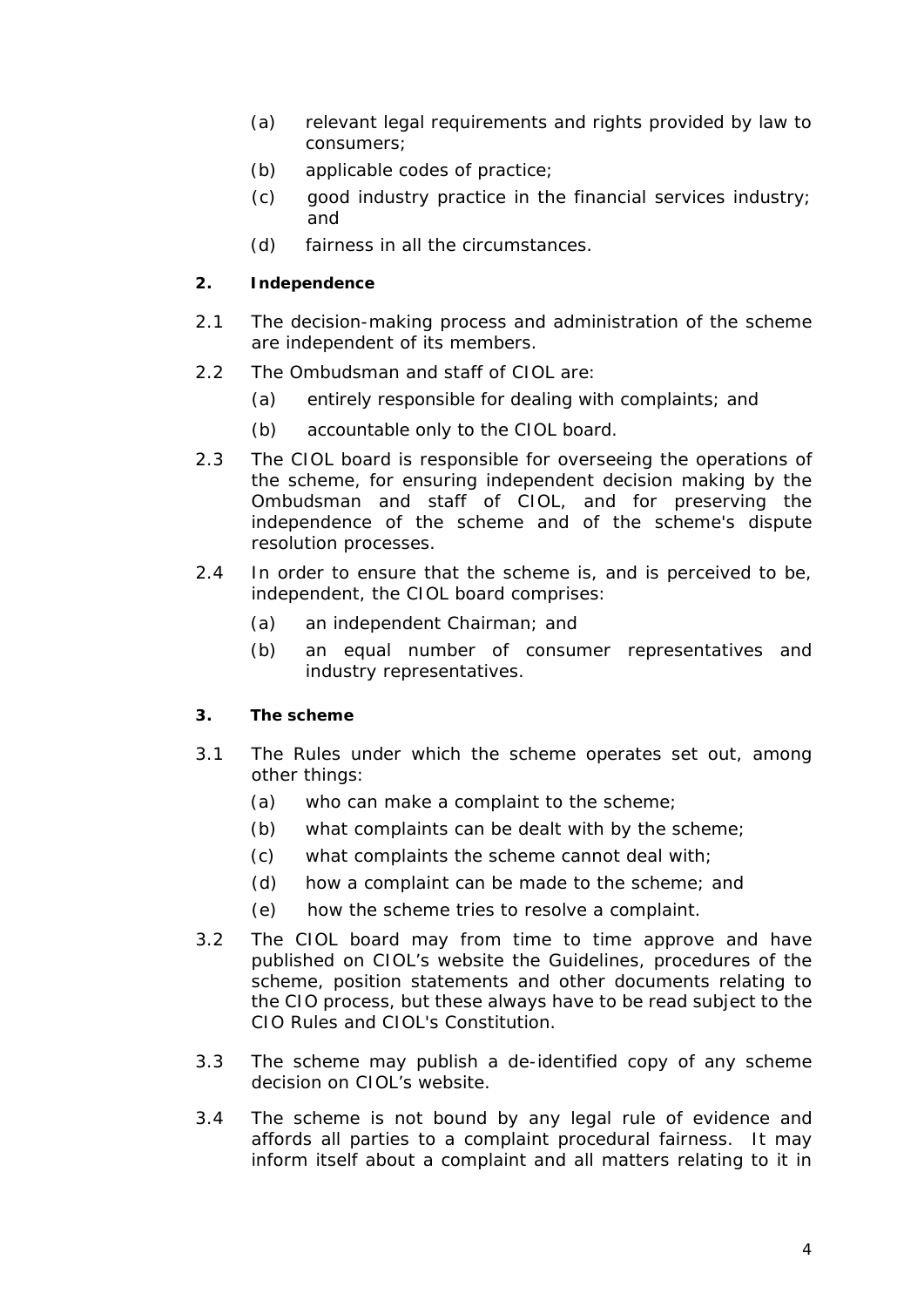whatever manner and by whatever means in its discretion it thinks appropriate.

- 3.5 Subject to *Rule* 33, the *scheme* will generally give any information or documents it receives from one party to the *complaint* to all other parties, particularly if the *scheme* relies on the information or documents in *dealing with* the *complaint*. However, the *scheme* need not do so if the information or documents are not relevant, are already in the possession of the parties or have been brought to the notice of the other parties and they have elected not to receive them.
- 3.6 If the *scheme* thinks that it is appropriate to refer a *complaint* or aspect of a *complaint*, and the information and documents provided by the *complainant*, to another *EDR scheme*, it will obtain the *complainant*'s consent before doing so.

# <span id="page-5-0"></span>**4. Role of the Ombudsman**

- 4.1 The *CIOL board* appoints the *Ombudsman*. The *Ombudsman* is the decision-maker of the *scheme* and the person who can make any *decision* allowed for under the *CIO Rules*.
- 4.2 The *Ombudsman*:
	- (a) has the powers, functions and duties conferred by *CIOL's* Constitution and *these Rules*, and as conferred and delegated by the *CIOL board* from time to time;
	- (b) has overall management responsibility for the *scheme*; and
	- (c) establishes systems and procedures to ensure the *scheme*'s efficient and effective operations in accordance with *these Rules.*
- 4.3 The *Ombudsman* may delegate all or any of his or her powers, functions and duties to employees of *CIOL* and to other persons approved by the *CIOL board*, except:
	- (a) the power to make a *determination* or *award*; and
	- (b) the *Ombudsman*'s power to delegate.

#### <span id="page-5-1"></span>**5. Complaints to which the CIO Rules apply**

- 5.1 Different versions of the *CIO Rules* operate in respect of a *complaint* depending on the date of its receipt.
- 5.2 This 10th Edition of the *CIO Rules* takes effect on 15 August 2016, and applies to every *complaint* received on or after that date. This 10th Edition also applies to all legal proceedings to set aside or otherwise challenge a *scheme decision* or a *board direction* commenced under *Rule* 39.5 after this 10th Edition takes effect, irrespective of whether:
	- (a) the subject *complaint* was received before or after this 10th Edition took effect; or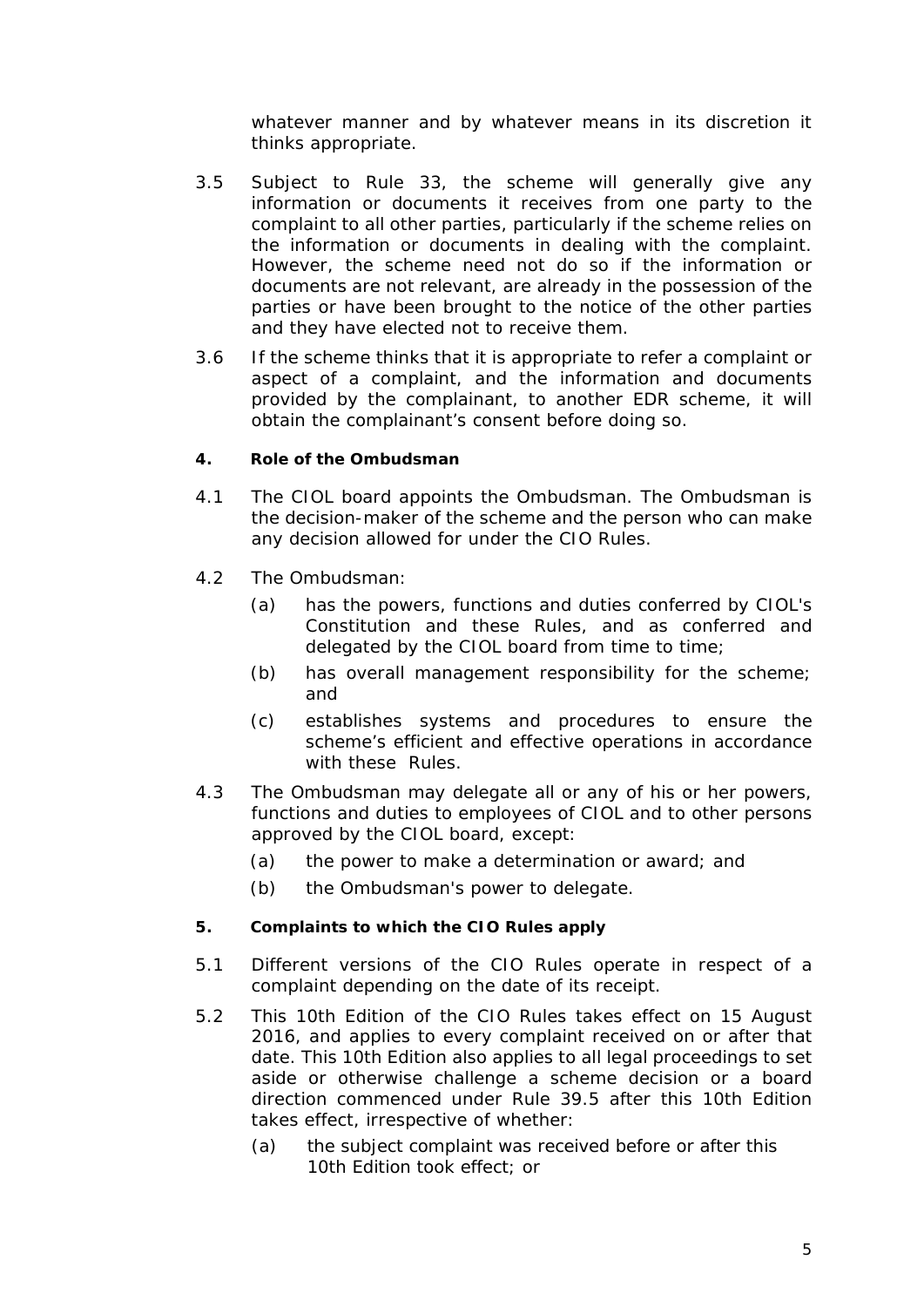(b) the particular *scheme decision* was made or *board direction* was issued before or after this 10th Edition took effect.

### <span id="page-6-0"></span>**6. When a Complaint can be made**

- 6.1 A *complaint* can be made to the *scheme* about a *financial services provider* if:
	- (a) the *complainant* is a *consumer*; and
	- (b) the *complaint* arises from or relates to a *financial service*.
- 6.2 The *Ombudsman* may give a written *ruling* as to whether the *complaint* or any aspect of the *complaint* can be *dealt with* under *these Rules* or about any matter that arises in the course of the *scheme dealing with* the *complaint*. The *ruling* is final and binding on the *complainant* and the *financial services provider* despite *Rule* 39.3.
- 6.3 The times within which a *complaint* must be made to the *scheme* are as follows:
	- (a) for those aspects of the *complaint* that relate to *financial hardship applications*, unjust transactions or unconscionable interest and other charges under the National Credit Code, the later of either:
		- (i) two years from when the *credit contract* is rescinded, discharged or otherwise comes to an end (or in the case of a *consumer lease* entered into on or after 1 March 2013, two years from when the lease is terminated, discharged or otherwise comes to an end); or
		- (ii) two years from when a *final response* is given by the *financial services provider* at *IDR*; and
	- (b) for all other *complaints* or disputes, the earlier of either:
		- (i) six years from the date that the *complainant* first became aware (or should reasonably have become aware) that they suffered the loss; or
		- (ii) two years from when a *final response* is given at *IDR*.
- 6.4 The time limits under *Rule* 6.3 apply unless the *scheme* considers that exceptional circumstances apply or the *financial services provider* and the *scheme* agree to *CIO* having jurisdiction.
- 6.5 Despite any other *Rule*, the *scheme* may *deal with* a *complaint* which is not otherwise within its jurisdiction if all parties to the *complaint* and the *scheme* agree to this, in which case, the *scheme* will *deal with the complaint* in the manner described by *these Rules*.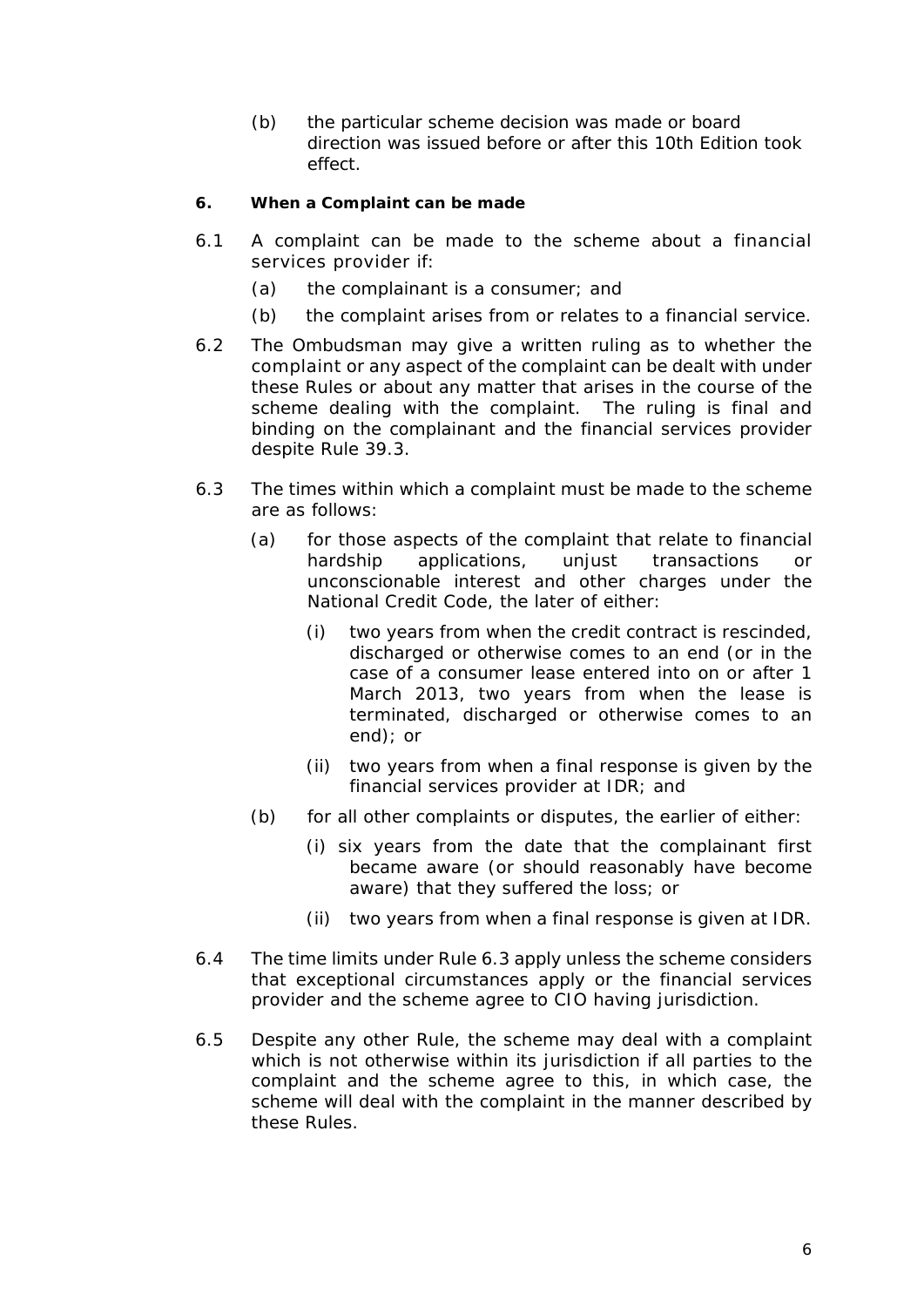# <span id="page-7-0"></span>**7. Types of complaints covered by the scheme**

- 7.1 The *scheme* will only *deal with* a *complaint* if, in relation to a *financial service*, the *financial services provider*:
	- (a) breached relevant laws (or duties imposed by law) or did not give effect to a right provided by law to the *complainant* or, if the *financial service* was provided to a *custodian* of a *custodial arrangement*, to the *custodian,* in relation to the subject matter of the *complaint*;
	- (b) breached an *applicable code of practice*;
	- (c) did not meet standards of good practice in the *financial services industry*; or
	- (d) acted unfairly towards the *complainant* or, if the *financial service* was provided to a *custodian* of a *custodial arrangement*, towards the *custodian*.

#### <span id="page-7-1"></span>**8. New grounds of complaint**

- 8.1 The *scheme* may exclude a new ground of *complaint* at the *investigation stage* if:
	- (a) the *complainant* was aware of the new ground of *complaint* earlier (or should have reasonably been aware of it) and does not have a reasonable excuse for not raising it earlier; or
	- (b) there would be undue prejudice to the *financial services provider* as a result of the new ground of *complaint* being raised.
- 8.2 Once the *determination phase* of the *CIO process* commences, the *complainant* may not raise any new ground of complaint unless the *scheme* is satisfied that exceptional circumstances exist that justify the *complainant* raising a new ground of complaint.

#### <span id="page-7-2"></span>**9. Remedies and Orders available to a complainant**

9.1 The *scheme* can *deal with* a *claim* if the *complainant*'s loss in relation to the *claim* does not exceed or appear to the *scheme* to exceed \$500,000. However, the *scheme* can only award compensation up to its *monetary compensation limit* for loss suffered by the *complainant* in respect of the *claim*.

Note: The *scheme*'s *monetary compensation limit* is not affected by the credit limit of a *credit contract* or amount of compensation under the small claims procedure prescribed by section 199 of the National Consumer Credit Protection Act 2009.

- 9.2 The *CIOL board* may increase the amount of the *monetary compensation limit* from time to time by amending *these Rules*. The *scheme* will publish any increase in the compensation limit on the *CIOL website*.
- 9.3 If the *complainant* accepts an offer by the *financial services provider* to settle the *complaint* or accepts a *recommendation* by *CIO* as to how the *complaint* should be resolved (and the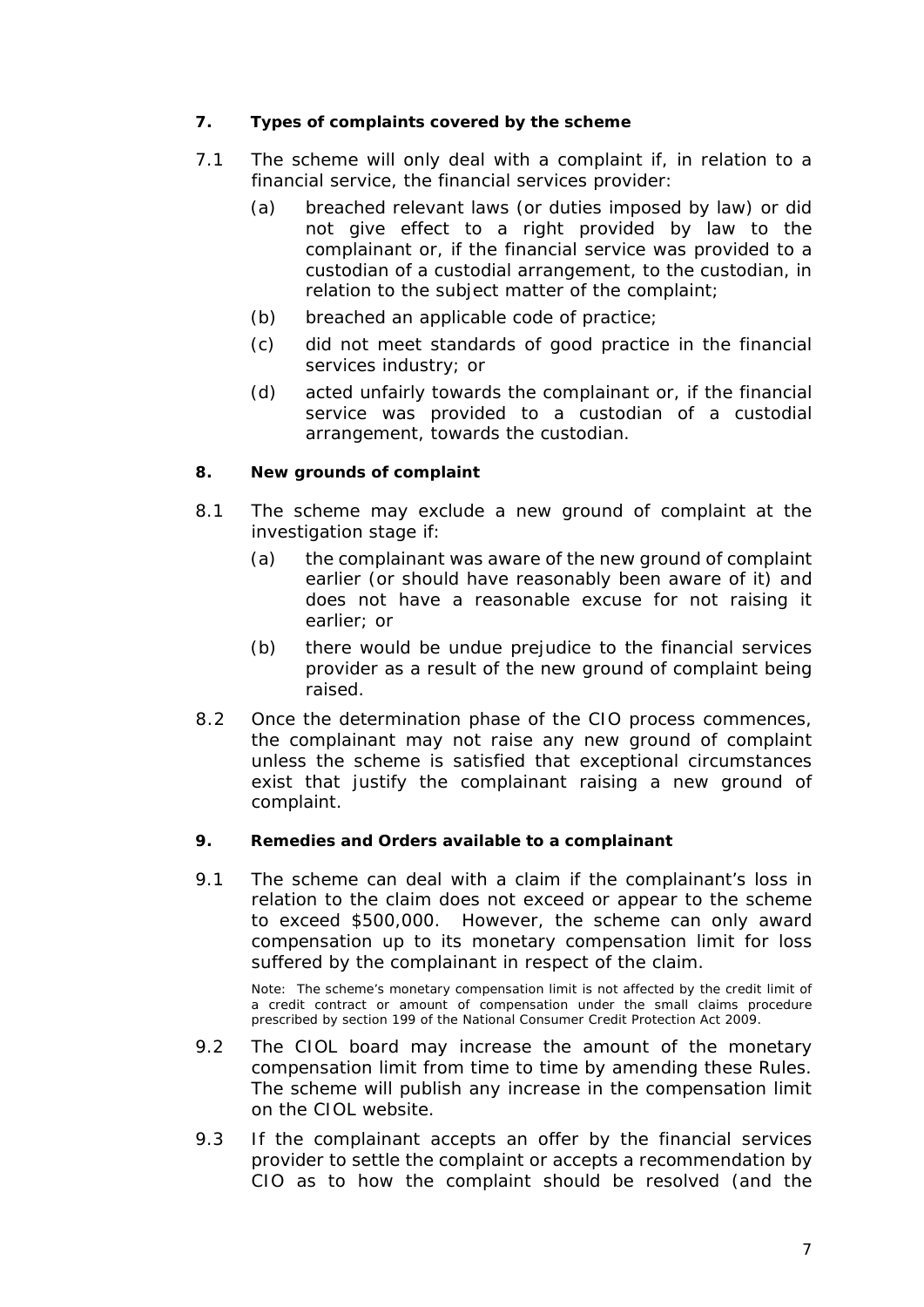*recommendation* is also agreed to by the *financial services provider*), or accepts an *award* of compensation by *CIO*, the *complainant* must provide the *financial services provider* (if the *financial services provider* so requests) with a release before or at the time the *financial services provider* makes good on the offer or gives effect to the *recommendation* or *award*. The release must release the *financial services provider* and the *complainant* from any further liability in respect of the matters resolved by the settlement offer, *recommendation* or award. The release must, where relevant, be for the full value of the *claim* which is the subject of the *complaint*, even if this amount exceeds the amount of the settlement offer, *recommendation* or *award*.

- 9.4 The *scheme* may also award interest in addition to any compensation awarded, even if the interest, when added to the compensation awarded, exceeds the *monetary compensation limit*.
- 9.5 If interest is awarded, it will be calculated with reference to the official cash rate prescribed from time to time by the Reserve Bank of Australia from the date of the cause of action or matter giving rise to the *complainant*'s *claim.* However, the *scheme* will have regard to any factors it considers relevant, including but not limited to, the extent to which the conduct of either party contributed to any delay.
- 9.6 The *scheme* may, where appropriate, decide that the *financial services provider* undertakes a course of action to resolve the *complaint*, including, but not limited to:
	- (a) the payment of a sum of money, including compensation;
	- (b) the variation or waiver of a debt;
	- (c) the entering into a payment arrangement to repay a debt;
	- (d) the release or return of security for a debt;
	- (e) the repayment, waiver or variation of a fee or other amount paid to or owing to the *financial services provider* or its representative or agent, including the variation of the applicable interest rate on a *credit facility*;
	- (f) the discontinuation of *enforcement action* against the *complainant*;
	- (g) in relation to a default judgment, staying the execution of the default judgment\* or not enforcing the default judgment;

\* - see CIO Position Statement 3

- (h) the release of the *complainant* from a contract;
- (i) the variation of the terms of a *credit facility* in cases of financial hardship;
- (j) affording the *complainant* a reasonable opportunity to refinance a *credit facility* or sell or dispose of property in connection with a *financial hardship application*; and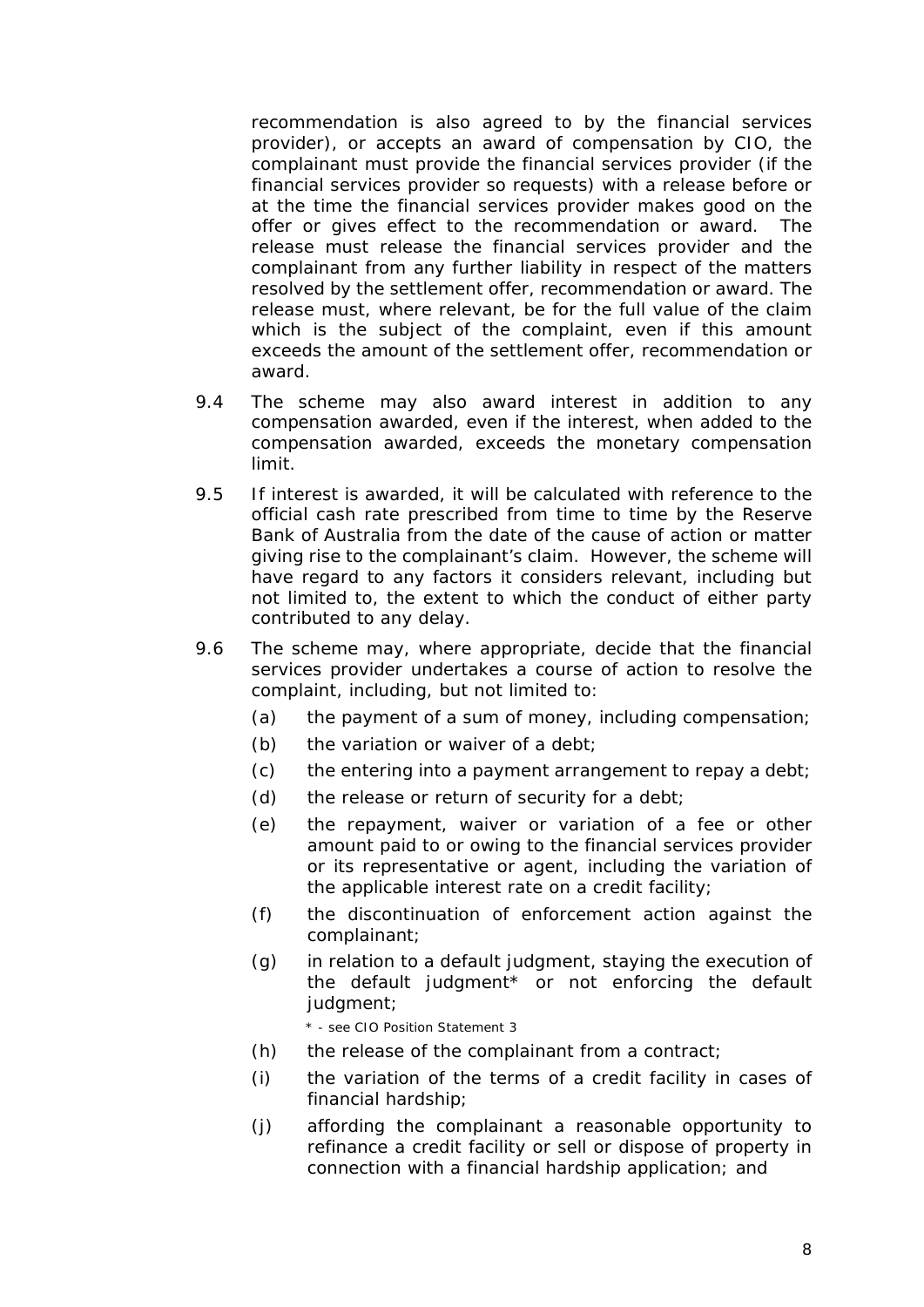- (k) the release of documents or information relating to the *complainant* that are under the control of the *financial services provider*.
- 9.7 The *complainant* can claim compensation for loss that is:
	- (a) direct financial loss, and/or
	- (b) indirect or non-financial loss.
- 9.8 The *scheme* may in its discretion decide that the *financial services provider* compensates the *complainant* for non-financial loss or damage, in circumstances where, for example, the *scheme* is satisfied that the *financial services provider* has:
	- (a) unduly harassed the *complainant* or caused the *complainant* physical inconvenience, embarrassment, humiliation or distress; or
	- (b) unnecessarily delayed or extended the time taken to resolve the situation; or
	- (c) interfered with the *complainant*'s privacy or expectation of peace of mind.
- 9.9 Punitive, exemplary or aggravated damages may not be awarded.
- 9.10 The *Ombudsman* can make an *order* requiring the *financial services provider* to do or to refrain from doing some act in relation to the subject matter of the *complaint*, and, in relation to privacy-related *complaints*, make an *order* that is generally consistent with the declarations available to the Information Commissioner when he or she makes a determination under section 52 of the Privacy Act 1988.

#### <span id="page-9-0"></span>**10. Complaints not covered by the scheme**

- 10.1 A reference to a *complaint* in this *Rule* 10 includes any *claim* or aspect of the *complaint*. The *scheme* will not *deal with* a *complaint* if, at the time of receiving the *complaint* or at any time during the *CIO process*, the *scheme* is satisfied that:
	- (a) the *complaint* does not relate to a *financial service* within the meaning of the *CIO Rules*;
	- (b) the *complaint* is about someone who is not a member of *CIOL* at the time the *complaint* is made;
	- (c) the *complainant* is seeking compensation for a *claim* in an amount which exceeds the *scheme*'s *monetary compensation limit*, or the *complainant*'s loss in relation to the *claim* exceeds or appears to the *scheme* to exceed \$500,000;
	- (d) the *complaint* relates to a fee, charge, rental cost, commission or interest rate, unless:
		- (i) the *complaint* concerns the non-disclosure, misrepresentation, miscalculation or incorrect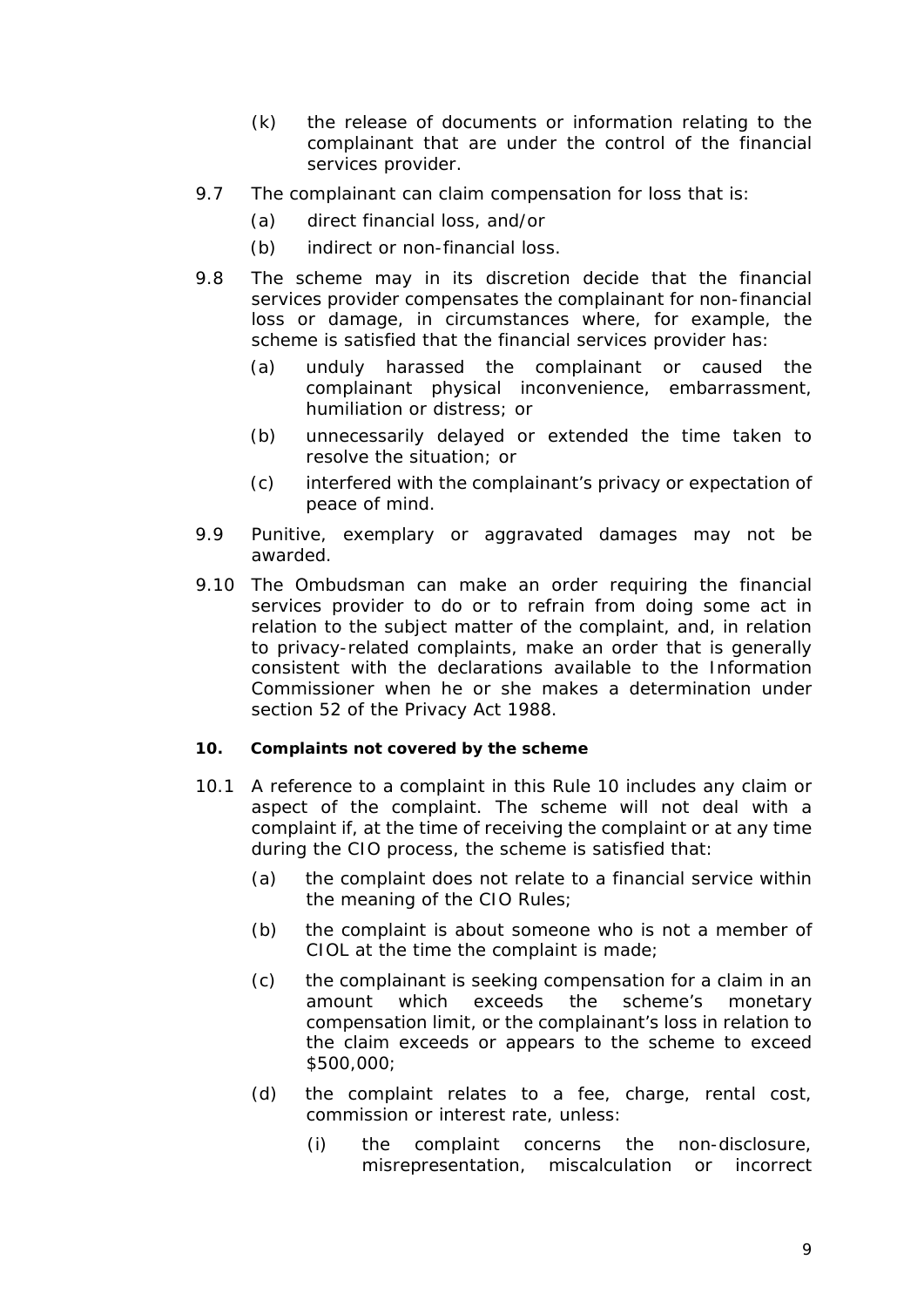application of the fee, charge, rental cost, commission or interest rate;

- (ii) the fee, charge, rental cost or commission is unconscionable or otherwise in breach of the law;
- (iii) the change in the interest rate is unconscionable or the interest rate is in breach of the law; or
- (e) the *complaint* is about:
	- (i) something done or not done by a third party (that is, someone other than the *financial services provider*), unless:
		- A. the *financial services provider* is acting pursuant to an assignment, subrogation or novation, or is otherwise responsible for the *financial services* provided by the third party; or;
		- B. the *financial services provider* is a *linked credit provider* of the third party;
	- (ii) the policies or commercial judgement of someone other than the *financial services provider*, examples of which are:
		- A. a *financier's* assessment of lending risk, or of financial or commercial criteria, or of character; or
		- B. a *financier's* decision to refuse the *complainant*'s application for a *credit facility* or the release of part of the security for the *credit facility* or to approve either of them subject to conditions; or
		- C. the interest rates and fees charged by a *financier*; or
		- D. a *financier's* policy to require mortgage insurance;
- (f) (except in the case of *complaint*s relating to financial hardship or responsible lending obligations under the National Consumer Credit Protection Act 2009), the *financial services provider* has done no more than exercise its commercial judgement, including but not limited to its commercial judgement about interest rates (but subject to *Rule* 10.1(d)), product design or (in relation to creditrelated matters) lending or the security for a *credit facility*;
- (g) the *complaint* relates to a contract or obligation not arising under Australian law;
- (h) in the case of a secured *credit facility*, the security is situated or legally registered outside Australia or is governed by laws other than the laws of Australia;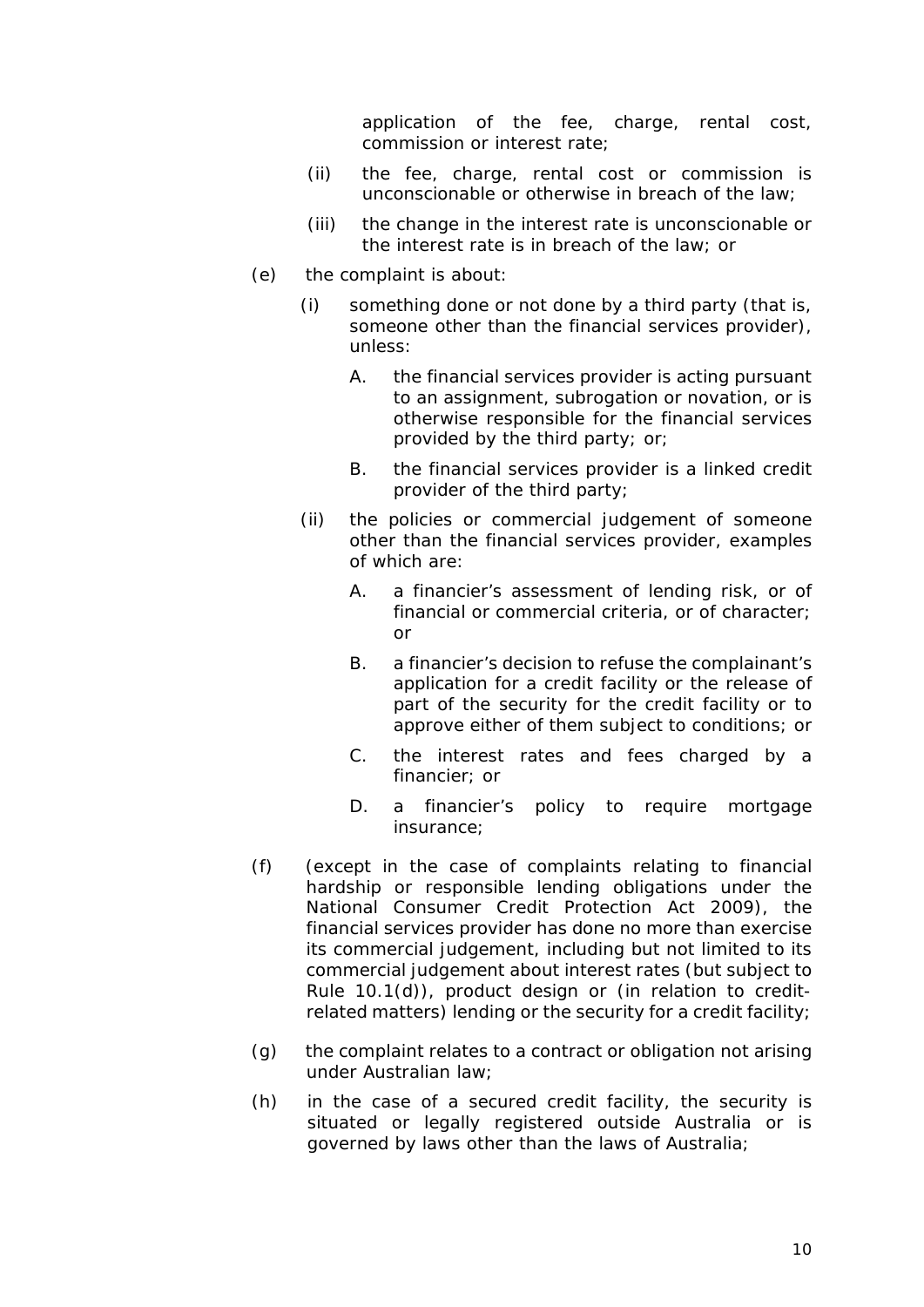- (i) the *complainant* is seeking an outcome or remedy for which the *scheme* cannot make an *order* or *award* against a *financial services provider*;
- (j) (except in the case of a guarantor), the person to whom the *financial services* directly relates is not:
	- (i) the *complainant*; or
	- (ii) a *custodian* of a *custodial arrangement* under which the *complainant* requested or directed the acquisition, disposal or holding of a financial product within the meaning of section 761A of the Corporations Act 2001 to which the *financial services* relate;
- (k) the time within which a *complainant* must make a *complaint* to the *scheme*, as prescribed by *Rule* 6.3, has elapsed;
- (l) (except where the *complainant* is making a *financial hardship application*) the *complainant* has previously made a *complaint* to the *scheme* about the same *financial services provider* in relation to the same subject matter, and the *scheme* is satisfied that there are no exceptional circumstances which warrant the *complaint* being reopened;
- (m) the *complaint* has been dealt with by a court, tribunal, arbitrator, *OAIC* or another *EDR scheme*, unless:
	- (i) the *complainant* has requested a stay on the execution of a default judgment, the *financial services provider* has declined the *complainant*'s request and a court, tribunal, arbitrator or other *EDR scheme* has not considered, or been asked to consider, the request; or
	- (ii) both the *complainant* and the *financial services provider* consent in writing to the *complaint* being considered by the *scheme*;
- (n) the subject matter of the *complaint* becomes the subject of proceedings brought by the *financial services provider* before a court, but only if this occurred as a result of the *financial services provider* having commenced legal proceedings in accordance with the *objection notice* procedure outlined in *Rule* 29;
- (o) it is more appropriate that the *complaint* is dealt with in another forum such as a court, tribunal, *OAIC* or another *EDR scheme*;
- (p) the *complaint* involves an issue which may have important consequences for the business of the *financial services provider* or the *financial services industry* generally, or raises an important or novel point of law, and is *dealt with* under the special procedures set out in *Rule* 29;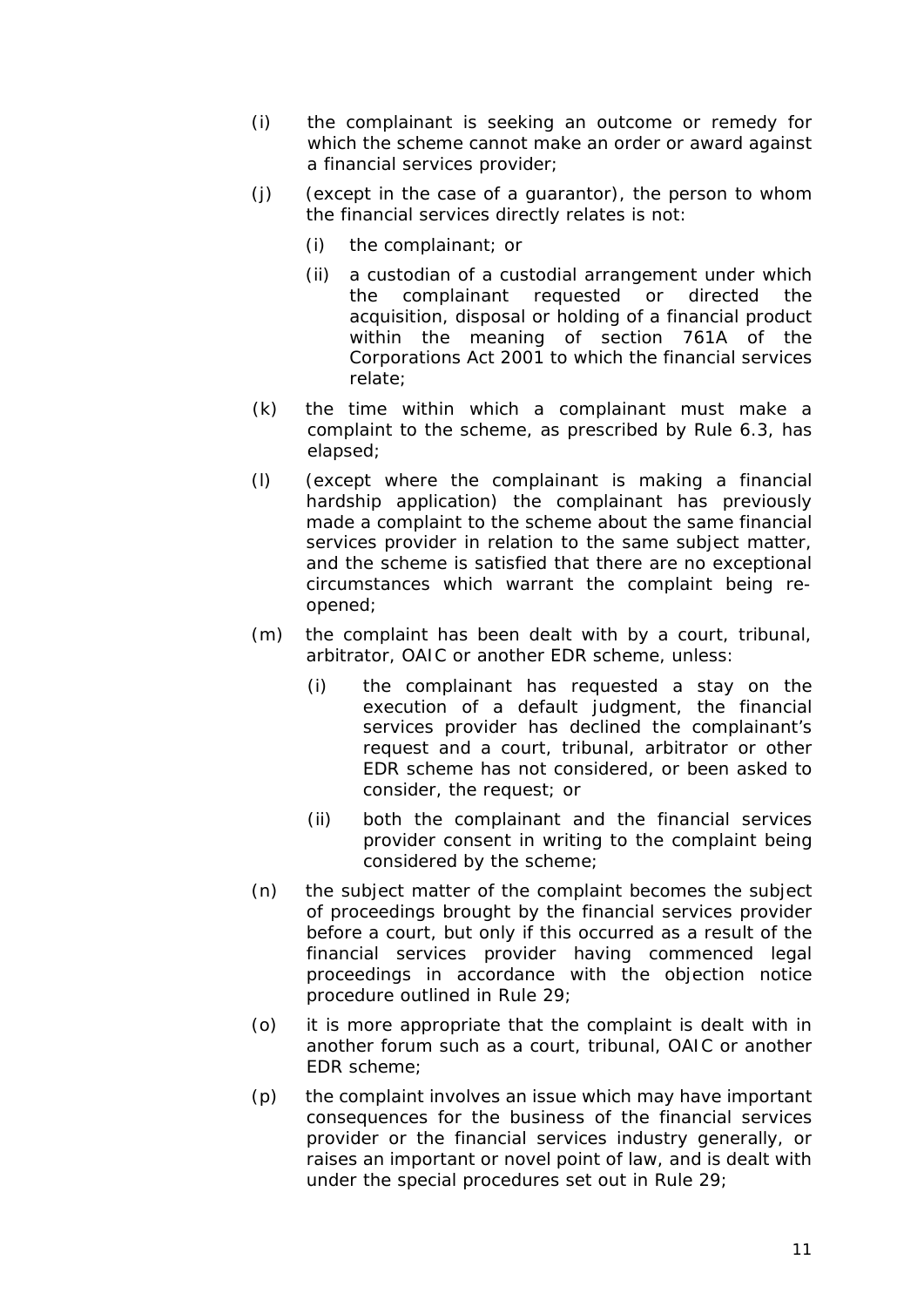- (q) even if the matters set out in the *complaint* were found to be true, these matters would not constitute:
	- (i) a breach of the relevant laws (or duties imposed by law) by the *financial services provider*, or a failure by the *financial services provider* to give effect to a right provided by law to the *complainant* in relation to the subject matter of the *complaint*;
	- (ii) a breach of an *applicable code of practice* by the *financial services provider*;
	- (iii) a failure by the *financial services provider* to meet standards of good practice in the *financial services industry*; or
	- (iv) the *financial services provider* acting unfairly towards the *complainant*;
- (r) the *complaint* relates to the investment performance of an investment product, unless the *complaint* concerns nondisclosure, misrepresentation, misleading or unconscionable conduct, inappropriate advice or conduct that is otherwise in breach of the law;
- (s) the *complaint* relates to the management of a common fund or management of a managed investment scheme as a whole (e.g. the *complaint* relates to a management or commercial matter that concerns the day to day operation of the fund or scheme or applies to or affects all members of the fund or scheme);
- (t) the *financial services provider* had, before the *complaint* was received by the *scheme*, commenced legal proceedings against the *small business complainant* in relation to a *credit facility* having a credit limit of more than \$2 million\*; or

\* In determining whether the credit limit is reached, the *scheme* will apply the limit to the *credit facility* that is the subject of the *complaint.* This means that the value of any linked *credit facility* is not taken into account when applying the limit - *ASIC's* Regulatory Guide 139.76.

Note: 'Credit limit' refers to the credit limit set out in the *credit facility*.

- (u) in relation to a *Privacy Act participant,* the *complaint* does not relate to a right or obligation arising under the Privacy Act 1988; or
- (v) the *complaint* is lacking in substance or is being pursued by the *complainant* for an improper purpose.

#### <span id="page-12-0"></span>**11. Complaint at no cost to** *complainant*

11.1 The *financial services provider* must not charge the *complainant* any fee, or seek to be reimbursed for any fee payable by it to the *scheme*, in connection with a *complaint* made to the *scheme* about it.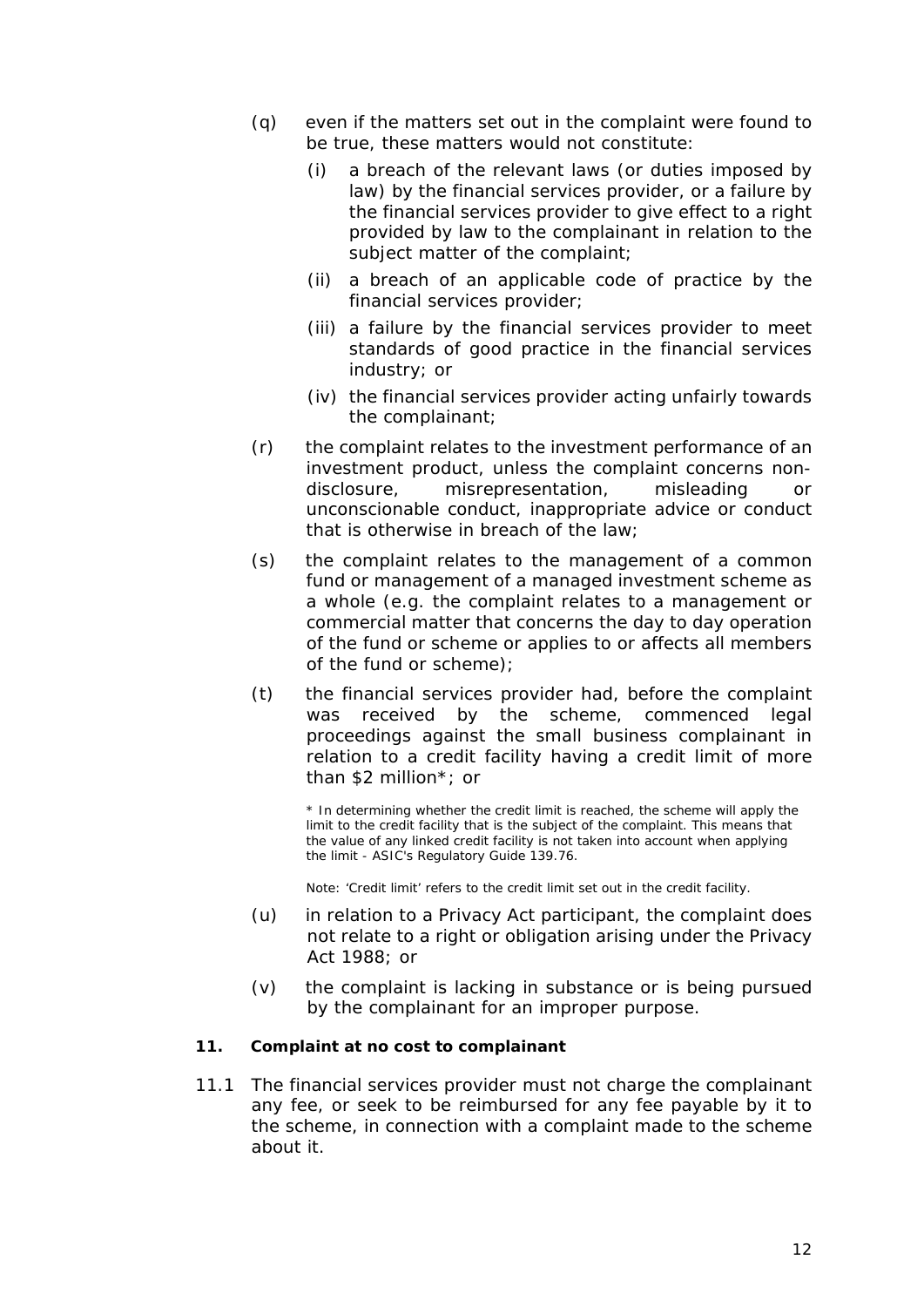# <span id="page-13-0"></span>**12. Principles CIO has regard to**

- 12.1 In *dealing with* a *complaint* at any stage of the *CIO process*, the *scheme* will observe procedural fairness and have regard to:
	- (a) relevant legal requirements or rights provided by law to the *complainant* in relation to the subject matter of the *complaint*;
	- (b) *applicable codes of practice*;
	- (c) good practice in the *financial services industry*; and
	- (d) fairness in all the circumstances.
- 12.2 *Dealing with* a *complaint* includes:
	- (a) deciding the extent to which a *complaint* is covered by the *scheme*;
	- (b) investigating the *complaint*;
	- (c) making a *decision* about the merits of the *complaint*;
	- (d) making any other *decision* about a *complaint*, as contemplated by *these Rules*;
	- (e) making *recommendations* to the *complainant* and the *financial services provider* about resolving a *complaint*;
	- (f) making an *expedited ruling* on the merits of the *complaint*; or
	- (g) the *Ombudsman* making a *ruling*, *determination*, *order* or *award*.
- 12.3 In considering what is good practice in the *financial services industry*, the *scheme* may:
	- (a) consult within the *financial services industry*;
	- (b) seek, but is not bound by, advice from such persons (including but not limited to those in the *financial services industry*) that the *scheme* regards as suitably qualified to give that advice; or
	- (c) have regard to an *applicable code of practice* or industry or regulatory guideline or protocol which has application in the industry in which the *financial services provider* operates and which the *scheme* reasonably considers reflects good industry practice, even if the *financial services provider* has not subscribed to that code of practice or industry or regulatory guideline or protocol.

# <span id="page-13-1"></span>**13. Internal Dispute Resolution**

- 13.1 Every *financial services provider* (other than a *credit representative*) must have *IDR* procedures in place which comply with standards and requirements:
	- (a) made or approved by *ASIC\** from time to time; or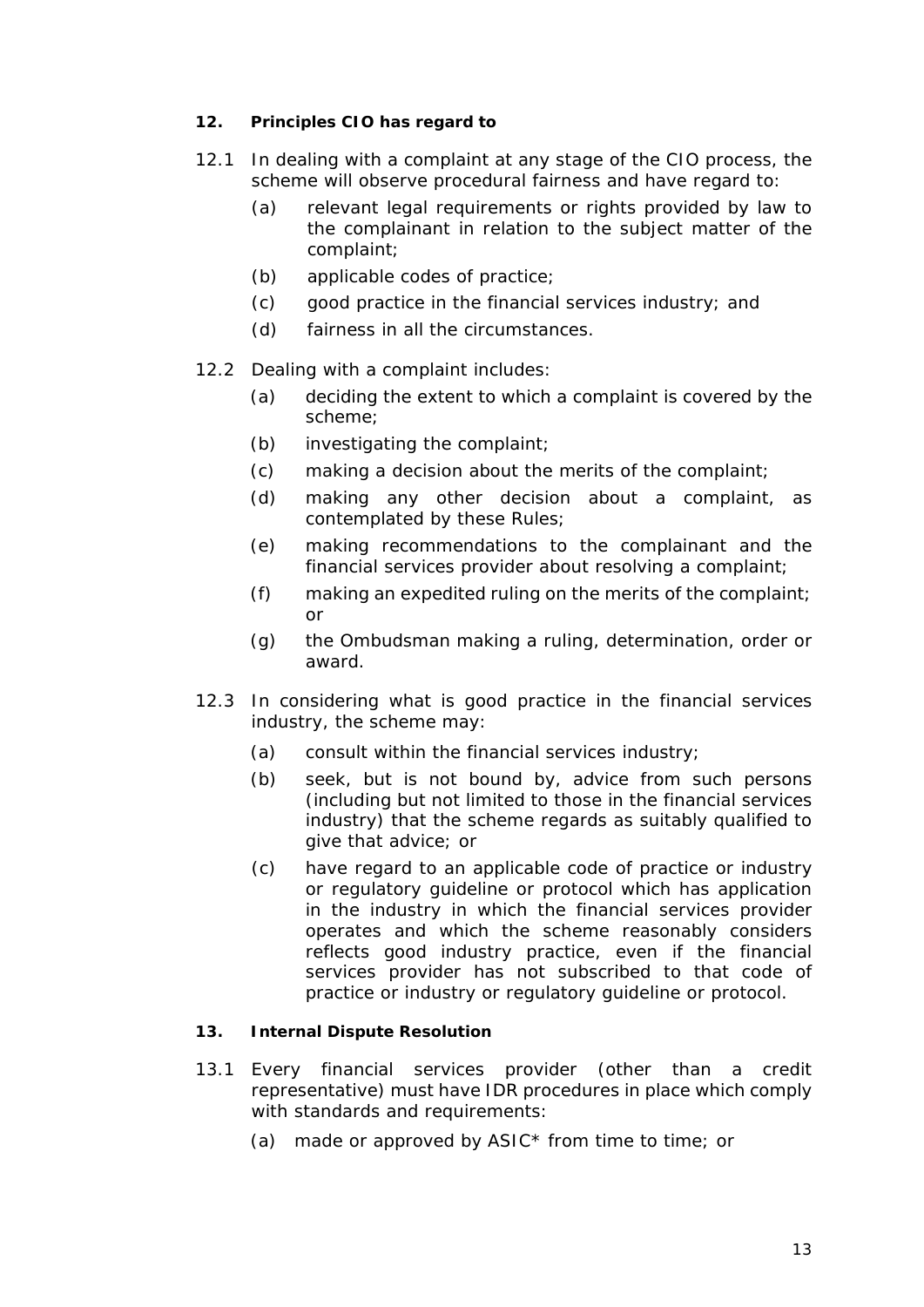(b) in the case of a *Privacy Act participant*, prescribed by the Privacy Act 1988 from time to time.

Note: see *ASIC's* Regulatory Guide 165.89 for further information on these requirements.

- 13.2 After recording a *complaint* as received, the *scheme* will only continue to *deal with* the *complaint* if the *complainant* has first tried to resolve the *complaint* with the *financial services provider* using the *financial services provider*'s *IDR* process, unless:
	- (a) the *scheme* considers that the *complaint* or any aspect of the *complaint* should be *dealt with* urgently; or
	- (b) it does not appear that the *complaint* or an aspect of the *complaint* is being addressed adequately or in a timely manner by the *financial services provider*, or
	- (c) the *financial services provider* has failed to resolve the *complaint* within the *IDR* timeframes required by *ASIC* or the Privacy Act 1988; or
	- (d) the *scheme* reasonably considers that it is appropriate in the particular circumstances not to require the *complainant* to first try and resolve the *complaint* or an aspect of the *complaint* with the *financial services provider*.
- 13.3 A *financial services provider* may at any time refer a *complaint* to the *scheme* with the *complainant*'s consent.

#### <span id="page-14-0"></span>**14. Making a complaint**

- 14.1 A *complainant* may make a *complaint* to the *scheme*:
	- (a) by writing to the *scheme*;
	- (b) by completing the complaint form which can be found at *CIOL*'s *website* (www.cio.org.au); or
	- (c) by phoning the *scheme* and giving details of the *complaint* to the *scheme*.
- 14.2 If the *complainant* phones the *scheme*, a written complaint setting out the *complaint* must be sent to the *scheme* afterwards.
- 14.3 If the *complainant* has any difficulty in presenting their *complaint*, the *scheme* will help them prepare it. In doing so, the *scheme* will not be 'taking sides' or providing the *complainant* with legal or financial advice, but will simply help the *complainant* present their *complaint* as clearly and concisely as possible. The *scheme* will not do anything that could impair or could be seen to impair its impartiality.
- 14.4 The *complainant* can make a *complaint* about two or more *financial services provider*s in relation to the same subject matter, but must generally first of all try to resolve their *complaint* with each of the *financial services provider*s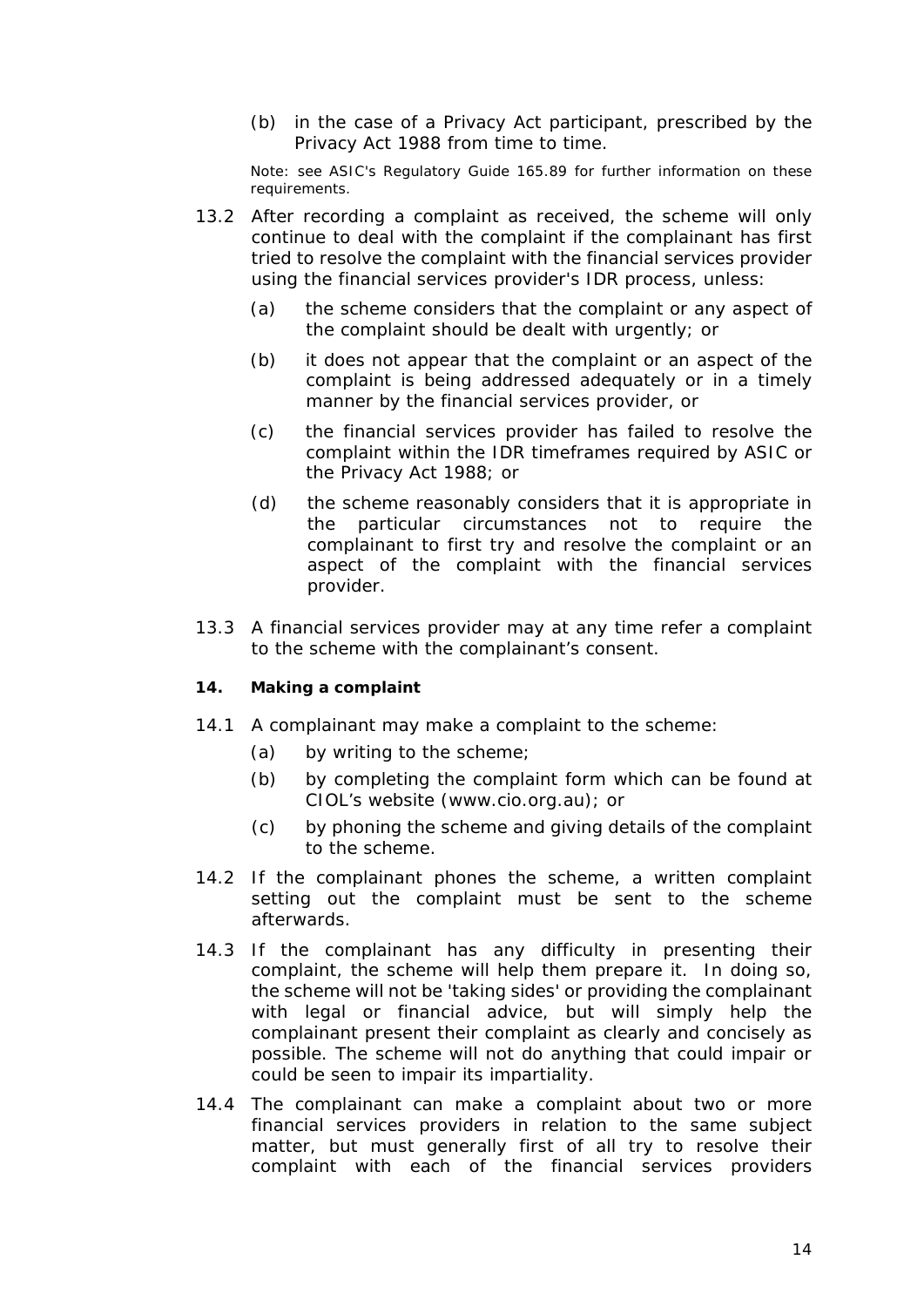concerned. *These Rules* apply with any necessary modifications in respect of a *complaint* against two or more *financial services provider*s in relation to the same subject matter.

- 14.5 When a *complainant* makes a *complaint*:
	- (a) they do not need to use any formal, legal or technical language;
	- (b) they must tell the *scheme* what corrective action they want the *financial services provider* to take to resolve the *complaint*;
	- (c) subject to *Rules* 33 and 19.1(b), the *complainant* must give the *scheme* a copy of documents that the *scheme* considers may be relevant to their *complaint* unless these can be obtained from the *financial services provider*; and
	- (d) the *complainant* must give written consent to the *scheme* to send a copy of their *complaint* and copies of their documents to the *financial services provider* they are complaining about.
- 14.6 When the *scheme* receives a written *complaint*, that *complaint* is immediately recorded as received. Then, if it has not already done so, the *scheme* assesses whether the *complaint* is one that it can *deal with* under *these Rules*. If it is not, the *scheme* writes to the *complainant* letting them know why their *complaint* is not covered by the *scheme*.\*

\* see *Rule* 36.3

- 14.7 The *scheme* will also:
	- (a) check whether or not the *complainant* has satisfied the requirement to try to resolve their *complaint* with the *financial services provider* as required by *Rule* 13.2; and
	- (b) consider whether or not any of *Rule* 13.2(a),(b), (c) or (d) applies in the *complainant*'s case.

#### <span id="page-15-0"></span>**15. Transfer of complaints between EDR schemes**

- 15.1 Where a *complaint* is referred to the *scheme* by another *EDR scheme*, the time limit for bringing the *complaint* to the *scheme* will apply from the date when the *complaint* was made to the other scheme and the *complaint* will be deemed to have been recorded as received by the *scheme* on the date that it was lodged with the other scheme.
- 15.2 If the *scheme* receives a *complaint* about a *credit representative* (who is a member of *CIOL*) in relation to credit activities that have been authorised by an *Australian Credit Licensee* which is a member of another *EDR scheme*, the *scheme* will, with the consent of the *complainant*, refer the *complaint* to the other scheme, unless the licensee has ceased to carry on business and the other scheme does not exercise its discretion to continue to handle the *complaint*, in which case the *scheme* will *deal with* the *complaint* against the *credit representative*.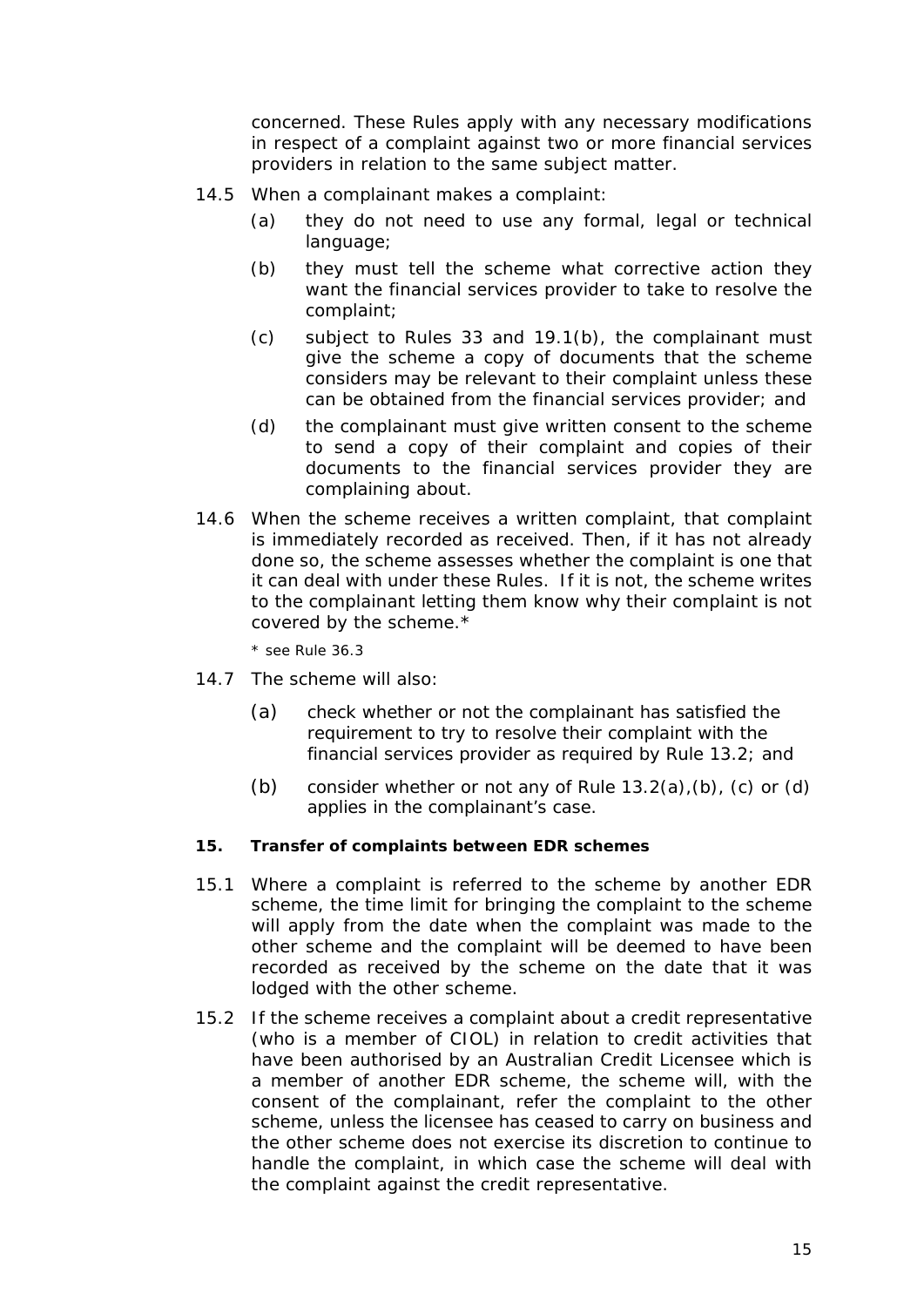#### <span id="page-16-0"></span>**16. Request for information**

- 16.1 Subject to *Rules* 19.1(b) and 33, both the *complainant* and the *financial services provider* must provide the *scheme* with such information and documents that the *scheme* considers may be necessary to *deal with* a *complaint*. Subject to *Rule*35.1, these must be provided within the time the *scheme* reasonably nominates.
- 16.2 The *scheme* may draw any appropriate adverse inference against a party from that party's failure to respond to a request from the *scheme* under *Rule* 16.1 (for example, that there is no evidence of disclosure of a fee or that there is no evidence of loss).
- 16.3 Where the *financial services provider* is not in possession or control of the information or documents requested by the *scheme*, the *financial services provider* must procure, to the extent it is reasonably able to, another person to give the *scheme* the information or documents, failing which the *scheme* may draw any appropriate adverse inference against the *financial services provider*.

# <span id="page-16-1"></span>**17. Enforcement action**

- 17.1 Once the *scheme* records a *complaint,* and for as long as the *scheme deals with* the *complaint*:
	- (a) the *financial services provider* must not initiate *enforcement action* against the *complainant* in relation to any aspect of the subject matter of the *complaint*;
	- (b) where the *financial services provider* commenced such *enforcement action* before the *complaint* was recorded as received by the *scheme*, the *financial services provider* must not continue the *enforcement action* and, in particular, must not:
		- (i) where legal proceedings have commenced, seek judgment in the legal proceedings; or
		- (ii) where default judgment has been entered, seek to enforce the default judgment;
	- (c) the *financial services provider* must not sell the debt that is the subject of the *complaint* or otherwise deal with any right to recover the debt (including an assignment or subrogation to the *financial services provider's* lender's mortgage insurer (unless the *scheme* has consented to it)); or
	- (d) if it has not already listed a default, the *financial services provider* must not list a default on the *complainant*'s credit reference file.
- 17.2 Despite *Rule* 17.1, the *scheme* may at its discretion and on such terms as it may require, permit the *financial services provider* to: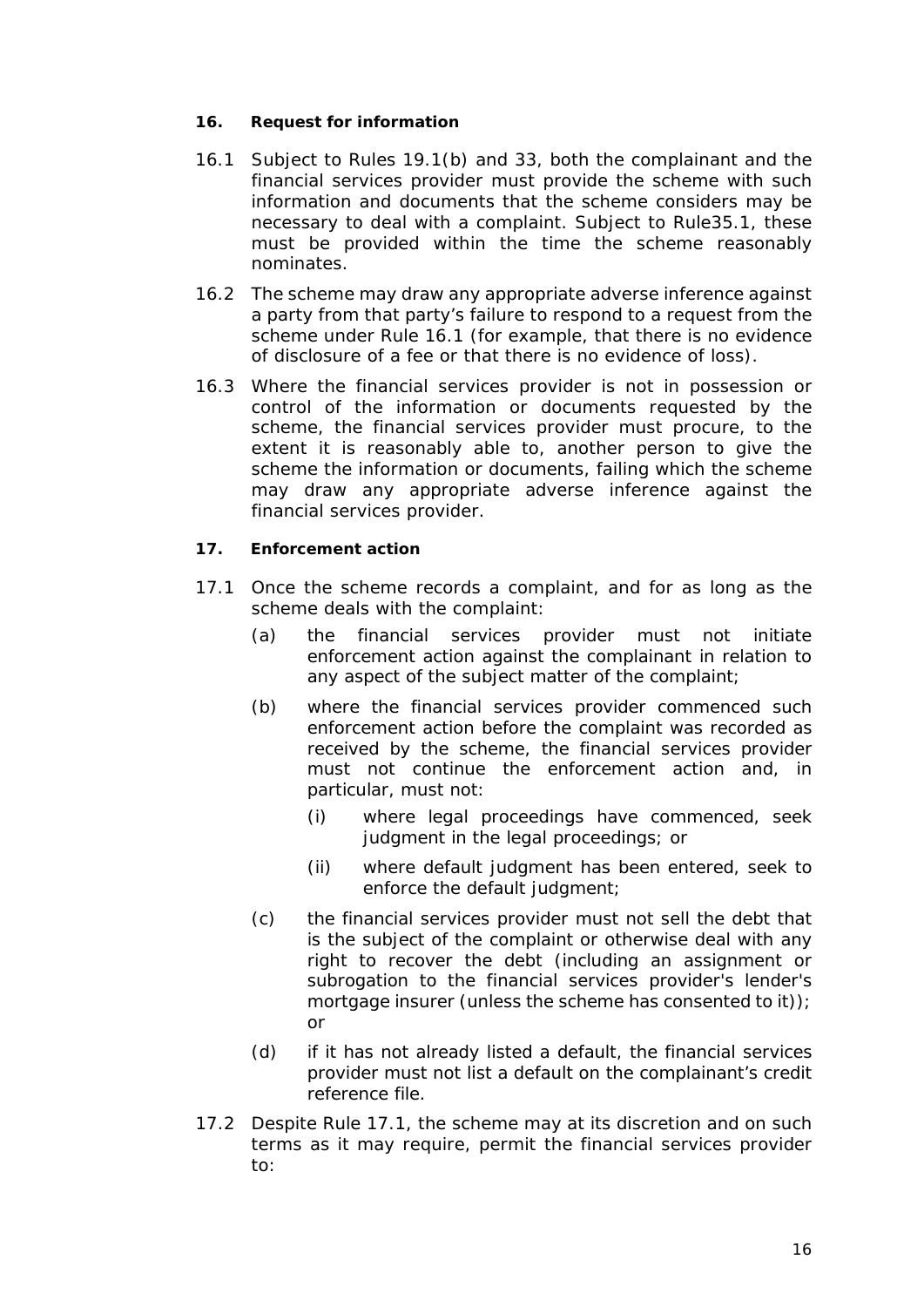- (a) commence legal proceedings, but only where the relevant limitation period for the proceedings will shortly expire, and then only to the minimum extent necessary to preserve the *financial services provider*'s legal rights; or
- (b) exercise any rights it might have to freeze or otherwise preserve assets that are the subject of the *complaint*; or
- (c) continue or resume legal proceedings if the *complainant* has taken a step in the legal proceedings beyond lodging a defence or a defence and counterclaim (however described).

Note: The *complainant* will not be considered to have taken a 'step' if they merely attended a directions hearing or agreed to consent orders of a procedural nature being filed in the proceedings.

- 17.3 Despite *Rule* 17.1, where judgment has been entered before the *complaint* was recorded as received by the *scheme*, the *scheme* may at its discretion and on such terms as it may require, permit the *financial services provider* to initiate or continue *enforcement action* if:
	- (a) the issues raised by the *complainant* are not relevant to the *financial services provider's enforcement action* or proposed *enforcement action* and can be appropriately *dealt with* separately from or subsequent to the *enforcement action*; or
	- (b) unless the *financial services provider* is permitted to commence or continue *enforcement action*, another mortgagee will proceed to sell the secured property held by the *financial services provider* as security for the loan.
- 17.4 Despite *Rule* 17.1, the *scheme* will not ask a *financial services provider*:
	- (a) (where judgment has been entered before the *complaint* was recorded as received by the *scheme*) to withdraw an instruction which has already been given to a sheriff to enforce a judgment, unless the *scheme* considers that the execution of the default judgment should be stayed in the particular circumstances; or\*
		- \* see CIO Position Statement 3
	- (b) to suspend the sale of the security when the *financial services provider* has already entered into a contract with a third party for the sale of the security.
- 17.5 The *financial services provider* must not do anything, including:
	- (a) initiating or resuming *enforcement action*; or
	- (b) seeking judgment for the debt or taking possession of an asset securing the debt; or
	- (c) assigning any right to recover the debt; or
	- (d) listing a default on the *complainant*'s credit reference file,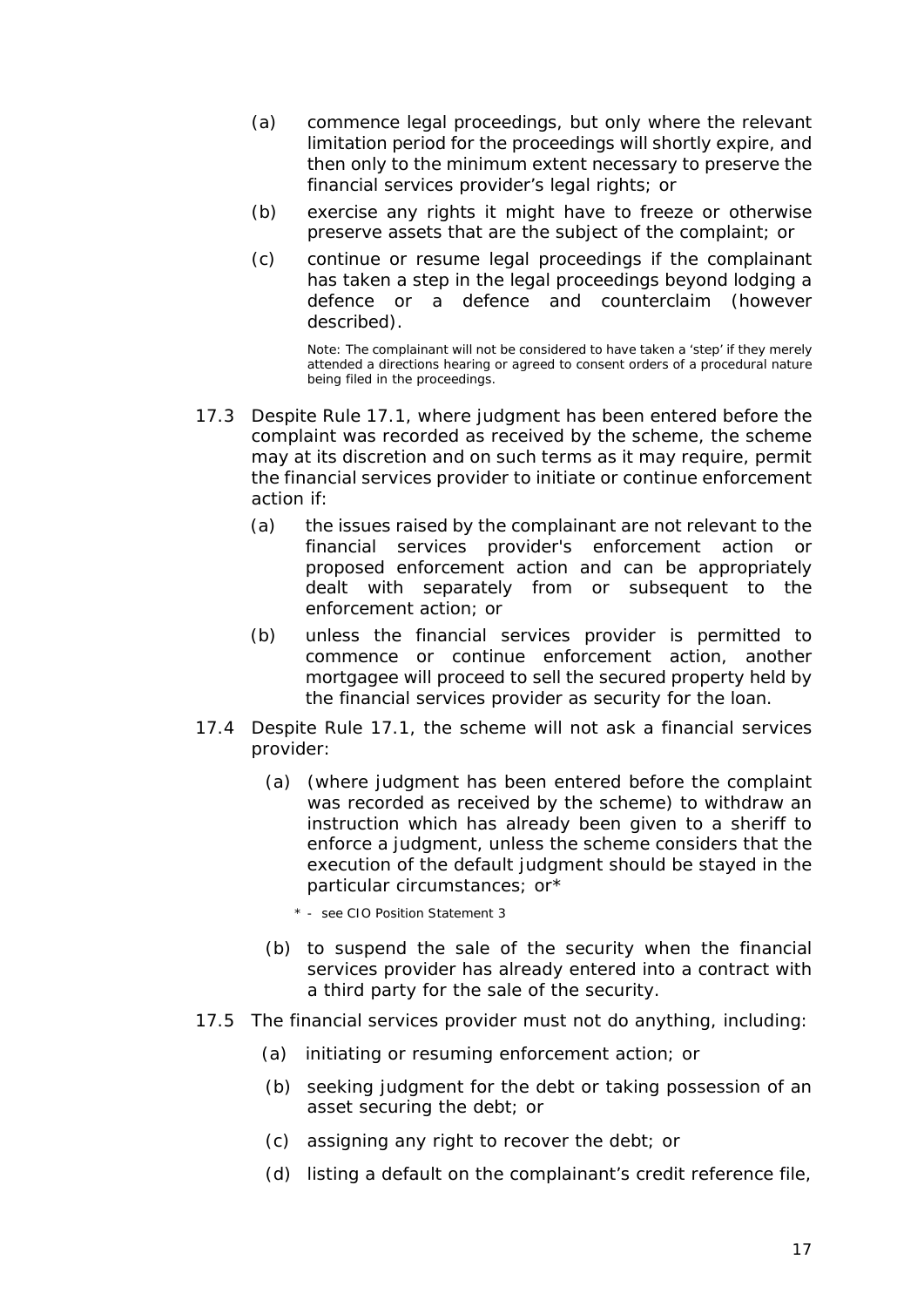which is inconsistent with:

- (i) a *decision* by the *scheme* in the *complainant*'s favour; or
- (ii) an agreement by the parties to the *complaint* to settle the *complaint* on agreed terms; or
- (iii) in the case of a *financial hardship application*, an agreement between the parties which involves a variation of the *payment terms*; or
- (iv) in the case of a *financial hardship application*, a direction by the *scheme* to the *financial services provider* to vary the terms of a *credit facility* under *Rule* 9.6(i).
- 17.6 The *financial services provider* may initiate or, subject to *Rule*  17.7, resume *enforcement action* if:
	- (a) the *scheme* considers it has no jurisdiction to *deal with* the *complaint*; or
	- (b) the *scheme* considers that the *complaint* is not made out; or
	- (c) the *complainant* declines to accept a *determination.*
- 17.7 Where the *complainant* was served with a statement of claim or other initiating process before the *scheme* recorded the *complaint*, the *financial services provider* may only resume *enforcement action* under *Rule* 17.6 if it first allows the *complainant* 21 days to file a defence or a defence and counterclaim (if they have not already done so).

#### <span id="page-18-0"></span>**18. Financial hardship applications**

- 18.1 This *Rule* applies whether or not a *credit facility* is regulated under the National Consumer Credit Protection Act 2009.
- 18.2 If the *financial services provider* (being a *financier*) becomes aware, or is informed by the *complainant* that the *complainant* is or may be unable to meet their obligations under a *credit facility*, the *financial services provider* is taken to have received a *financial hardship application* and must consider in good faith and within the *prescribed time,* if any, whether to agree to the *financial hardship application,* having regard to the *complainant*'s financial circumstances.
- 18.3 The *financial services provider* must act reasonably in assessing the *complainant*'s *financial hardship application* and must not impose unreasonable or burdensome conditions on the *complainant* before agreeing to consider, or agreeing to, the *financial hardship application*.
- 18.4 If the *financial services provider* decides not to agree to the *financial hardship application* or any aspect of the application, it must promptly inform the *complainant* in writing of:
	- (a) its decision and the reasons for its decision; and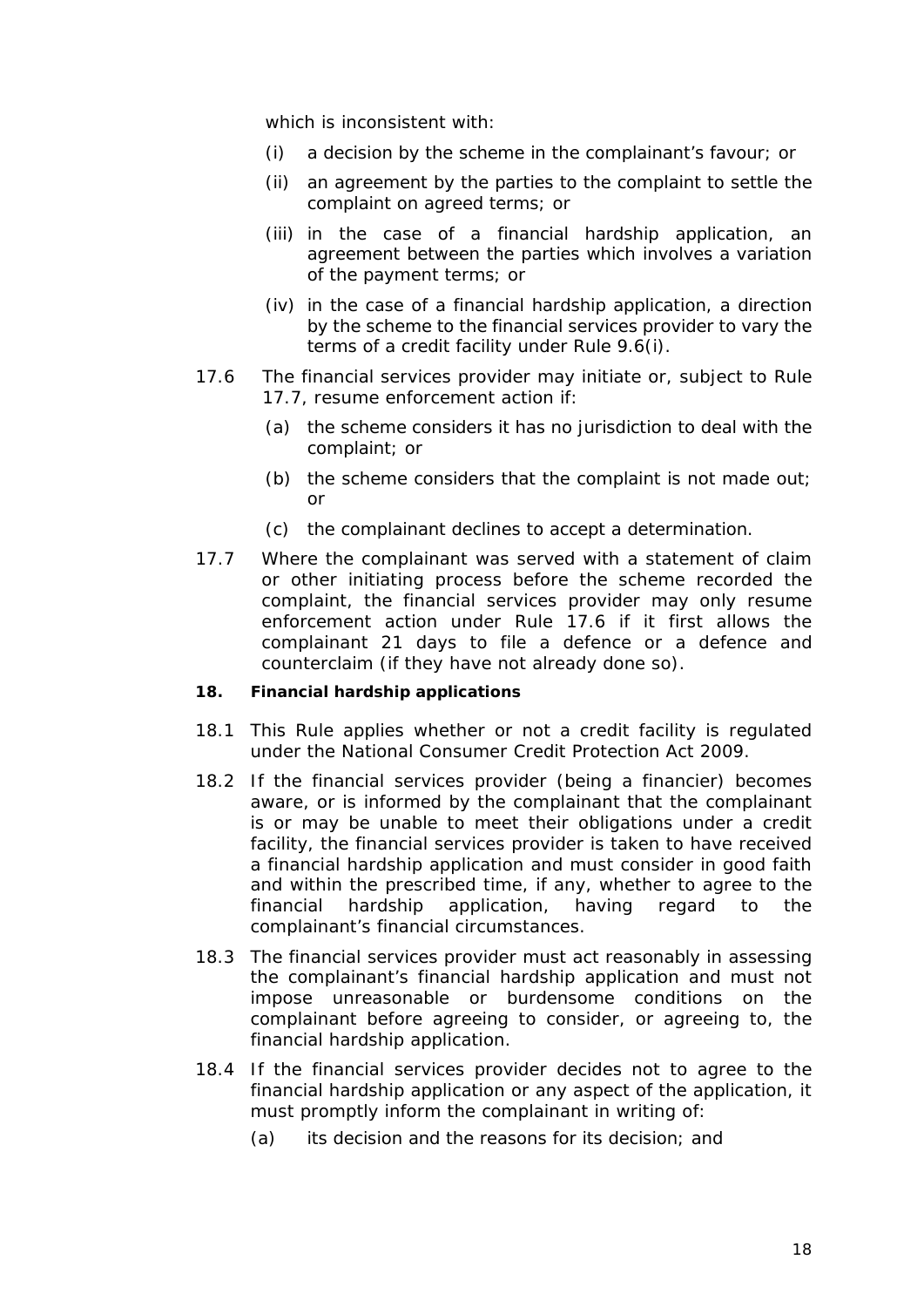- (b) the borrower's right to make a *complaint* to the *scheme*; and
- (c) the contact details of the *scheme*.
- 18.5 If the *complainant* is able to reasonably demonstrate to the *scheme* that a *financial hardship application* should have been approved by the *financial services provider:*
	- (a) at the time the *complainant* informed the *financial services provider* that they were unable to meet their obligations under the *credit facility*; or
	- (b) at the time the *financial services provider* should have become aware that the *complainant* was unable to meet their obligations under the *credit facility,*

the *financial services provider* is not entitled to recover default interest and fees and enforcement costs from that time.

18.6 Where a *complainant* makes more than one *financial hardship application*, each application is treated as a new *complaint*.

#### <span id="page-19-0"></span>**19. The CIO process**

- 19.1 Without in any way limiting what the *scheme* can do, the *scheme* can at any time, and from time to time, during the *CIO process* do all or any of the following things:
	- (a) ask any party to the *complaint* questions about the *complaint*;
	- (b) require any party to provide to, or procure for, the *scheme* any information and documents that the *scheme* considers necessary within a certain time, except where the party satisfies the *scheme* that:
		- (i) to provide information would breach a duty of confidentiality to a third party and, despite best endeavours, the third party's consent to the disclosure of the information has not been able to be obtained;
		- (ii) to provide the information would breach a court order or prejudice a current investigation by the police or other law enforcement agency; or
		- (iii) the information does not or no longer exists or is not within the party's reasonable possession or control;
	- (c) ask any party for their comments generally on the other party's responses to the *scheme*;
	- (d) subject to *Rules* 3.5 and 33.2, send to one party copies of:
		- (i) the other party's comments on the *complaint*;
		- (ii) the other party's answers to questions asked; and
		- (iii) information provided to the *scheme* by the other party;
	- (e) investigate any or all aspects of the *complaint* to establish the facts and merits of the *complaint*;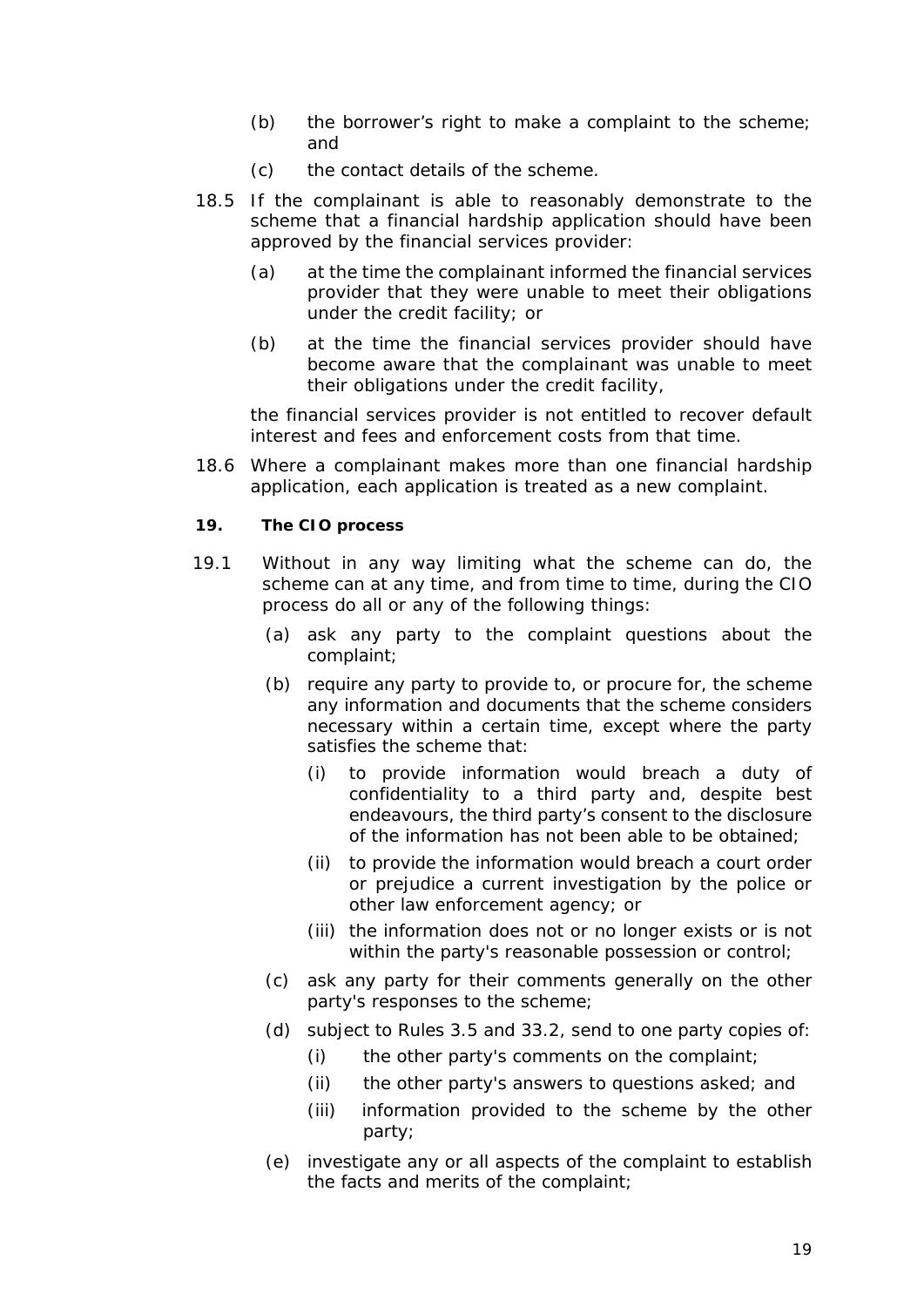- (f) ask the *complainant* and the *financial services provider* to attend a *conciliation conference* if the *scheme* considers it would assist in the resolution of the *complaint* or an aspect of the *complaint*; or
- (g) at the expense of the *financial services provider*, obtain such specialist advice as the *scheme* reasonably considers is desirable or necessary to *deal with* the *complaint*.
- 19.2 At any time and from time to time during the *CIO process*, if it thinks it appropriate to do so, the *scheme* can:
	- (a) refer the *complaint* back to the *financial services provider* and afford them another opportunity to reconsider their position given the *scheme*'s preliminary view of the merits of the *complaint*;
	- (b) facilitate informal negotiations between the parties to resolve the *complaint* or any aspect of the *complaint*;
	- (c) suggest that the *complaint* be settled or withdrawn, with or without conditions, with the agreement of both parties in full and final settlement of the *complaint*; or
	- (d) conduct a *conciliation conference*,

and if the *complaint* is resolved in this manner, the *scheme*  will, at the request of any of the parties to the *complaint*, prepare a *settlement agreement.* If a *settlement agreement* (whether or not prepared by the *scheme*) is not signed by any party to the *complaint*, the *scheme* will continue to *deal with*  the *complaint* in any manner permitted under *these Rules*.

- 19.3 The *scheme* will keep the parties informed of the progress of the *complaint.*
- 19.4 If a *financial services provider informs* the *scheme* that it is not the proper respondent to a *complaint*, the *scheme* may require the *financial services provider* to obtain from the person whom the *financial services provider* believes is the proper respondent, written confirmation that the person will accept responsibility for responding to the *complaint*. If the person provides the confirmation and is a member of *CIOL*, the *scheme* will instead register the *complaint* against the person. If the person is not a member of *CIOL*, the *complaint* will be transferred to the *EDR scheme* to which the person is a member. If the *financial services provider* is unable or unwilling to obtain the confirmation, the *financial services provider* must itself respond to the *scheme* in relation to the *complaint*.
- 19.5 Where a *settlement agreement* has been prepared by the *scheme*, both the *complainant* and the *financial services provider* must sign the *settlement agreement* for it to be binding on the *financial services provider*.
- 19.6 If the *scheme* is satisfied that:
	- (a) the *settlement agreement* was validly signed by both the *complainant* and the *financial services provider*; and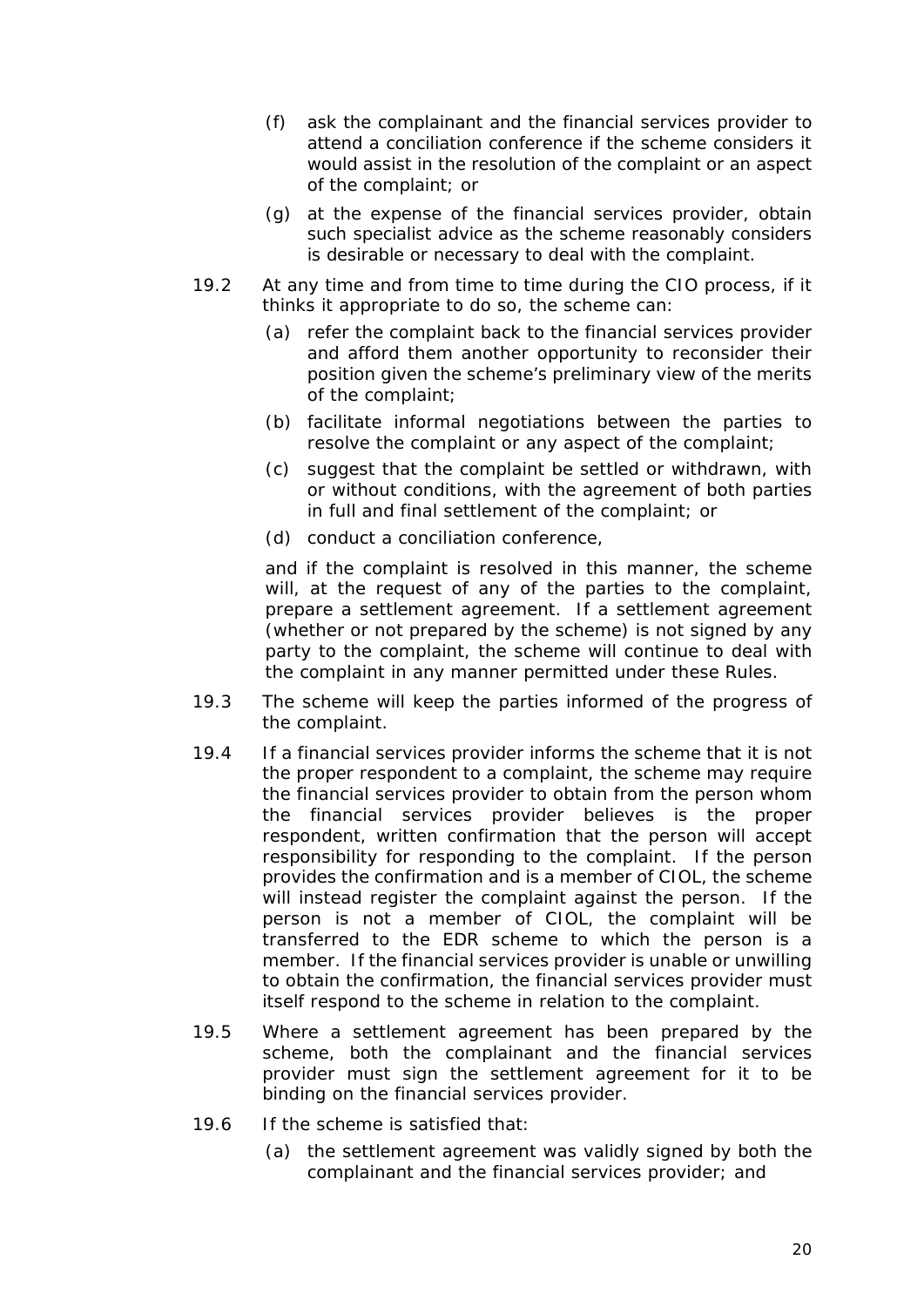(b) the *financial services provider* has failed to comply with the *settlement agreement*,

the *Ombudsman* can make an *award* in terms of the *settlement agreement* to enforce it.

19.7 The *Ombudsman* can make any *order* he or she thinks appropriate at any time and from time to time during the *CIO process*. An *order* can also be made to require a *financial services provider* to comply with, or rectify a breach of, the *Rules*, or give full effect to the resolution of a *complaint*, including a resolution that was agreed to by the *complainant* and the *financial services provider* (or their respective representatives) during a *conciliation conference*.

#### <span id="page-21-0"></span>**20. Recommendation on reasonable offer**

- 20.1 Where the *scheme* reasonably considers that an offer made by a *financial services provider* to a *complainant* to resolve a *complaint* is reasonable having regard to the information before the *scheme*, the *scheme* may recommend to the *complainant* that they accept the *financial services provider*'s offer in full and final settlement of the *complaint*. Any such *recommendation* must be done in writing and be accompanied with the *scheme*'s reasons for making the *recommendation*.
- 20.2 The *scheme* will only do so after undertaking a review of the *complaint* to enable it to form a view as to the range of likely outcomes that might be achieved if the *complaint* were to proceed to *determination*.
- 20.3 If the *complainant* does not accept the offer, the *scheme* may close the *complaint* in the absence of further information from the *complainant* that would justify the *complaint* remaining open. If the *scheme* closes the *complaint*, it will notify the *complainant* and *financial services provider* that it has done so.

#### <span id="page-21-1"></span>**21. Expedited process**

- 21.1 In order to expedite the resolution of a *complaint*, the *scheme* may in its discretion make an *expedited ruling* as to the merits of a *complaint* without having to conciliate the *complaint* or prepare a *complaint summary*, *recommendation* or *determination*, provided:
	- (a) the *scheme* has reasonably assessed the potential loss to be less than \$3,000 or the *complaint* is about a credit listing or enquiry;
	- (b) the *scheme* has received information from the *complainant* that it reasonably considers is sufficient for it to make an *expedited ruling* as to the merits of the *complaint*;
	- (c) the *scheme* has given the *financial services provider* an opportunity to provide it with such information as would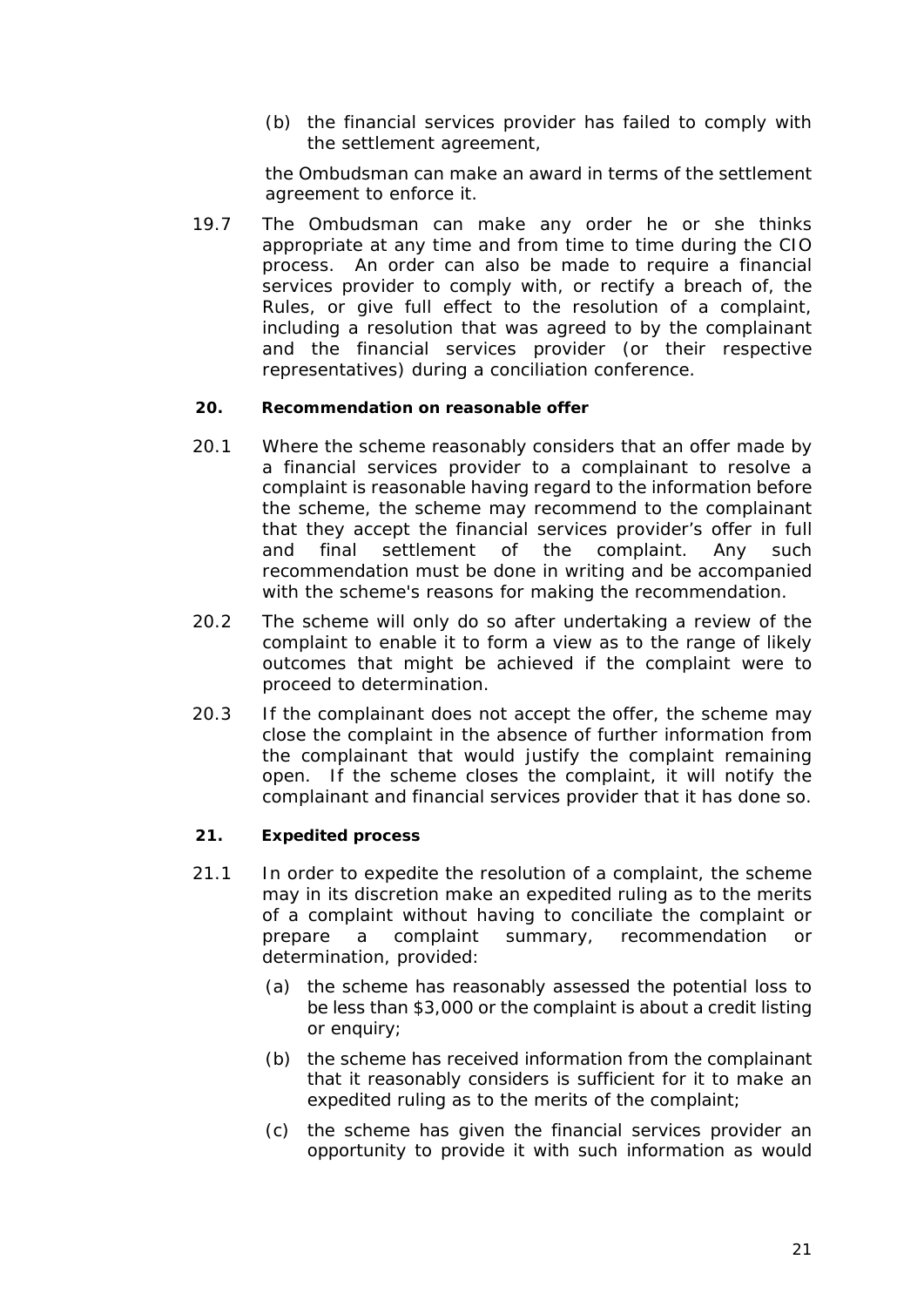allow it to make an *expedited ruling* as to the merits of the *complaint*;

- (d) the *scheme* has informed both the *complainant* and the *financial services provider* of its intention to use the expedited process described in this *Rule* and has afforded them a final opportunity to provide it with additional and relevant information; and
- (e) it is otherwise appropriate for the *scheme* to make an *expedited ruling* in the circumstances.
- 21.2 If the *complainant* does not accept the *expedited ruling*, the *scheme* will close the *complaint*.
- 21.3 If the *complainant* accepts the *expedited ruling* within 14 days of being informed of it, the *financial services provider* will be bound to comply with the *expedited ruling* within 14 days of being informed of the *complainant*'s acceptance of the *expedited ruling* or within such other reasonable time as the *scheme* may agree.
- 21.4 If the *financial services provider* does not comply with the *expedited ruling* within the required time, the Ombudsman will issue an *award* and consequential orders to give effect to the *expedited ruling*.

#### <span id="page-22-0"></span>**22. Investigation phase**

- 22.1 Where the *scheme* progresses the *complaint* to the *investigation phase* of the *CIO process*, the *scheme* may in its discretion do any of the following:
	- (a) continue to seek relevant information from the parties and continue its investigation; or
	- (b) continue to facilitate the settlement of a *complaint* by negotiation and suggesting fair and reasonable outcomes; or
	- (c) prepare a *complaint summary* for the parties and tell them what the *scheme* sees as, among other things:
		- (i) the key issues in the case; and
		- (ii) the strengths and weaknesses in each party's case; or
	- (d) conduct a *conciliation conference*; or
	- (e) give the *complainant* and the *financial services provider* the *scheme*'s assessment of the merits of the *complaint* and make a *recommendation* to the *complainant* and the *financial services provider* about resolving the *complaint*.
- 22.2 The *scheme* may also convene a hearing if it is satisfied that doing so would lead to the more efficient and effective resolution of the *complaint*. However, the *scheme* does not have power to subpoena witnesses or take evidence on oath or cross-examine witnesses, so generally the *scheme* would regard a hearing as appropriate only where the *scheme*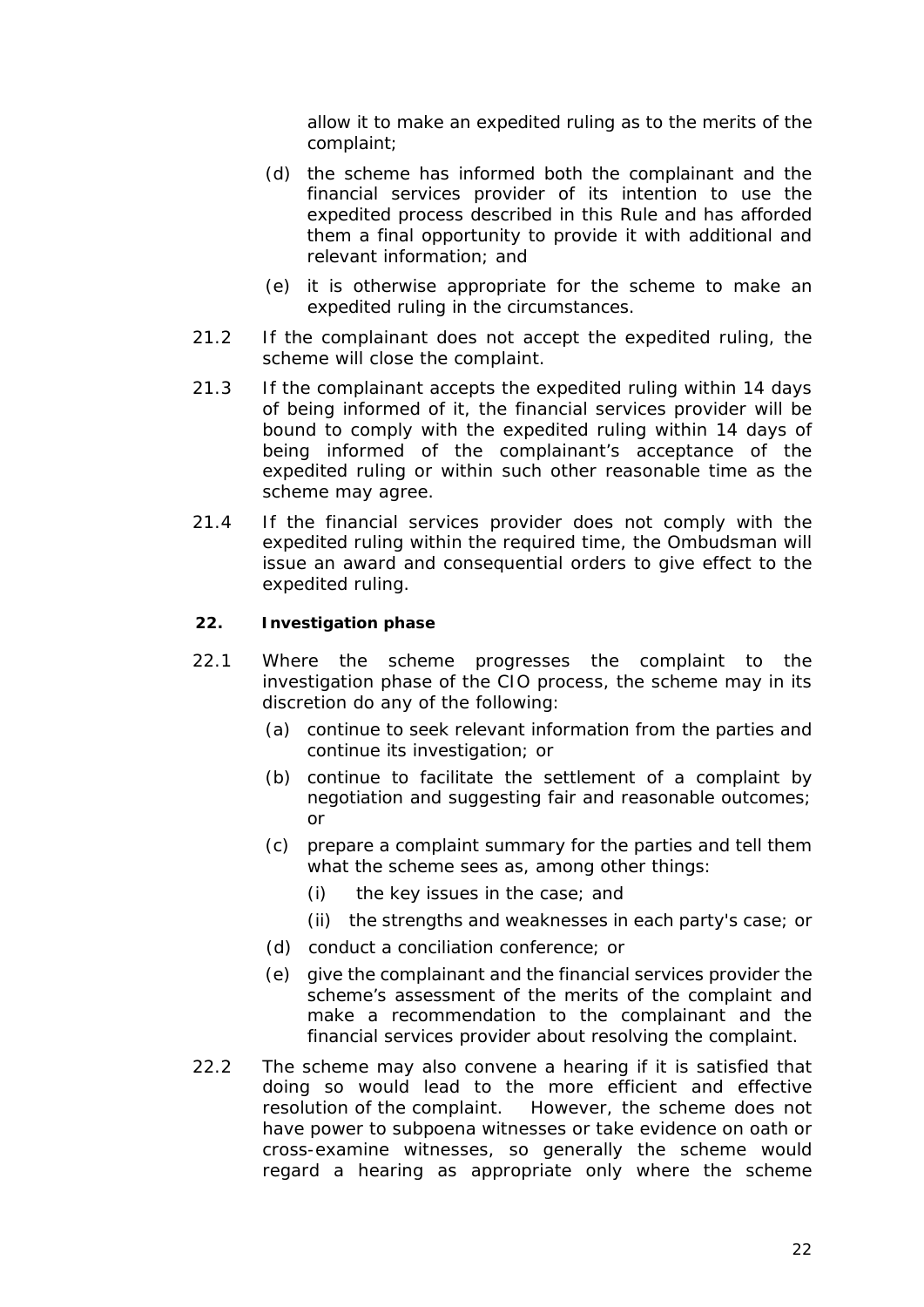believed that a question and answer investigation format would help clarify issues.

- 22.3 The *Ombudsman* may award costs against a *financial services provider* if a hearing has been held in relation to the *complaint* because that *financial services provider* specifically asked for it. In that case, the *financial services provider* will be required to meet the *complainant*'s reasonable costs of attending the hearing, including reasonable travel and accommodation costs.
- 22.4 If at any time the *scheme* in its discretion considers that:
	- (a) it will be unable for whatever reason to further assist the parties to achieve resolution of the *complaint* in the *investigation phase*; or
	- (b) the subject matter of a *complaint* against a *financial services provider* is the same as or substantially similar to that of other *complaint*s before the *scheme* against the same *financial services provider*, indicating systemic, persistent or deliberate conduct on the part of the *financial services provider*,

the *scheme* may declare the *investigation phase* complete and move on to the *determination phase*.

# <span id="page-23-0"></span>**23. The determination phase**

- 23.1 The *Ombudsman* may make a *determination* about the *complaint* if:
	- (a) the *financial services provider* has not responded to the *scheme* when required to do so under *these Rules*; or
	- (b) the *scheme* has declared the *investigation phase* complete pursuant to *Rule* 22.4; or
	- (c) the *Ombudsman* considers that the *complaint* can be fairly and expeditiously resolved by a *determination* made at any stage of the *CIO process*.
- 23.2 The *Ombudsman* will generally make his or her *determination* based upon:
	- (a) the *complaint*;
	- (b) the *financial services provider*'s response;
	- (c) the *complainant*'s reply; and
	- (d) information and documents the *scheme* has received during the *CIO process*, including any advice from suitably qualified people.
- 23.3 The *Ombudsman* will only carry out further investigation of the *complaint* if it thinks that it is absolutely necessary to do so to enable a *determination* to be made.
- 23.4 A *determination* will be in writing and include the *Ombudsman*'s reasons for making the *determination*.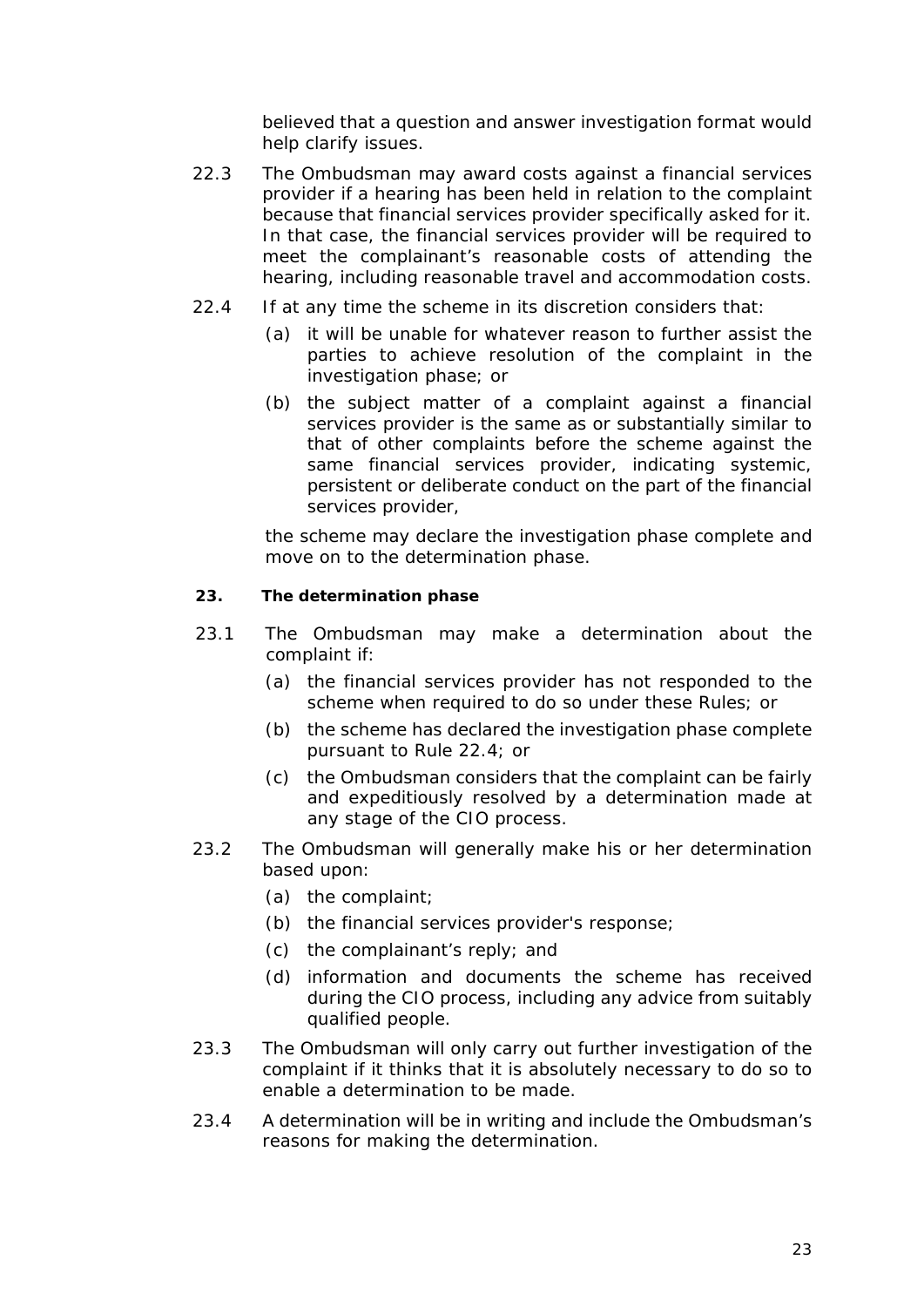#### <span id="page-24-0"></span>**24. Agreement during determination phase**

- 24.1 If the *complainant* and the *financial services provider* come to an agreement about resolving the *complaint* during the *determination phase*, and one of the parties asks for it, the *scheme* will prepare a *settlement agreement*.
- 24.2 Both the *complainant* and the *financial services provider* must sign the *settlement agreement* for it to be binding on the *financial services provider*.
- 24.3 The *Ombudsman* can make an *award* in terms of the *settlement agreement* to enforce it if the *Ombudsman* is satisfied that:
	- (a) the *settlement agreement* was validly signed by both the *complainant* and the *financial services provider*;
	- (b) the *complaint* was one which could be *dealt with* by the *scheme*; and
	- (c) the *financial services provider* has failed to comply with the *settlement agreement*.

#### <span id="page-24-1"></span>**25. What determinations the Ombudsman can make**

- 25.1 The *Ombudsman* may, having regard to the principles in *Rule*  12.1, make a *determination* that:
	- (a) the *financial services provider* undertakes a course of action, including, but not limited to, those referred to in *Rules* 9.6, 9.8 and 9.10; and/or
	- (b) no compensation be paid and no *order*s made.
- 25.2 If the *Ombudsman* is not satisfied that the *complaint* has been made out, the *Ombudsman* will declare the *complaint* closed in the *determination*.
- 25.3 The amount of compensation will be what the *Ombudsman* believes is sufficient but not more than is required to compensate the *complainant* for their loss as a result of the act or omission of the *financial services provider*.
- 25.4 A *determination* will be binding on a *financial services provider* only if the *complainant* accepts that *determination* in full and final settlement of their *complaint* against the *financial services provider*.
- 25.5 In considering whether the *determination* should require the *financial services provider* to do or refrain from doing some act, the *Ombudsman* will have regard to what is fair and reasonable to put the *complainant* and the *financial services provider* in the respective positions they would have been in were it not for the act or omission of the *financial services provider*.
- 25.6 In doing this, the *Ombudsman* will consider what is fair and reasonable for all parties, including someone who is not a party to the *complaint* but who might be affected by the *determination*, e.g. a *financier*.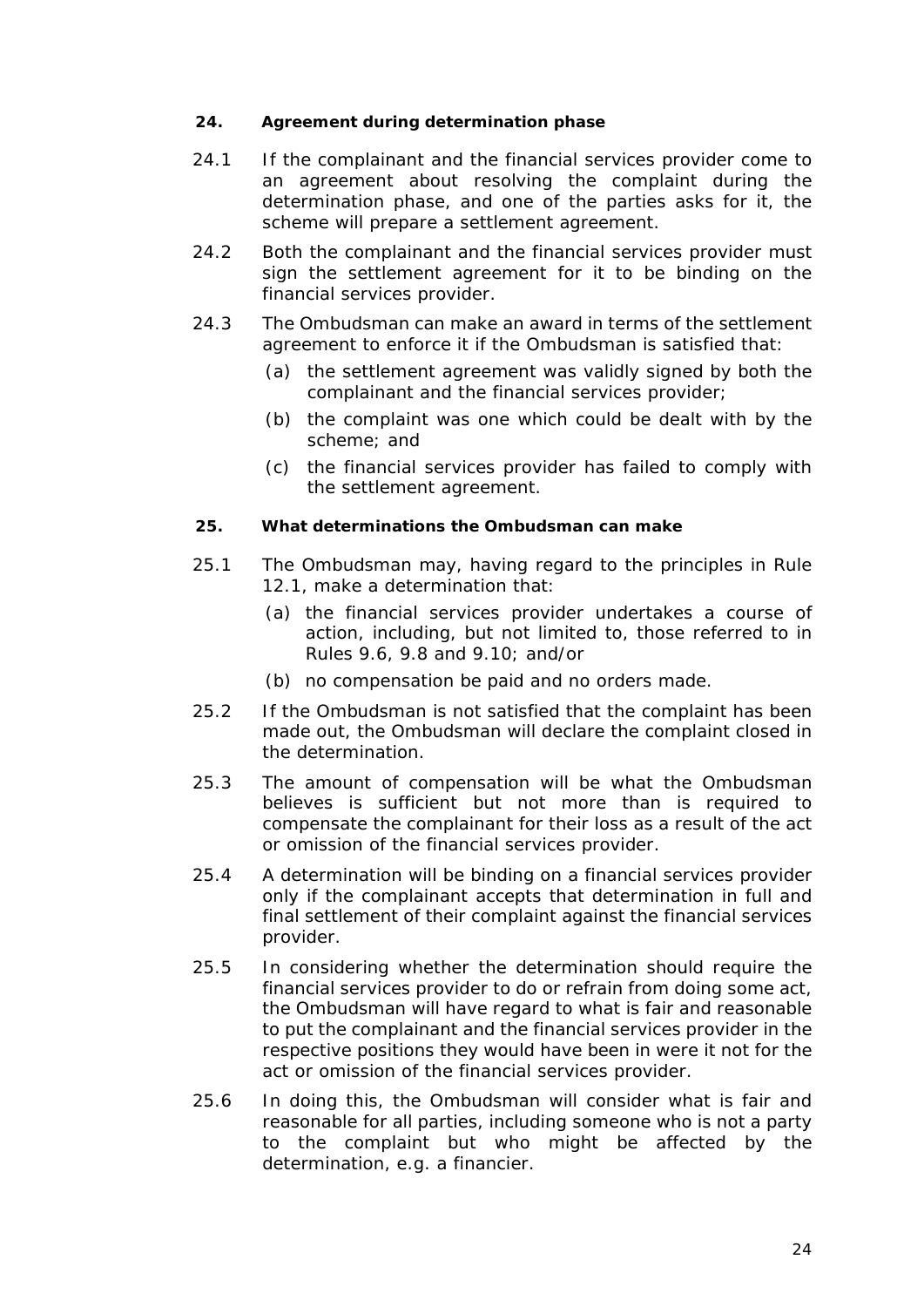#### <span id="page-25-0"></span>**26. After the determination is made**

- 26.1 The *Ombudsman* will send his or her *determination* to the *complainant* and the *financial services provider*.
- 26.2 At the same time as sending the *complainant* his or her *determination*, the *Ombudsman* will send the *complainant* a Deed of Release. If the *complainant* signs their acceptance of the *determination*, the *complainant* will also need to sign the Deed of Release.
- 26.3 The Deed of Release will have the effect and only the effect of releasing the *financial services provider* from any further legal liability to the *complainant* and precluding commencement of legal proceedings by the *complainant* against the *financial services provider* in relation to the subject matter of the *complaint* on the condition that the *financial services provider* has fully complied with the *determination*.
- 26.4 If the *complainant* signs both their acceptance of the *determination* and the Deed of Release within 28 days of the documents being sent to them by the *Ombudsman*, the *financial services provider* will be advised by the *Ombudsman* that:
	- (a) the *complainant* has signed the acceptance of the *determination* and the Deed of Release; and
	- (b) the *financial services provider* must also sign an acceptance of the *determination* and send its signed acceptance to the *Ombudsman*; and
	- (c) the *financial services provider* may choose to also sign the Deed of Release the *complainant* has signed and send a copy of that signed Deed of Release to the *Ombudsman*.
- 26.5 If the *Ombudsman* has not received from the *financial services provider* its signed acceptance of the *determination*, as accepted by the *complainant*, within 28 days of sending it to the *financial services provider*, the *Ombudsman* can make a binding *award* in terms of that *determination*.
- 26.6 If the *Ombudsman* does not receive the *complainant*'s signed acceptance of its *determination* and the signed Deed of Release within 28 days after the *Ombudsman* sends them to the *complainant*, the *Ombudsman* may declare the *complaint* closed.
- 26.7 If the *complainant* and the *financial services provider* have both signed acceptances of the *determination* but the *financial services provider* does not fully comply with it, then the *complainant* can ask the *Ombudsman* to make a binding *award* in terms of that *determination*.
- 26.8 Whenever the *Ombudsman* makes an *award*, the *financial services provider* must comply with it fully and within the time period specified in the *award*. If the *award* does not specify a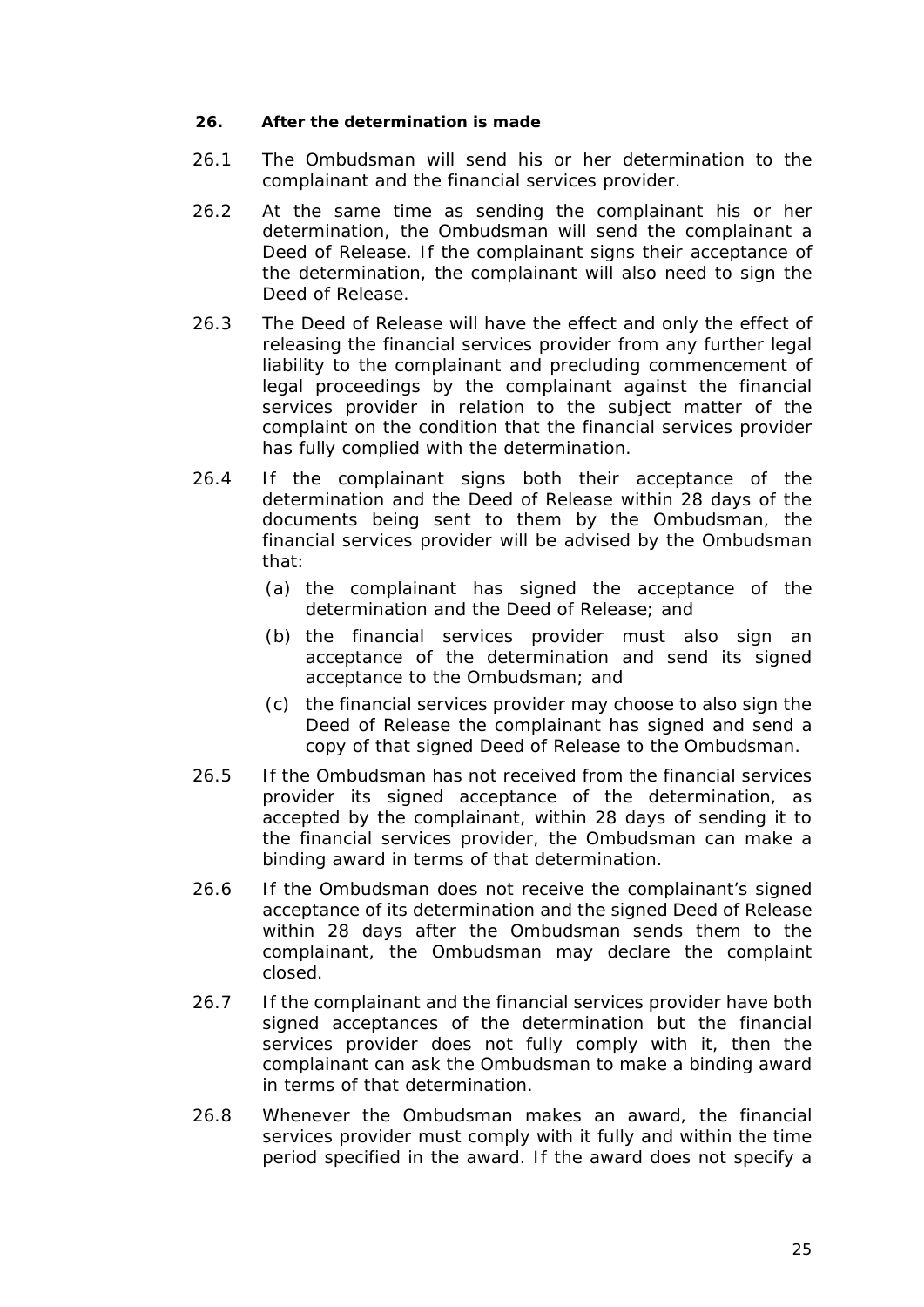particular time period, then the *financial services provider* must comply with the *award* as soon as practicable.

- 26.9 Any *award* the *Ombudsman* makes will be in writing. As an *award* is based on a *determination* or on a *financial services provider*'s failure to comply with a *settlement agreement*, the *award* may, but does not need to, include the *Ombudsman*'s reasons for having made the *determination*.
- 26.10 A copy of the *determination* and any *award* may be given to:
	- (a) the *complainant*;
	- (b) the *financial services provider*; and
	- (c) the *CIOL board*.
- 26.11 The *scheme* may publish a de-identified copy of the *determination* of the *complaint* on *CIOL*'s *website*.

#### <span id="page-26-0"></span>**27. Not complying with a scheme requirement**

- 27.1 If a party does not comply with a *scheme requirement* within the period specified by the *scheme*:
	- (a) the *scheme* may give the party whatever further period the *scheme* thinks appropriate to comply; and
	- (b) if the *financial services provider* still does not comply and after providing the *financial services provider* with due warning and an opportunity to respond:
		- (i) the *Ombudsman* may, if it considers appropriate, proceed to determine the *complaint* on the basis of the information and documents then available; and/or
		- (ii) *CIOL* may suspend the *financial services provider's*  membership of *CIOL* for a specified period or expel the *financial services provider* as a member of *CIOL*; and/or
		- (iii) the *scheme* may notify *ASIC* and/or the *OAIC* that the *financial services provider* has failed to comply with a *scheme requirement*; or
	- (c) if the *complainant* still does not comply, the *scheme* may declare the *complaint* closed or, where the *scheme requirement* only relates to a particular aspect of the *complaint*, the *scheme* may decline to consider that aspect further and only continue to *deal with* the other aspects of the *complaint*.
- 27.2 For the purpose of this *Rule* 27, the expression '*scheme requirement'* refers to any requirement imposed by the *scheme* or *these Rules* on the *complainant* or the *financial services provider*, including the requirement to respond to the *scheme* within a certain time or the requirement to provide the *scheme*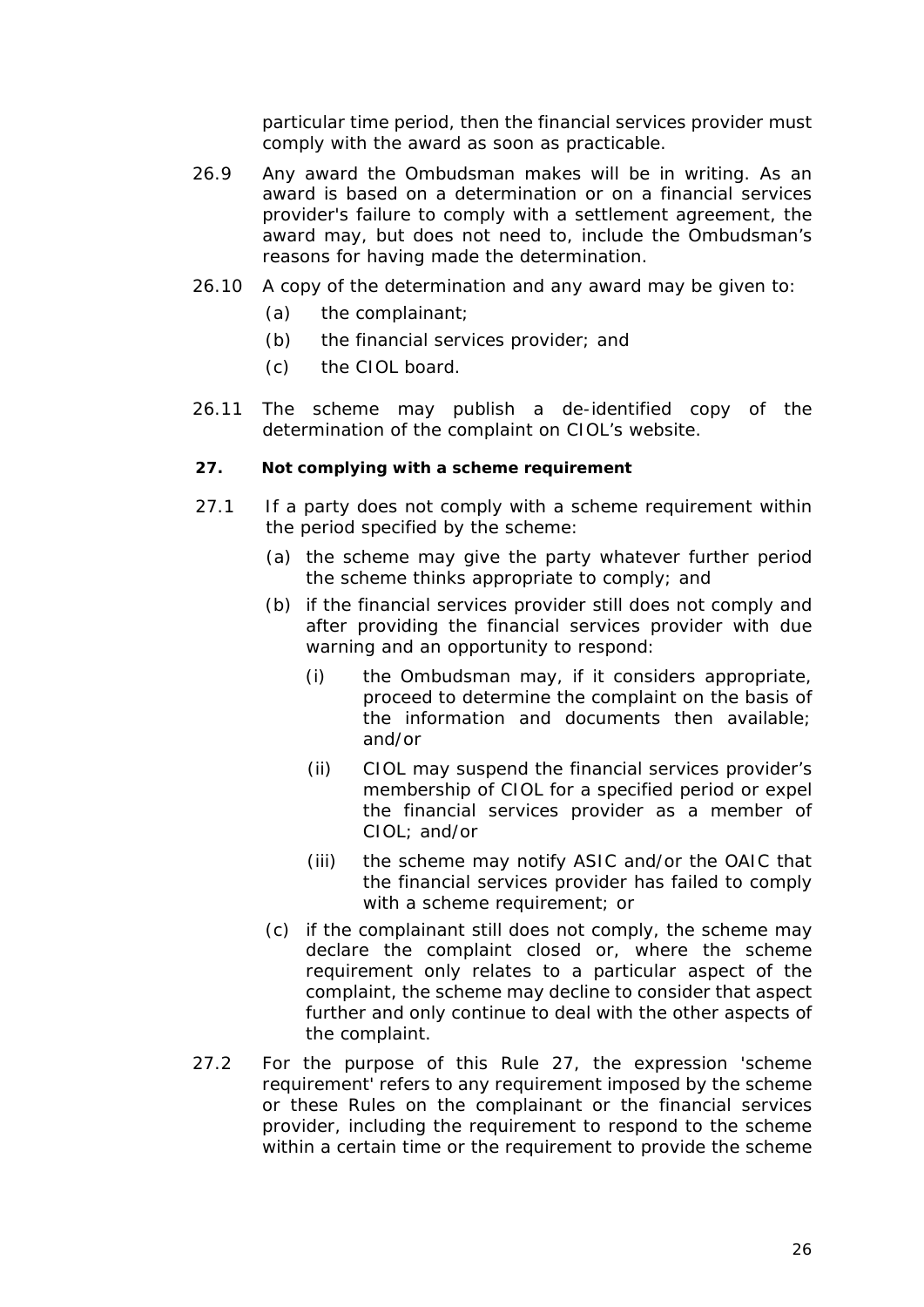with such information and documents that may be requested by the *scheme* in relation to the *complaint*.

# <span id="page-27-0"></span>**28. Enforcing an award**

- 28.1 If a *financial services provider* fails to comply with an *award* after the *Ombudsman* gives the *financial services provider* 28 days' written notice to comply with it, then *CIOL* can take whatever action it thinks is necessary to enforce the *award*, including but not limited to the following things:
	- (a) suspend the *financial services provider's* membership of *CIOL* for a specified period or expel the *financial services provider* as a member of *CIOL*;
	- (b) notify *ASIC* or *OAIC* that the *financial services provider* has failed to comply with an *award*;
	- (c) bring legal proceedings against the *financial services provider* to recover the amount awarded; seek court orders in terms of the *award*; and recover the costs incurred by *CIOL* in bringing the proceedings;
	- (d) bring legal proceedings for specific performance of the *financial services provider*'s agreement to abide by *CIOL*'s Constitution and *these Rules*, including but not limited to the *financial services provider*'s obligation to comply with the *award*; or
	- (e) take such other action as *CIOL* thinks appropriate to secure compliance with the *financial services provider*'s obligations under *CIOL*'s Constitution and *these Rules*.

#### <span id="page-27-1"></span>**29. Objection notice from financial services provider**

- 29.1 The *scheme* will suspend *dealing with* a *complaint* if the *financial services provider* gives an *objection notice* to the *scheme* and is able to demonstrate to the *scheme*'s reasonable satisfaction:
	- (a) that the *complaint* involves or may involve an issue which could have important consequences for the *financial services provider*'s business or the *financial services industry* generally; or
	- (b) that the *complaint* raises an important or novel point of law.
- 29.2 A *financial services provider* who gives an *objection notice* must:
	- (a) identify and describe the issues which could have important consequences for the *financial services provider*'s business or the *financial services industry* generally as the issues relate to the *complaint*; or
	- (b) identify and describe the important or novel point of law as it relates to the issues raised in the *complaint*; and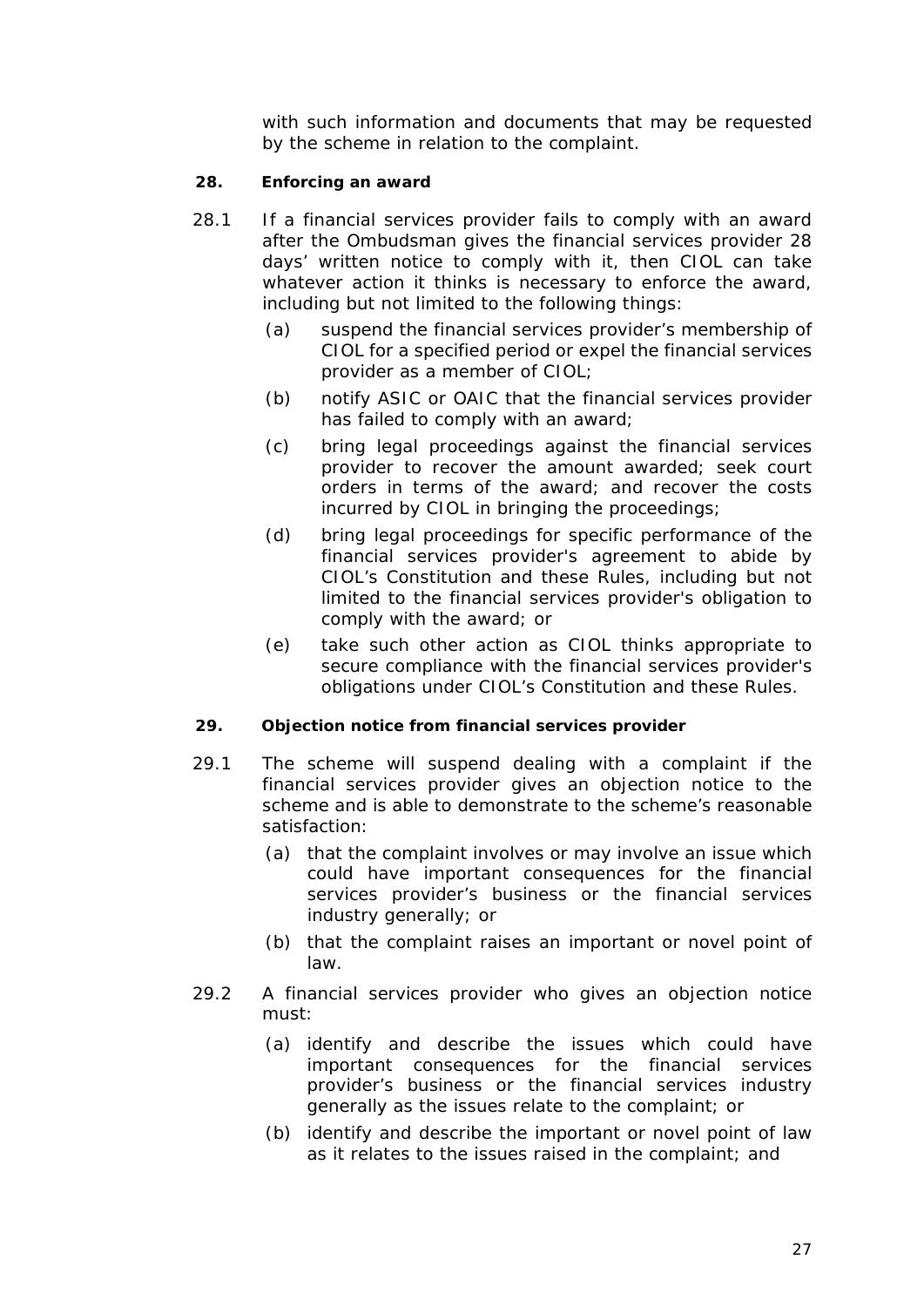- (c) advise the *scheme* of the grounds on which the *financial services provider* seeks a declaration from the court or tribunal and how the declaration being sought relates to the issues raised in the *complaint*.
- 29.3 The *scheme* will refuse to accept an *objection notice* if:
	- (a) the *financial services provider* has not complied with *Rules* 29.1 and 29.2; or
	- (b) the *scheme* reasonably considers that the *financial services provider* has no or inadequate grounds for seeking a declaration from a court or tribunal; or
	- (c) having regard to all other relevant circumstances, the *scheme* is reasonably satisfied that the *financial services provider* has given the *scheme* the *objection notice* for an improper purpose; or
	- (d) the *financial services provider* previously gave the *scheme* an *objection notice* in relation to the same *complaint*,

in which case, the *scheme* will give the *financial services provider* written notice of the refusal and will continue to *deal with* the *complaint*.

- 29.4 If the *scheme* accepts the *objection notice*, the *financial services provider* must, in order to have the issue determined:
	- (a) despite *Rule* 17.1, commence proceedings in a court in Australia within 21 days of receiving notice of the *scheme*'s acceptance of the *objection notice*; and
	- (b) give an undertaking to the *scheme* and the *complainant* to:
		- (i) pay the *complainant*'s costs and disbursements (on a solicitor and client basis) of the proceedings and any subsequent appeal that may be commenced by the *financial services provider*;
		- (ii) make interim payments on account of such costs if and to the extent that it appears reasonable to do so; and
		- (iii) seek to prosecute the *complaint* expeditiously.
- 29.5 If the *financial services provider* does not commence these proceedings within 21 days of receiving notice of the *scheme*'s acceptance of the *objection notice*, then the *scheme* will *deal with* the *complaint* as if the *objection notice* had not been given.
- 29.6 The *financial services provider* is not required to pay the *complainant*'s costs if it is the *complainant* who institutes a subsequent appeal.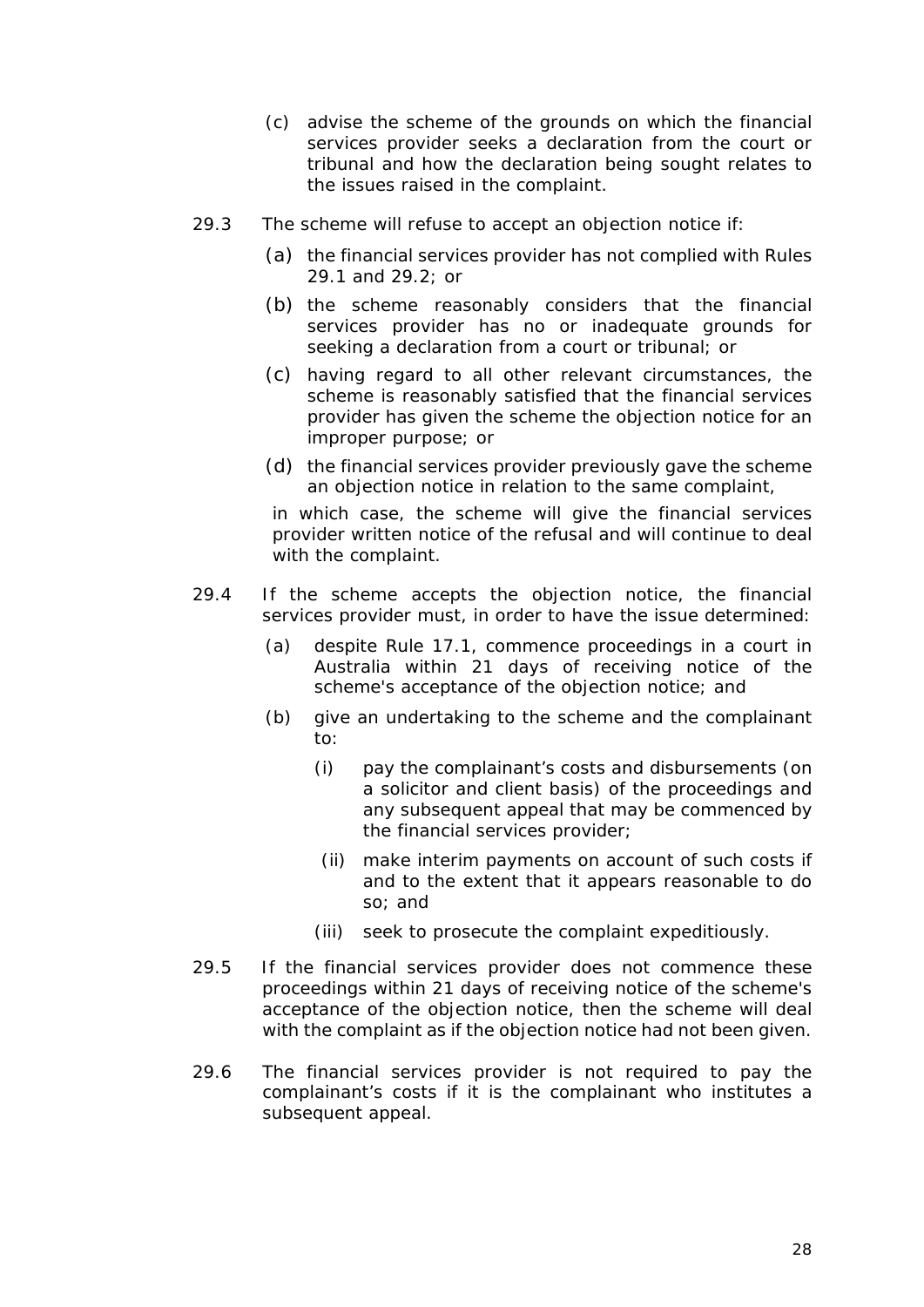#### <span id="page-29-0"></span>**30. Joining other parties**

- 30.1 If the *scheme* believes that:
	- (a) it would not unfairly prejudice the *complainant* or the *financial services provider*; and
	- (b) it would lead to a more efficient and effective resolution of the *complaint*,

the *scheme* may allow or require another member of *CIOL* (called the *third party member*) to be joined as a party to the *complaint*.

- 30.2 The *scheme* may impose terms and conditions on joining a *third party member.* For example, the *scheme* may require the *financial services provider* that the *complainant* has complained about to pay costs or to provide security for future costs.
- 30.3 Once a *third party member* has been joined in the *complaint*, the *scheme* may give directions about how the *complaint* will be *dealt with*.
- 30.4 A *third party member* has all the rights and duties under *these Rules* as if that *third party member* was the *financial services provider* as referred to in the *Rules*.
- 30.5 Where a *third party member* has been joined, *these Rules* are to be read to include that *third party member* with appropriate changes being made.

#### <span id="page-29-1"></span>**31. Legal or other representation**

- 31.1 Neither party is required to have legal or other representation ('representation') while the *scheme deals with* the *complaint*.
- 31.2 If a party chooses to be legally or otherwise represented, this will be at their own cost.
- 31.3 However, each party must ask for the *scheme's* permission if it wishes to have representation in a hearing or *conciliation conference* convened by the *scheme*. The *scheme* may at its absolute discretion and on such terms as it considers appropriate (including the *financial services provider* paying for the *complainant*'s representation if the *financial services provider* elects to be represented by a person other than its own staff), allow representation, having regard to what is procedurally fair to both the *complainant* and the *financial services provider*.

#### <span id="page-29-2"></span>**32. Statements and information made 'without prejudice'**

32.1 All statements the *complainant* or *financial services provider* make and information or documents they provide to the *scheme* are on a 'without prejudice' basis. This means that anything said or done or information provided to the *scheme*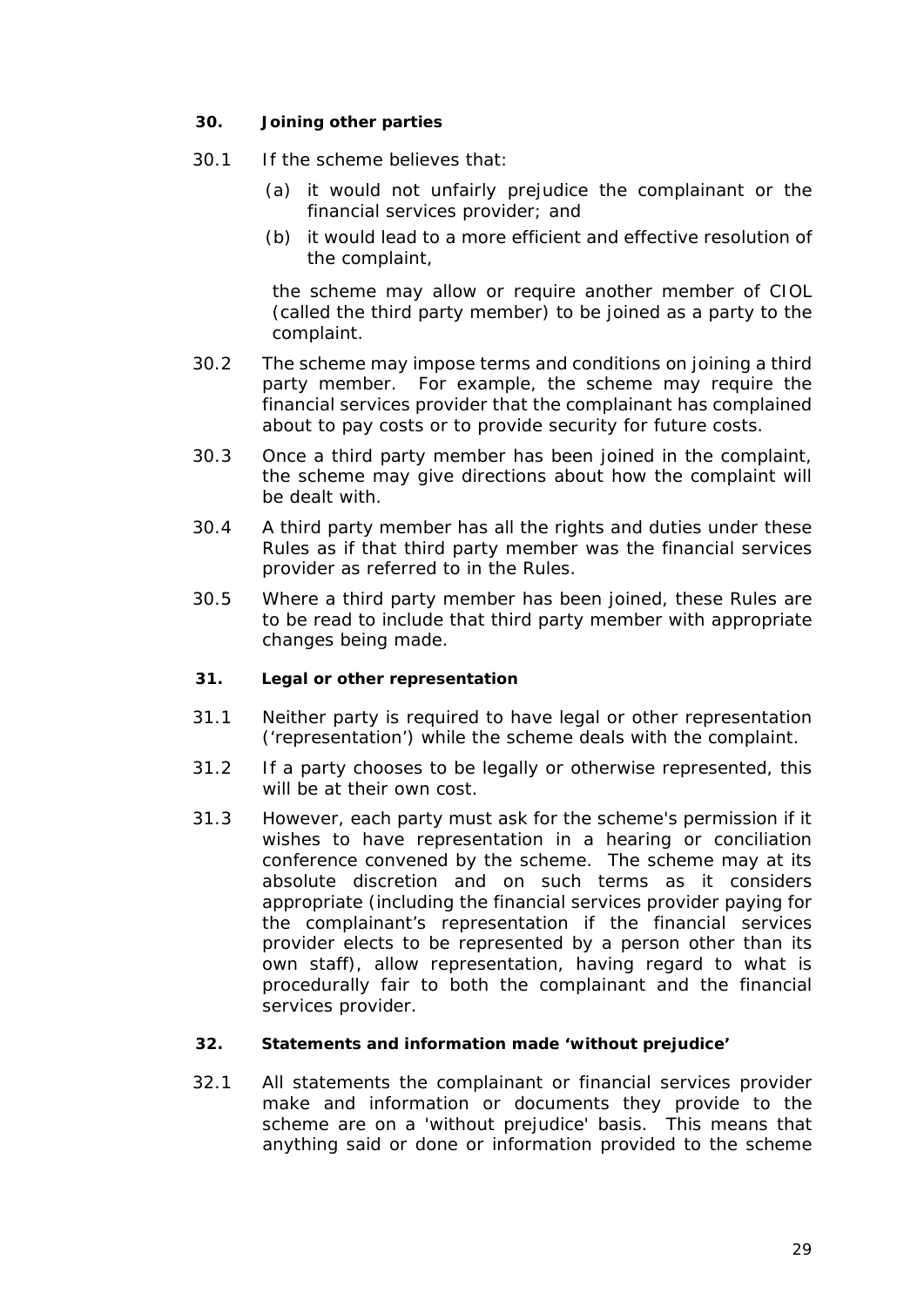during the *CIO process* cannot be used in subsequent legal proceedings unless required by an appropriate court process.

[See *Rule* 33.8 as well]

- 32.2 Any information obtained by the *scheme* during the *CIO process* must not be disclosed by:
	- (a) the *complainant* or the *complainant's* representative;
	- (b) the *financial services provider* or the *financial services provider's* representative;
	- (c) the *CIOL board*; or
	- (d) the *scheme*,

to anyone else unless disclosure is required by law or required or permitted by *these Rules* or *CIOL*'s Constitution.

#### <span id="page-30-0"></span>**33. Confidentiality**

- 33.1 Any party to a *complaint* who believes that disclosure of any information or document to the *scheme* will place them in breach of a duty of confidentiality they owe to someone else may tell the *scheme* this. The party claiming confidentiality must use their best endeavours to obtain the consent of the person to whom the duty is owed to disclose the information or document. If the consent is not given within a reasonable time, then the party claiming confidentiality will not be required to comply with any direction from the *scheme* that the information or document be provided.
- 33.2 If the *scheme* receives any information or document from any party to a *complaint* with a request from that party that it be treated confidentially, the *scheme* will not disclose that information or document to any other party or to any other person unless:
	- (a) the party supplying the information or document has consented to the disclosure, or
	- (b) the information or document is already in the public domain; or
	- (c) the law or *these Rules* or *CIOL*'s Constitution require or permit the disclosure.
- 33.3 The *scheme* will not use or rely on any confidential information or document provided by one party to make a finding adverse to any other party, unless it:
	- (a) reasonably considers that the information or document is genuine and credible; and
	- (b) informs any party against whom an adverse finding may be made that it is in receipt of the confidential information or document; and
	- (c) identifies the confidential information or document to any party against whom an adverse finding may be made; and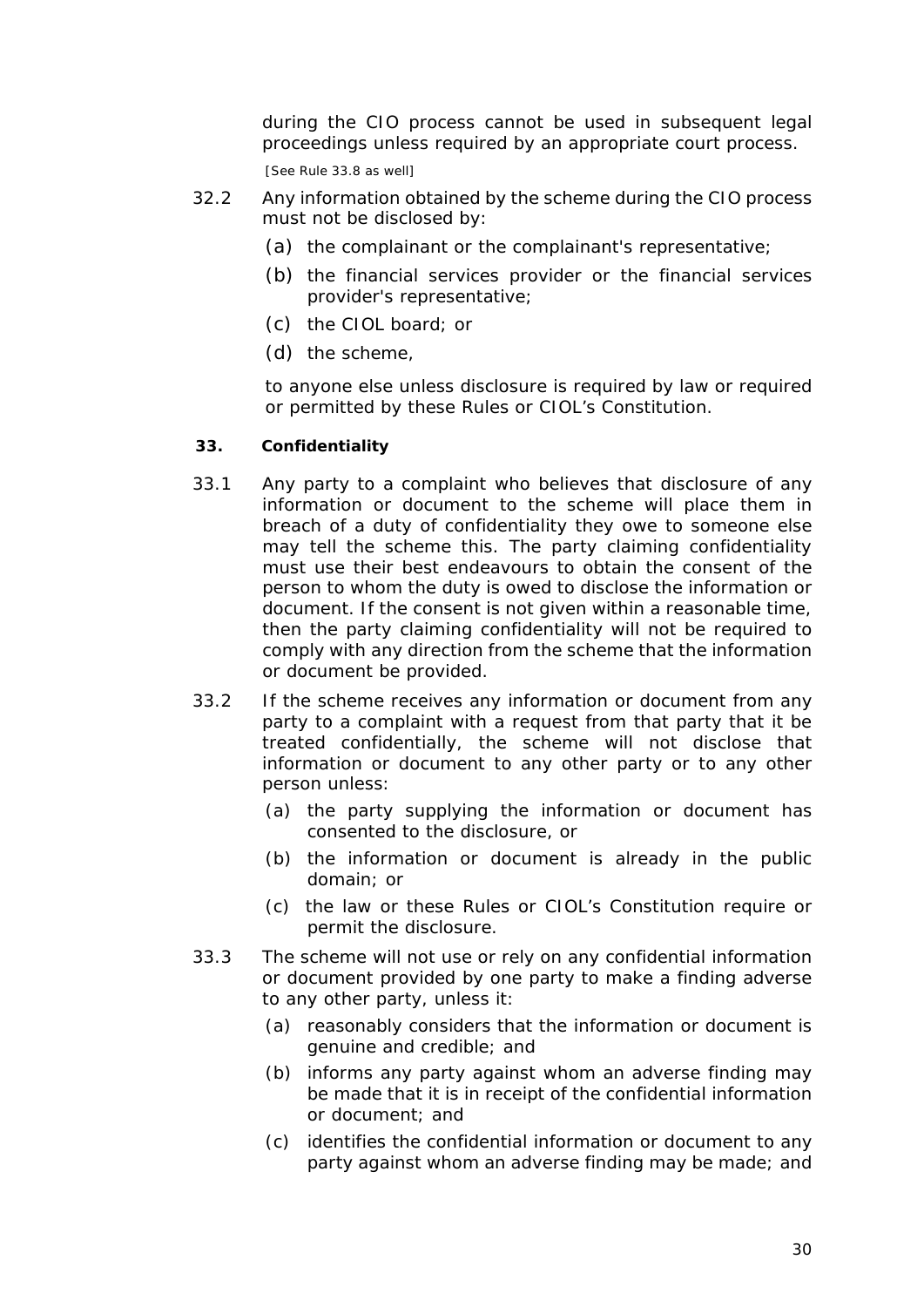- (d) if appropriate, summarises the confidential information or the relevant contents of the document to any party against whom an adverse finding may be made.
- 33.4 Nothing in *Rule* 33.3 prevents the *scheme* from relying on confidential information or documents supplied by one party to also make a finding adverse to that party.
- 33.5 Before the *scheme* sends any confidential information or document to another forum, the *scheme* will obtain the consent of the party claiming confidentiality.
- 33.6 Except where *these Rules*, *CIOL*'s Constitution or the law prohibits it, the *scheme* may at its discretion disclose the *complaint*, the *financial services provider*'s response, the *complainant*'s reply and any information or document obtained by the *scheme* during the *CIO process* to any *CIOL* employee, consultant, contractor or agent to the extent that is appropriate to do so to enable the person to fully and effectively carry out their powers, functions or duties.
- 33.7 The *scheme* will not be obliged to make available to the parties any memoranda, analysis, file notes or other documents generated by *CIOL*'s employees, consultants, contractors or agents.
- 33.8 Despite anything else in *these Rules*, any party to a *complaint* who receives from the *scheme* any document prepared by the *scheme* or provided to the *scheme* by another party:
	- (a) must use that document only for the purpose of dispute resolution in accordance with and as contemplated by the *CIO Rules*; and
	- (b) must not, except as required by a court process, disclose the document to any other person without the prior written consent of the *scheme*, which consent may be subject to such conditions as the *scheme* may in its absolute discretion consider appropriate,

and for the purposes of this *Rule* 'disclose' includes communicating or divulging by any means whether written, electronic or oral or otherwise, including copying by any means all or any part of the document.

# <span id="page-31-0"></span>**34. Exemptions from these Rules**

- 34.1 The *scheme* may, of its own volition or on the application of a party, at its discretion and on whatever conditions it sees fit to impose, exempt a party from any one or more of *these Rules*. Before the *scheme* grants any exemption, it must satisfy itself that doing so:
	- (a) is necessary to ensure the efficient and effective resolution of the *complaint*; and
	- (b) would not be unfair to or impose an unreasonable burden or disadvantage on any party.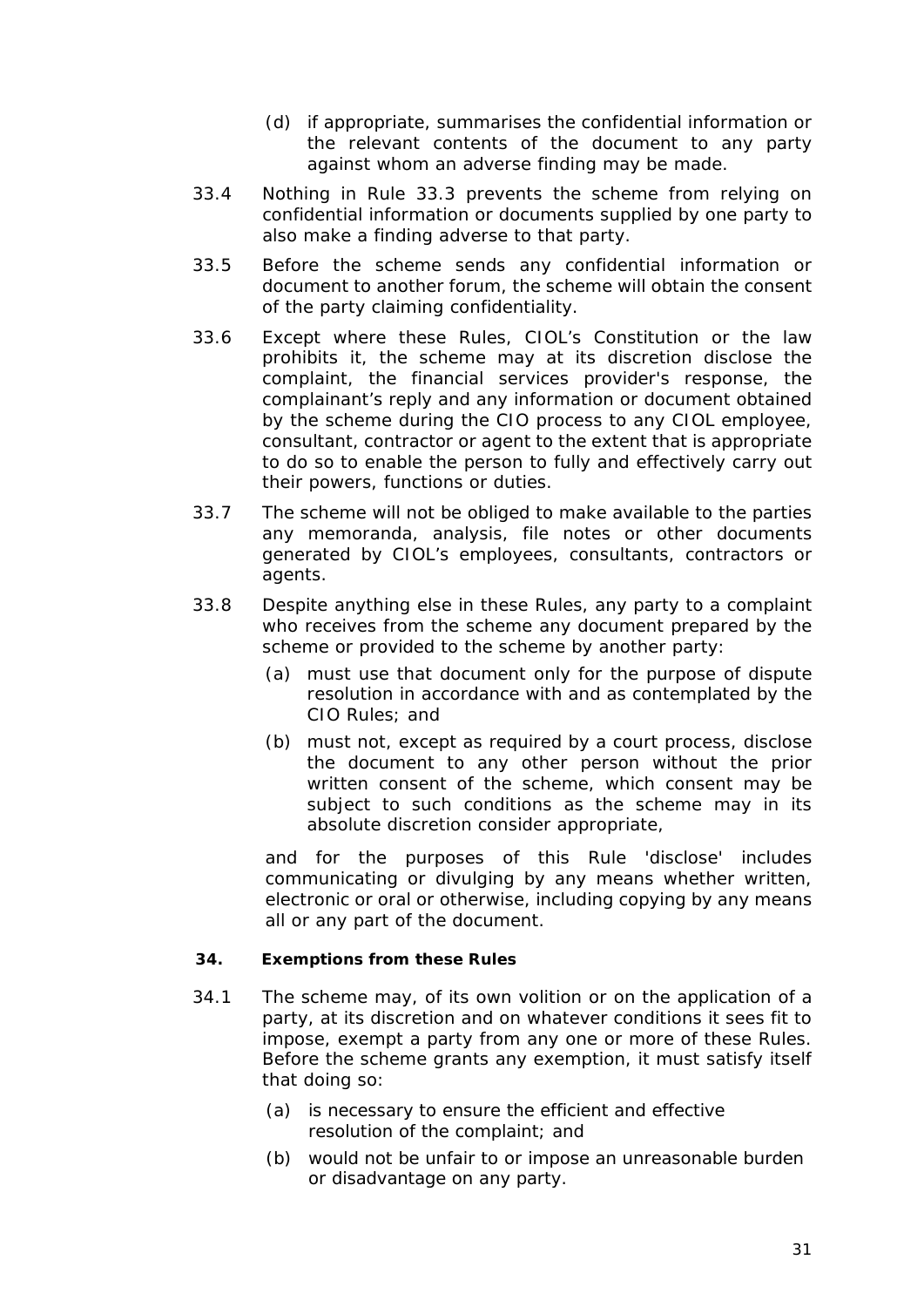# <span id="page-32-0"></span>**35. Extensions of time**

35.1 The *scheme* may, of its own volition or on the application of a party, at its discretion and on whatever conditions it sees fit to impose, extend any time for compliance with any matter under *these Rules*. Before the *scheme* grants any extension of time, it must satisfy itself that doing so would not be unfair to or impose an unreasonable burden or disadvantage on any party.

# <span id="page-32-1"></span>**36. Declaring a complaint closed**

- 36.1 In addition to *Rules* 20.3, 21.2, 25.2, 26.6, 27.1(c) and 39.3, the *scheme* may at any time declare a *complaint* closed in any of the following cases:
	- (a) the *complaint* is or becomes one not covered by the *scheme* by reason of *Rule* 10; or
	- (b) the *complaint* is withdrawn or resolved; or
	- (c) the *scheme* deems the *complaint* withdrawn by reason of the *complainant*'s failure to respond to the *scheme*'s communications within the period specified by the *scheme*; or
	- (d) the *scheme* makes a *decision* that the *complaint* has not been made out; or
	- (e) the *scheme* is unable to locate the *financial services provider* despite its reasonable efforts to do so; or
	- (f) subject to *Rule* 40.1(b), the *financial services provider* is or becomes during the course of the *CIO process* insolvent under administration or an externallyadministered body corporate as those expressions are defined in the Corporations Act 2001.
- 36.2 Before the *scheme* closes a *complaint*, it will inform the *complainant* that it is proposing to close the *complaint* and provide its reasons for doing so.
- 36.3 Where the *complaint* is proposed to be closed under *Rules* 14.6, 36.1(a) or 36.1(d), the *scheme* will also inform the *complainant* that the *complainant* may, within 14 days of being informed of the proposed closure, notify the *scheme* that it disagrees with the reasons for the proposed closure and request the *scheme* to review its *decision* to close the *complaint*.
- 36.4 Upon receipt of such a request, the *scheme* will review its *decision* to close the *complaint* if satisfied that the *complainant*'s objection may have substance, in which case, the *scheme* will continue *dealing with* the *complaint*.

# <span id="page-32-2"></span>**37. Board directions**

37.1 The *CIOL board* may from time to time issue *board direction*s: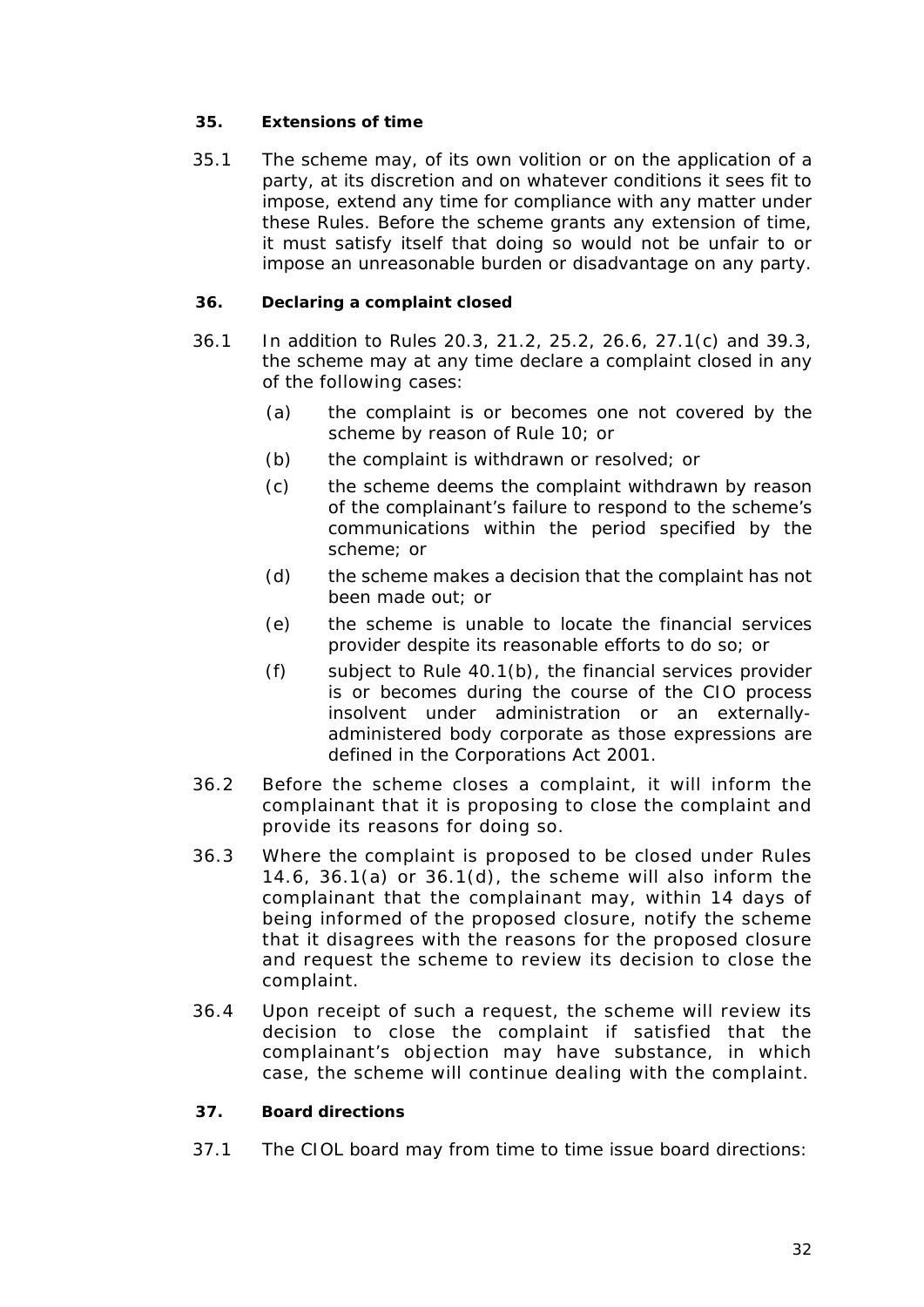- (a) dealing with administrative and procedural matters to ensure that *complaint*s are resolved efficiently and effectively;
- (b) dealing with the *CIOL board's* reporting obligations;
- (c) dealing with the expulsion, suspension or reinstatement of a *financial services provider* as a member of *CIOL*;
- (d) dealing with other matters raised in relation to the *CIOL board's* powers and functions under *CIOL*'s Constitution; or
- (e) dealing with changes to the law, government regulation, and the *financial services industry* generally.
- 37.2 All *board direction*s are binding on the *complainant*, the *financial services provider*, *CIO* and all parties to a *complaint*.
- 37.3 To the extent a *board direction* applies to the *complainant* or the *financial services provider* or the subject of the *complaint*, the *board direction* must be given to the *complainant* and the *financial services provider* in the manner determined by the *CIOL board*.

#### <span id="page-33-0"></span>**38. Previous scheme decisions**

38.1 No *scheme decision* creates or should be taken as creating a binding precedent when it *deals with* particular types of *complaint*s. Each *complaint* will be *dealt with* and decided on its own particular facts. The *scheme* will therefore not be bound by any previous *scheme decisions*, but will be consistent in its decision-making, where appropriate.

#### <span id="page-33-1"></span>**39. Exceptions to scheme decisions being final and binding**

- 39.1 Subject to *Rule* 39.3, every *scheme decision* and every *board direction* is final and binding on a *financial services provider* and a *complainant*.
- 39.2 A *scheme decision* may only be reviewed or reopened in the circumstances allowed in *these Rules* or the *Guidelines*.
- 39.3 A *scheme decision* is only binding on a *complainant* if the *complainant* accepts it. If the *complainant* does not accept a *scheme decision*, the *complainant* is at liberty to pursue other remedies in relation to the subject matter of the *complaint* in the courts or any another forum. If the *complainant* does this, the *scheme* will declare the *complaint* closed and no *scheme decision* or *board direction* will have any force or effect against the *financial services provider* in relation to the *complaint*.
- 39.4 If upon the *Ombudsman*'s own motion or on application by a party within 28 days after the date on which a *determination* or *award* was sent to that party, the *Ombudsman* is satisfied that in relation to that *determination* or *award*:
	- (a) there is a clerical mistake; or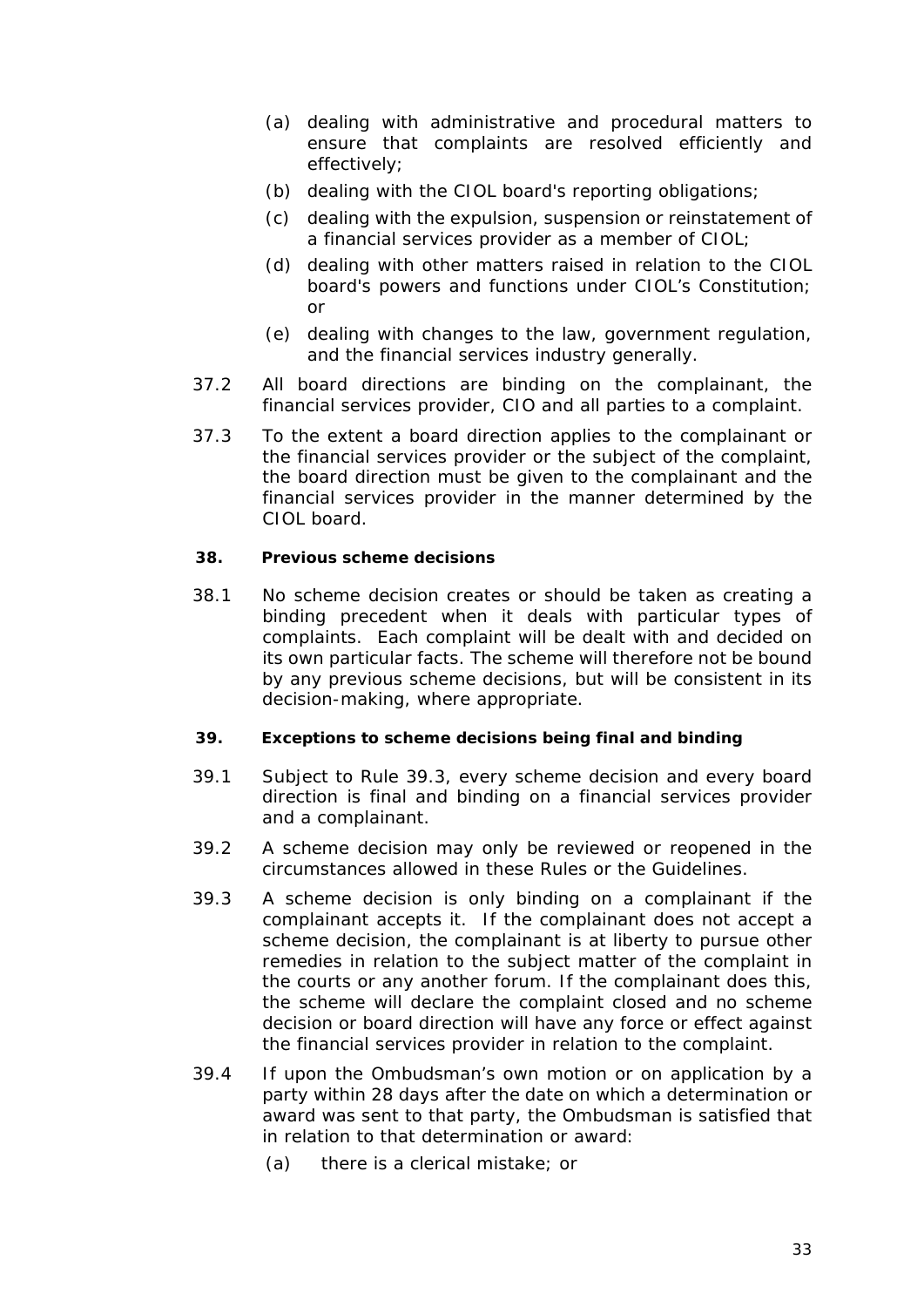- (b) there is a material error, oversight or omission; or
- (c) there is a material miscalculation of figures or a material mistake in the description of any person, thing or matter; or
- (d) there is a defect in form; or
- (e) the terms of the *determination* or *award* do not reflect the *scheme's* or the *Ombudsman*'s actual intentions,

the *Ombudsman* may:

- (i) re-open the *complaint*; or
- (ii) make whatever amendments to the *determination* or *award* he or she thinks appropriate; or
- (iii) re-issue the *determination* or *award*; or
- (iv) give such directions as he or she thinks appropriate (including directions about times for compliance) in connection with the *determination* or *award*.
- 39.5 A *financial services provider* who institutes legal proceedings to challenge any *scheme decision* or a *board direction* must comply with all the following requirements:
	- (a) the legal proceedings must be instituted within 28 days of the *scheme decision* or the *board direction* being sent to the *financial services provider*; and
	- (b) as a condition of commencing legal proceedings, the *financial services provider* must pay on a solicitor and client basis the legal costs of, and disbursements incurred by, the *financial services provider*, the *scheme*, *CIOL* and the *complainant* in relation to the legal proceedings and any appeal; and
	- (c) if *CIOL* so specifies, the *financial services provider* must furnish security for costs and disbursements in relation to the legal proceedings and any appeal as *CIOL* reasonably requires.
- 39.6 A *financial services provider* who fails to institute legal proceedings within 28 days of the *scheme decision* or the *board direction* being sent to the *financial services provider,* or otherwise fails to satisfy all the requirements of this *Rule*  forever waives its rights to institute legal proceedings to challenge any *scheme decision* or a *board direction*.

#### <span id="page-34-0"></span>**40. Financial services provider ceasing to carry on business**

- 40.1 The *scheme* may at its discretion:
	- (a) bypass the *financial services provider*'s *IDR* process, whether or not the *financial services provider* has commenced considering the *complaint* within that process; and
	- (b) *deal with* or continue to *deal with* a *complaint*,

if the *financial services provider*: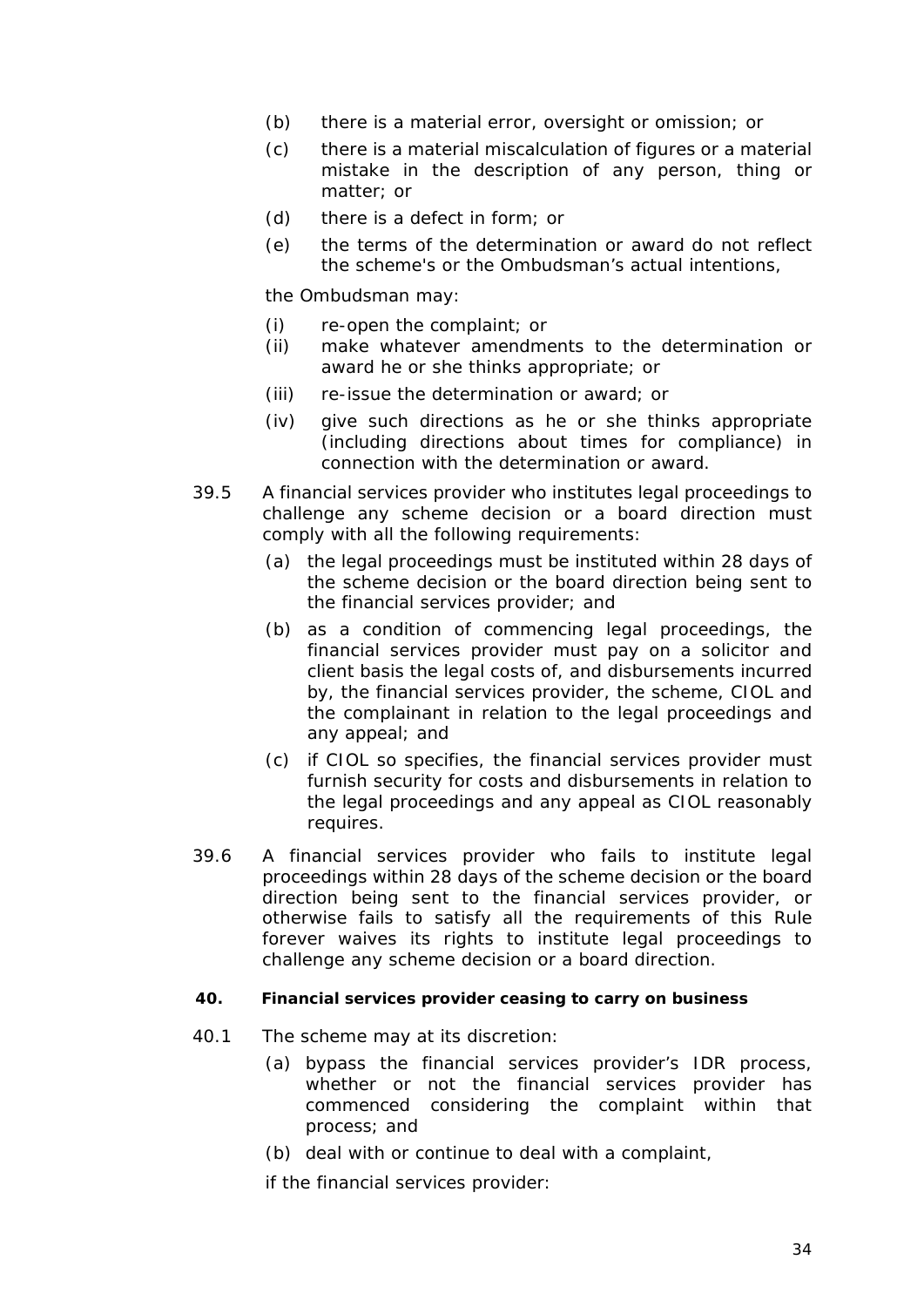- (i) ceases to carry on business (e.g. *financial services provider* closes its doors to consumers or investors or sells its business); or
- (ii) ceases to hold a *relevant licence*; or
- (iii) becomes insolvent under administration,

and in doing so, the *scheme* must consider the *complainant*'s interests.

### <span id="page-35-0"></span>**41. Reporting obligations and systemic issues**

- 41.1 The *scheme* will collect and record comprehensive information about, among other things:
	- (a) the number of *complaint*s and enquiries it receives;
	- (b) the demographics of *financial services provider*s (where practicable);
	- (c) the number of *complaint*s it receives that are outside its jurisdiction and the reasons for this;
	- (d) the outcome of *complaint*s that were resolved;
	- (e) the current caseload, including the age and status of open cases;
	- (f) the time taken to resolve *complaint*s; and
	- (g) a profile of *complaint*s that identifies:
		- (i) the type and purpose of the *financial service*;
		- (ii) the type of *financial services provider*;
		- (iii) the cause of the *complaint*; and
		- (iv) any systemic issues or other trends.
- 41.2 The *scheme* will produce an annual report of operations at least every twelve months for publication and this will be made available to stakeholders and the general public. The report must be a comprehensive summary and an analysis of the data collected under *Rule* 41.1, and include, among other things, the following statistical information in the appropriate context about each *financial services provider* (on a named basis):
	- (a) the number of *complaint*s recorded by the *scheme*;
	- (b) the number of *complaint*s closed; and
	- (c) the outcome of the *complaint*s.
- 41.3 *CIO* must, on a quarterly basis, provide *ASIC* with a report on the data collected under *Rule* 41.1 and a report on any systemic, persistent or deliberate conduct such as:
	- (a) systemic issues (being either an issue arising out of a single *complaint* but having implications which extend beyond the parties to the particular *complaint*, or an issue arising from multiple *complaints* which are similar in nature); and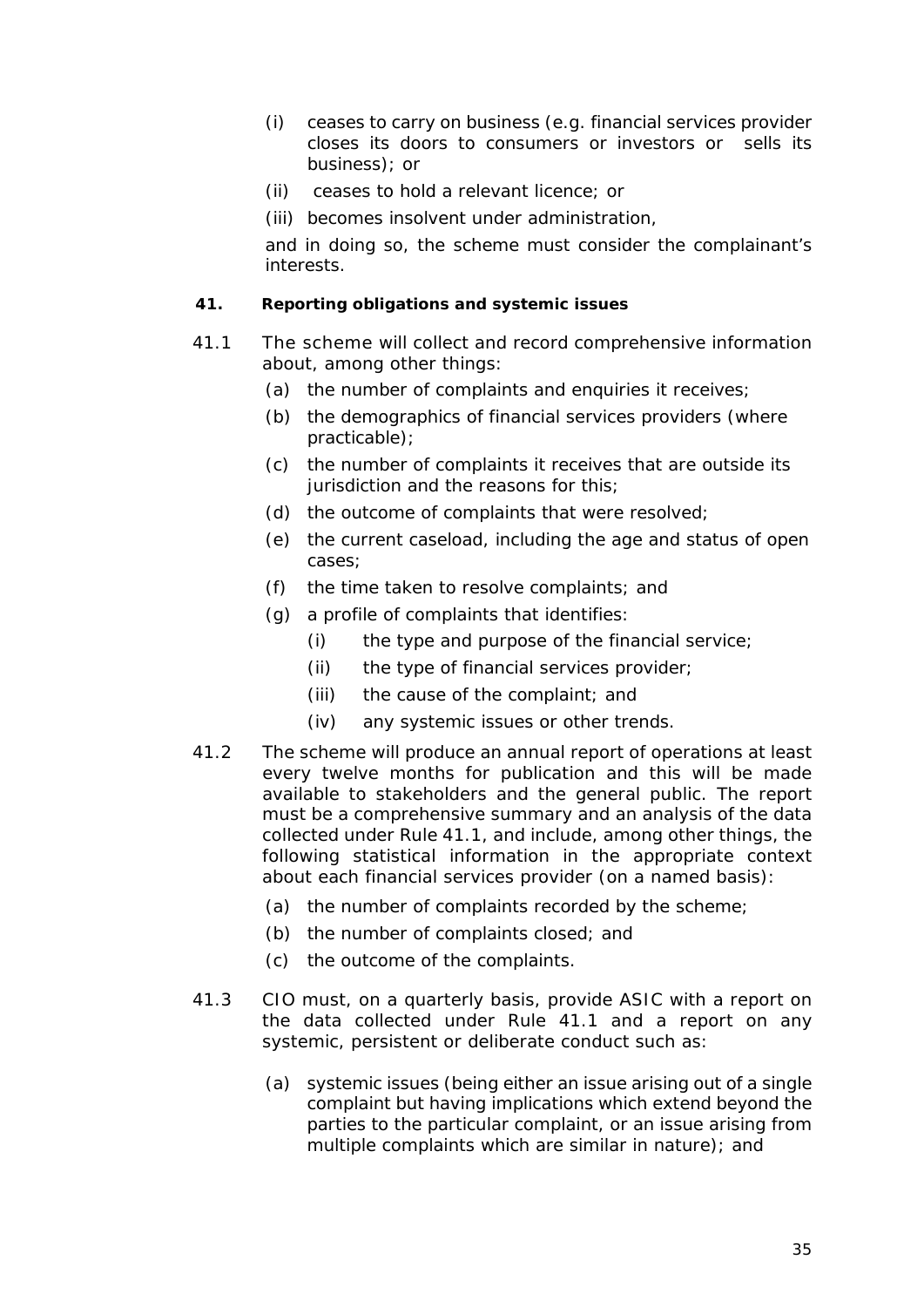- (b) serious misconduct (e.g. conduct by a *financial services provider* which involves fraud, gross negligence or inefficient conduct, or which is a wilful or flagrant breach of a relevant law or the *CIO Rules*).
- 41.4 In *conducting a systemic issue investigation*, the *scheme* will observe procedural fairness and have regard to:
	- (a) relevant laws,
	- (b) *applicable codes of practice*,
	- (c) good practice in the *financial services industry*, and
	- (d) fairness in all the circumstances.
- 41.5 *Conducting a systemic issue investigation* includes, but is not limited to:
	- (a) identifying systemic issues,
	- (b) requiring the *financial services provider* to provide to, or procure for, the *scheme* any information or documents that the *scheme* considers necessary,
	- (c) making any recommendations the *scheme* considers necessary for the resolution of a systemic issue, and
	- (d) making any *order* under *Rule* 41.7.
- 41.6 The *scheme* will refer a systemic issue to the relevant *financial services provider* for remedial action. The *financial services provider* must provide the *scheme* with a report within the time nominated by *the scheme* that details its response to the systemic issue identified by the *scheme*. The *scheme* must provide a copy of the report to *ASIC*.
- 41.7 The *Ombudsman* can make an *order* requiring the *financial services provider* to do or refrain from doing some act in relation to a systemic issue identified by the *scheme*, and which the *scheme* considers necessary to achieve any one or more of the following objectives:
	- (a) facilitating the *scheme's* investigation of the systemic issue,
	- (b) improving industry practice and communication,
	- (c) remedying loss or disadvantage suffered by consumers (not all of whom may have complained about the systemic issue),
	- (d) preventing foreseeable loss or disadvantage to consumers,
	- (e) minimising the risk of the systemic issue recurring, or
	- (f) efficiently dealing with multiple complaints or disputes related to the systemic issue.
- 41.8 *CIOL* will notify *ASIC* of its intention to: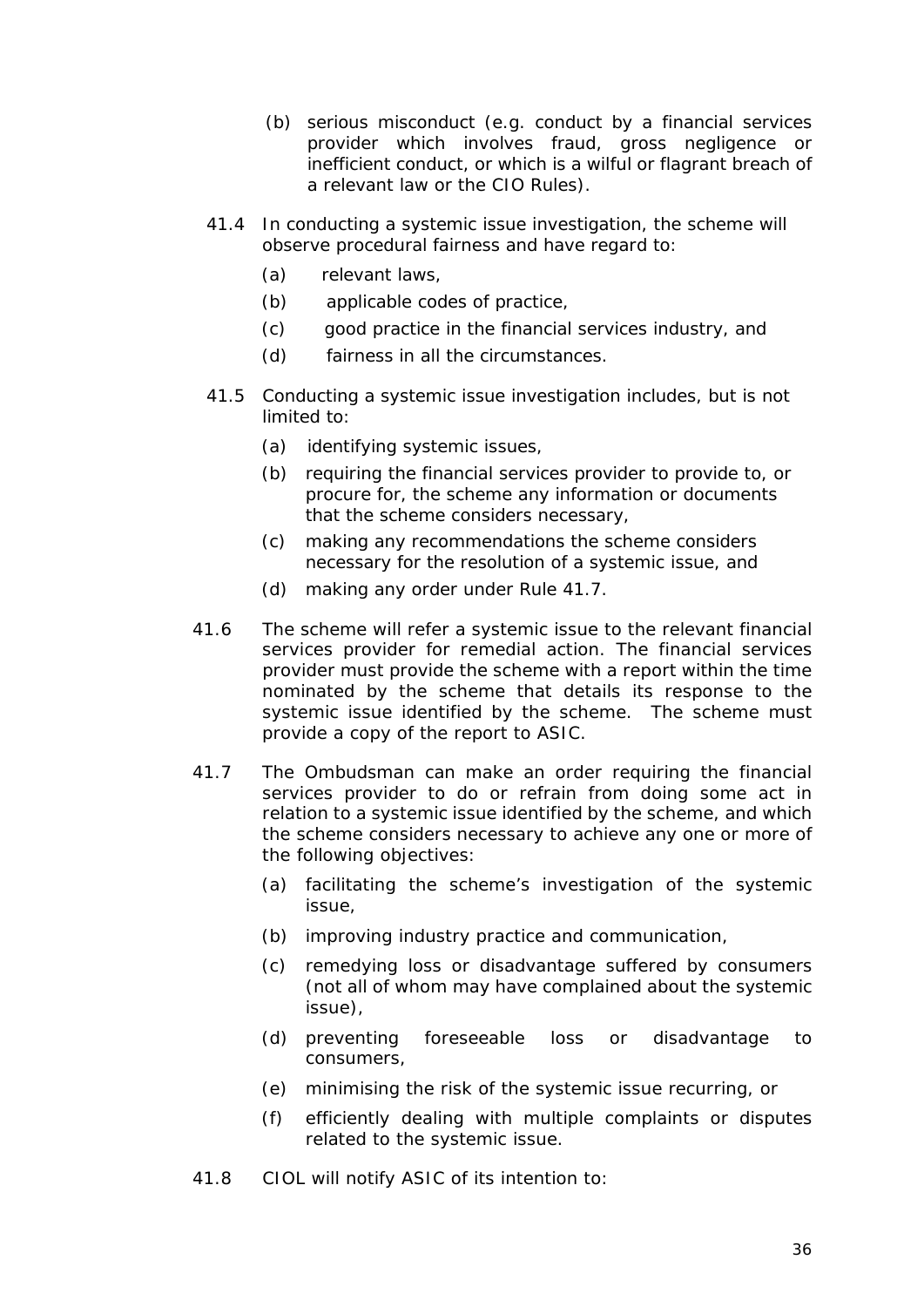- (a) cancel a *financial services provider*'s membership with *CIOL*; or
- (b) expel or suspend a *financial services provider* from membership with *CIOL*,

and will again notify *ASIC* if and when either of these has occurred.

- 41.9 The *scheme* must provide *OAIC* with such information that it requires in relation to serious or repeated interferences with privacy and systemic issues and data on privacy-related *complaints*.
- 41.10 The *scheme* may also report the occurrence of any of the following to *ASIC*, *OAIC*, any government body, a relevant industry body, another *EDR scheme* or, where the *financial services provider* is a *credit representative*, the relevant *Australian Credit Licensee*:
	- (a) the resignation of the *financial services provider* as a member of *CIOL*;
	- (b) the cancellation of the *financial services provider*'s membership of *CIOL*;
	- (c) the expulsion or suspension of the *financial services provider* from membership of *CIOL*;
	- (d) the non-payment of any fee by the *financial services provider*;
	- (e) the failure by the *financial services provider* to comply with an *order* or an *award* issued by the *Ombudsman*; or
	- (f) the failure of a *financial services provider* to comply with any provision of *CIOL*'s Constitution, or obligation imposed by the *Rules*, *Guidelines* or any by-law made by the *CIOL board*.

# <span id="page-37-0"></span>**42. Publicising the scheme**

42.1 The *CIOL board* and all *financial services provider*s must ensure that the *scheme* is appropriately and effectively publicised. For example, the *scheme* is publicised on *CIOL*'s *website*. Also, copies of the *CIO Rules* are to be available on request from a *financial services provider*.

#### <span id="page-37-1"></span>**43. Immunity from liability**

43.1 *CIOL*, members of the *CIOL board*, any person authorised by the *Ombudsman* to carry out any responsibilities or exercise any powers or discretions of the *scheme,* the *Ombudsman* and *CIOL* employees, contractors and agents shall not be liable to a party to a *complaint* for any loss or damage arising directly or indirectly in the course of carrying out the *scheme's* functions.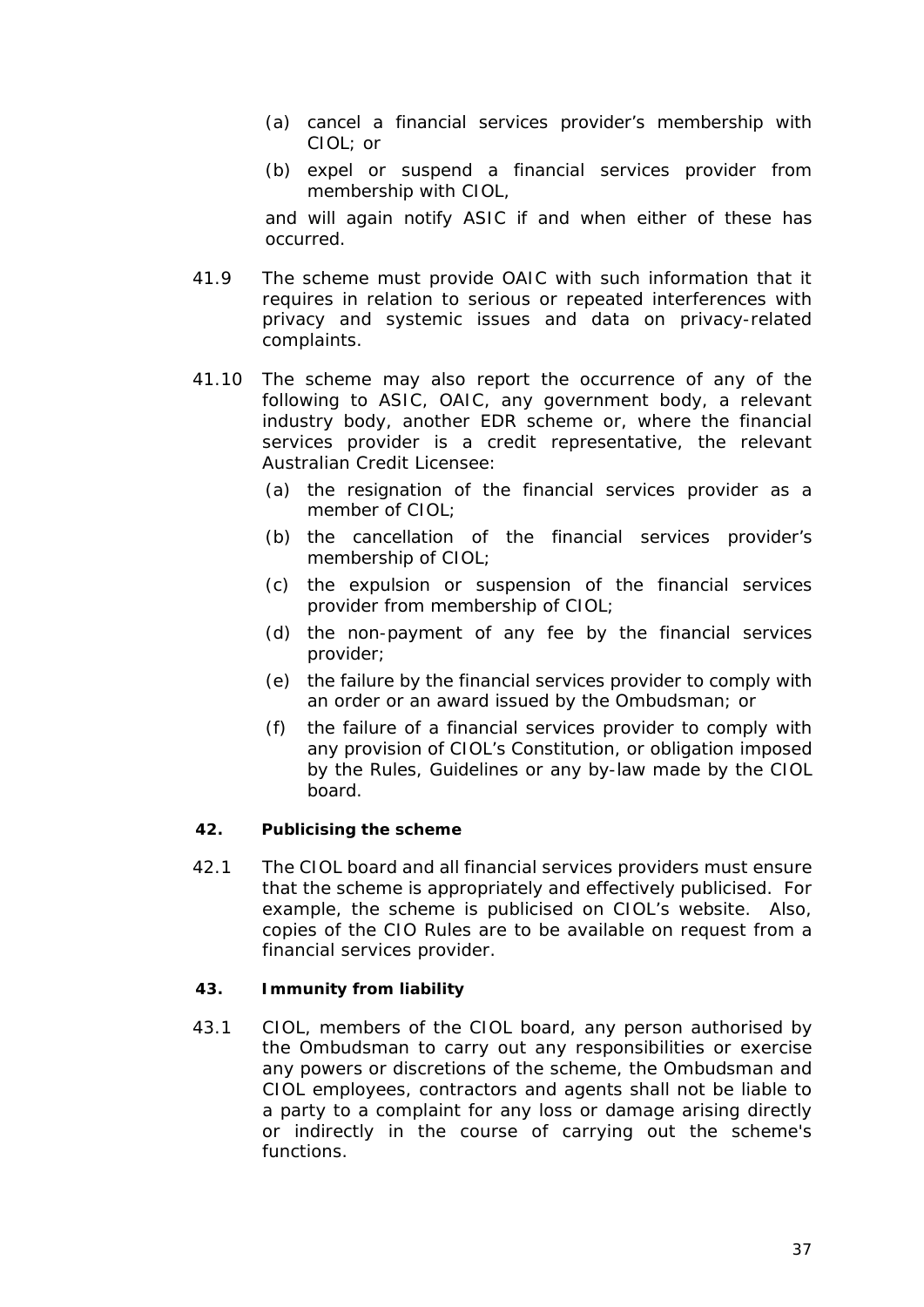#### <span id="page-38-0"></span>**44. Protection from defamation**

44.1 The *financial services provider* must not instigate defamation action of any kind against a *complainant* in respect of allegations made to the *scheme* by the *complainant* about the *financial services provider*.

# <span id="page-38-1"></span>**45. Dictionary**

45.1 Certain words and phrases have the special meanings set out below:

# *applicable code of practice*

means a code of conduct or practice, regulatory guidance, and accepted professional standards and protocols which apply to a *financial services provider*

# *ASIC*

means Australian Securities and Investments Commission

# *ASIC Act*

means the Australian Securities and Investments Commission Act 2001

# *Australian Credit Licensee*

means a person licensed by *ASIC* to engage in credit activities, credit services or credit assistance within the meaning of the National Consumer Credit Protection Act 2009

#### *award*

means an award issued by the *Ombudsman* under *these Rules*

#### *board direction*

means a direction issued by the CIOL board under CIOL's **Constitution** 

### *CIO*

means the *EDR scheme* established by *CIOL*

*CIO Rules* or *Rules* or *these Rules* mean the Rules of the *scheme*

#### *CIO process*

means the process for *dealing with* a *complaint* under *these Rules*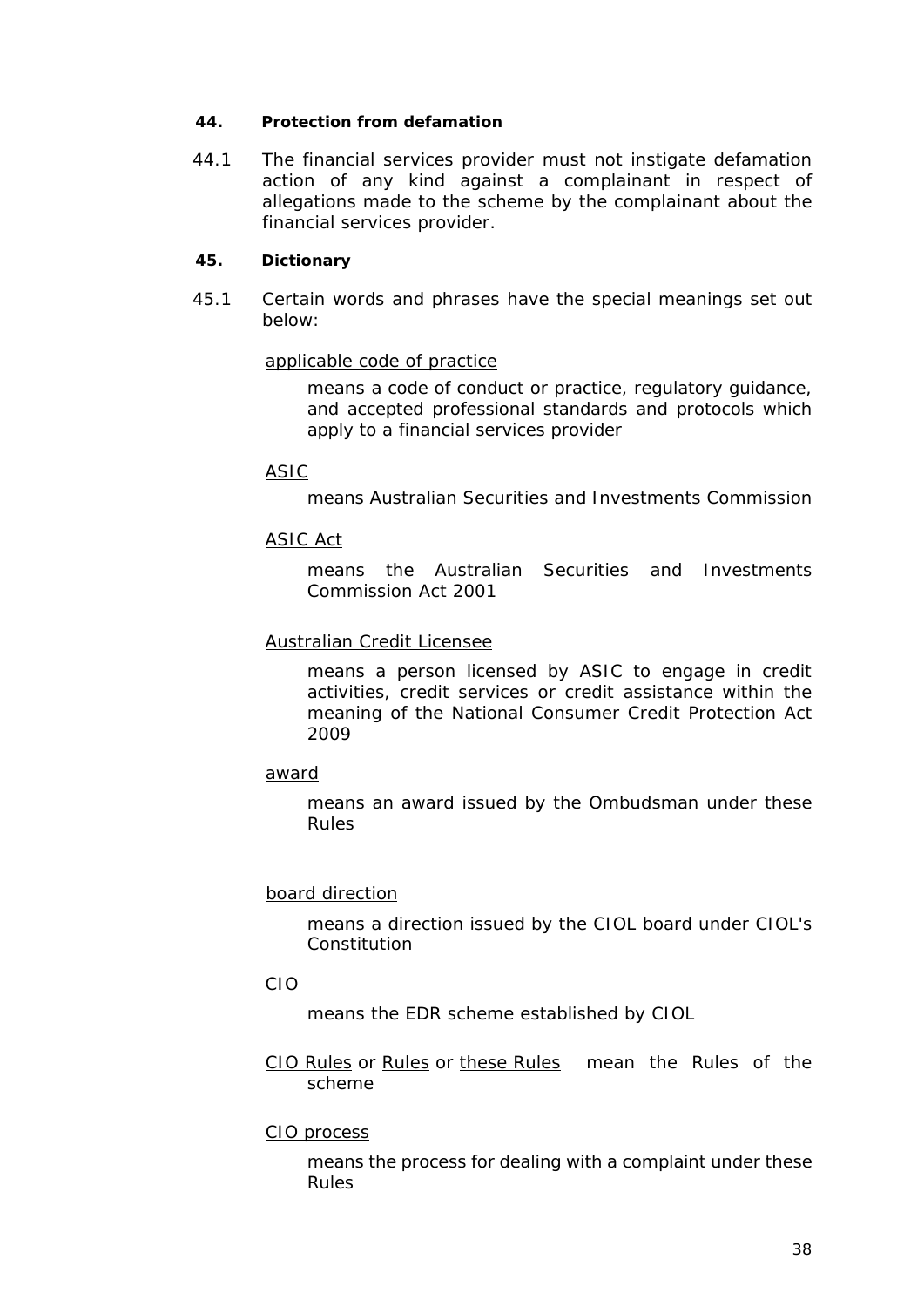# *CIOL*

means the Credit and Investments Ombudsman Limited

# *CIOL board*

means the board of directors of *CIOL*

# *CIOL's website*

means the website maintained by *CIOL* at [www.cio.org.au](http://www.cio.org.au/)

# *claim*

means a cause of action or ground of complaint that would entitle the *complainant* to seek a remedy. A *complaint* may contain more than one *claim,* with each *claim* being separately subject to the *monetary compensation limit*

#### *complainant*

means a *consumer* who makes a *complaint* to the *scheme* about a *financial services provider*

# *complaint*

means a privacy-related *complaint* (including a request for access or correction request under the Privacy Act 1988), a *financial hardship application* or an expression of dissatisfaction made to the *scheme* about a *financial services provider* in relation to a *financial service*, whether or not the *complainant* has first tried to resolve the *complaint* with the *financial services provider* using the *financial services provider*'s *IDR* process, and includes any *complaint* made to another *EDR scheme* which has been transferred or referred to the *scheme*

#### *complaint summary*

means a summary of the *complaint* and the *financial services provider*'s response in whatever manner and form the *scheme* thinks appropriate

#### *conciliation conference*

means any meeting of the parties to the *complaint* (and their representatives, if any) with the *scheme*, whether in person, over the phone or by video conference, during which the *scheme* uses mediation, conciliation or other techniques to identify the relevant issues and the strengths and weaknesses of each party's case; provide non-binding opinions, suggestions or recommendations with reference to the applicable law, good industry practice, *applicable codes of practice* and fairness;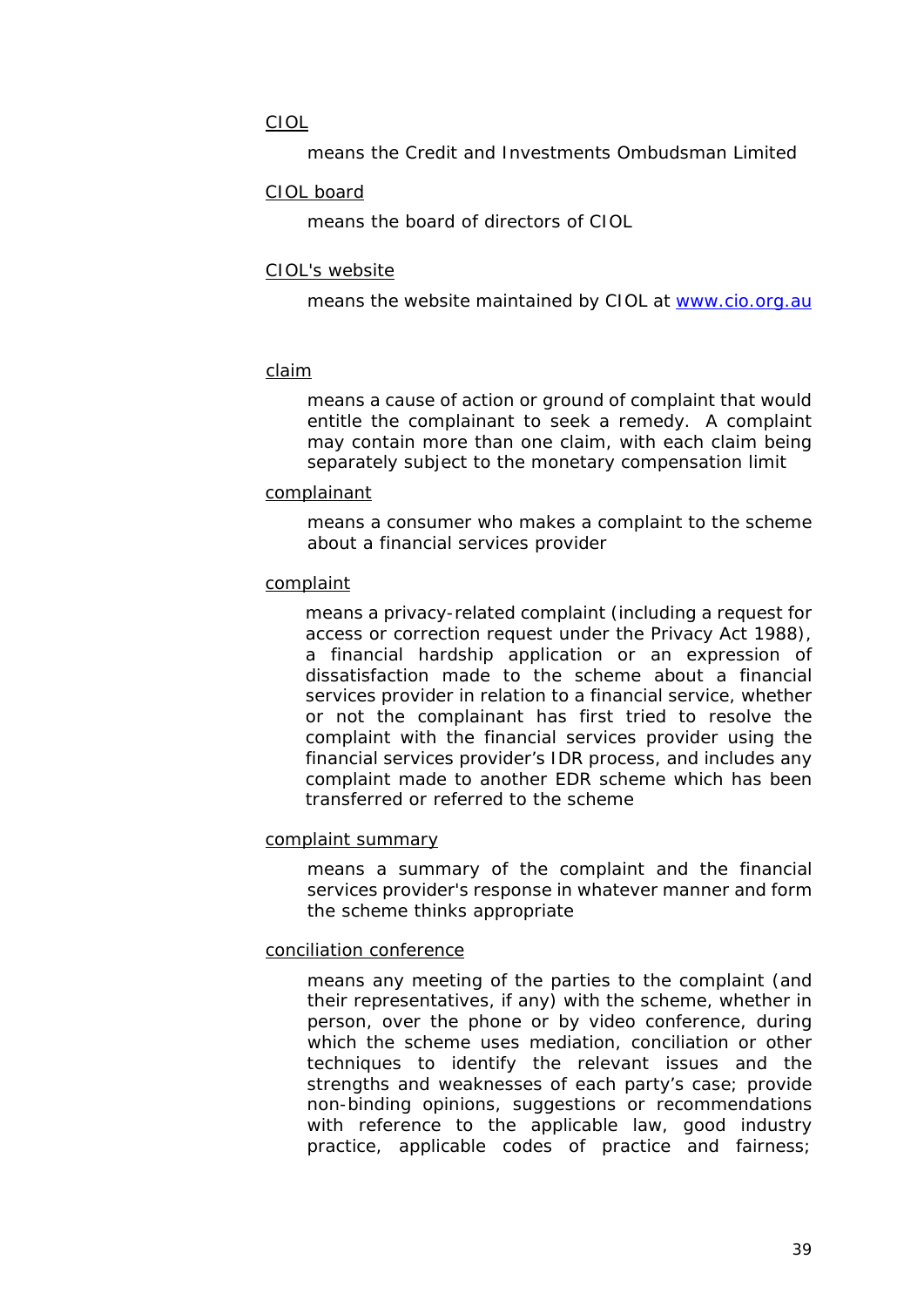generates options for the settlement of the *complaint*; or otherwise assists the parties to resolve the *complaint*

#### *consumer*

means:

- (a) where a *complaint* relates to a 'credit activity', as that term is defined under the National Consumer Credit Protection Act 2009, a *natural person* or strata corporation; or
- (b) where a *complaint* relates to:
	- (i) a 'financial service' within the meaning of the Corporations Act 2001; or
	- (ii) a 'tax (financial) advice service' within the meaning of the Tax Agent Services Act 2009,

a 'retail client' within the meaning of the Corporations Act 2001; or

- (c) where a *complaint* relates to a 'financial service' within the meaning of the Corporations Act 2001 that was provided in relation to a financial product within the meaning of section 761A of the Corporations Act 2001 acquired, held or disposed of under a *custodial arrangement,* the person who directed or requested the acquisition, holding or disposal is a *consumer* if the person would have been a 'retail client' within the meaning of the Corporations Act 2001 had the financial service been provided to that person directly; or
- (d) where a *complaint* relates to a *financial service* of the kind described in (g) of the definition of *'financial services'*, an 'individual' within the meaning of the Privacy Act 1988; or
- (e) for all other *complaints*, a *natural person, partnership*, company, strata corporation, trustee (*individual* or corporate) or *small business*, provided the *complainant*:
	- (i) did not have net assets of \$2.5 million or more for each of the two financial years prior to the date of making the complaint; or
	- (ii) did not have a gross income of \$250,000 or more for each of the two financial years prior to the date of making the *complaint*.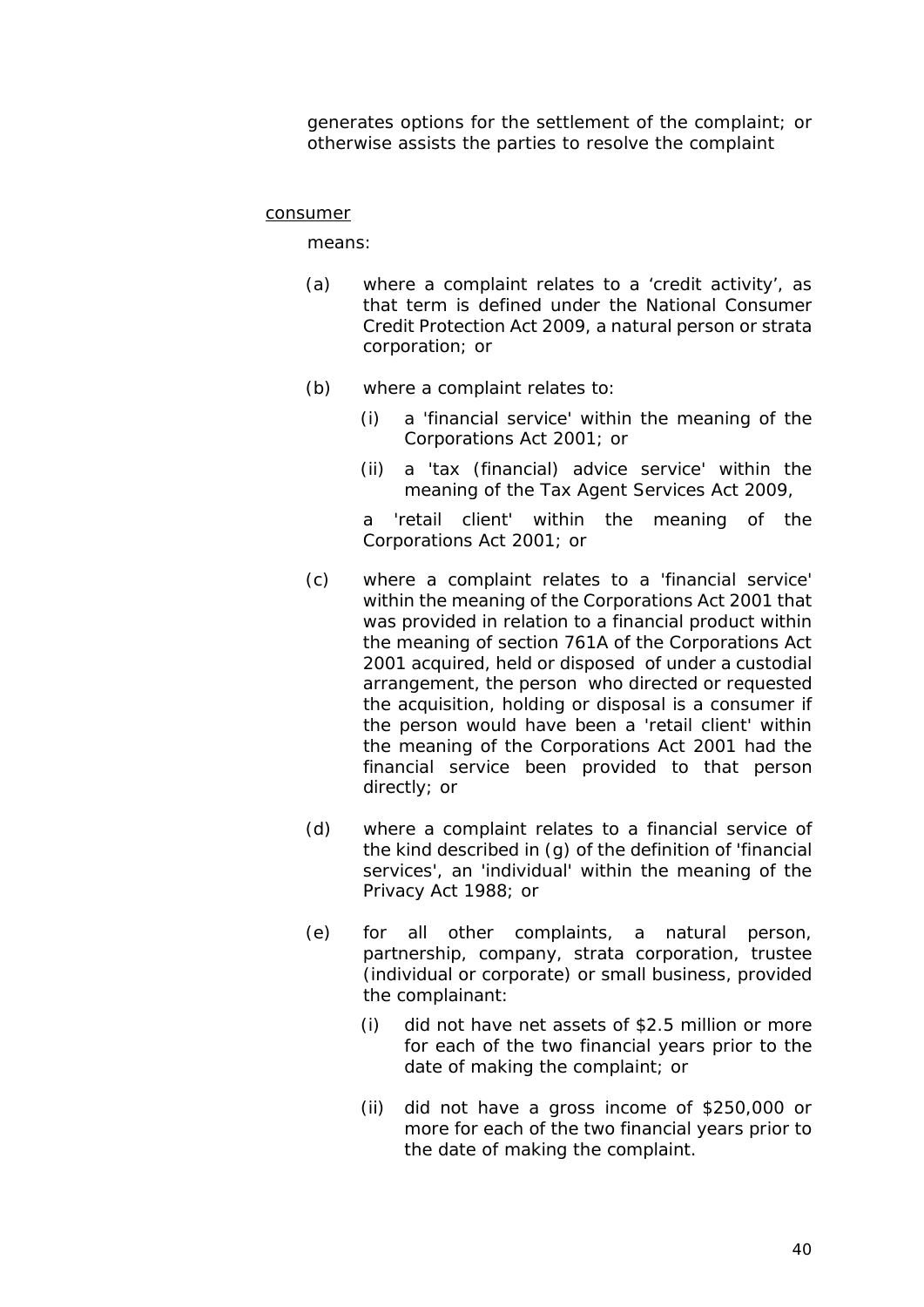*consumer lease*

means a lease regulated under the National Consumer Credit Protection Act 2009

*consumer representative*

means a director of *CIOL* appointed to that office under *CIOL*'s Constitution

#### *credit contract*

means a *credit facility* regulated by Schedule 1 of the National Consumer Credit Protection Act 2001

#### *credit facility*

means a credit facility within the meaning of Regulation 2B of the ASIC Regulations 2001

#### *credit representative*

has the meaning ascribed to that term by the National Consumer Credit Protection Act 2009

#### *custodial arrangement*

has the meaning ascribed to that term in section 1012IA(1) of the Corporations Act 2001

Note: Examples of a *custodial arrangement* include an investor directed portfolio service (IDPS) under *ASIC* Class Order [CO 13/763] and an IDPS-like scheme under *ASIC* Class Order [CO 13/762].

#### *custodian*

in relation to a *custodial arrangement*, means a person that holds a financial product to which the *custodial arrangement* relates

*deal with* or *dealing with* or *deals with* or *dealt with*

is explained in *Rule* 12.2

#### *decision*

see '*scheme decision'*

#### *determination*

means the *Ombudsman*'s determination of a *complaint* under *Rule* 23.1.

#### *determination phase*

means the phase during which the *Ombudsman* makes a *determination* and, as required, an *award*

#### *EDR scheme*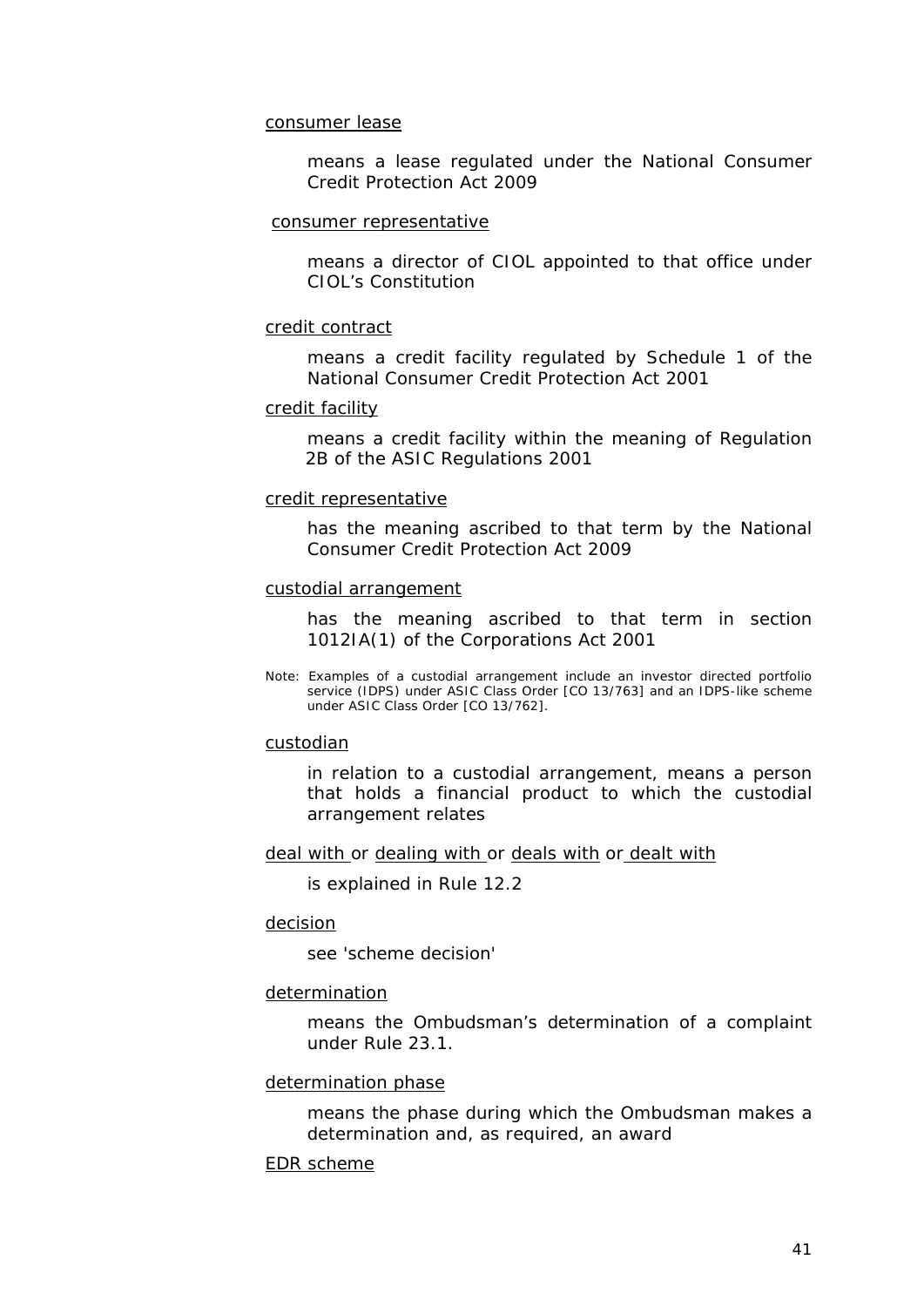means an external dispute resolution scheme approved by *ASIC* or *OAIC*

#### *enforcement action*

includes any of the following conduct by a *financial services provider*, its agent, assignee or contractor:

- (a) issuing a letter of demand or a statutory notice of default;
- (b) engaging in debt recovery or repossession activities, whether or not through the court system;
- (c) advertising or arranging for any property (including property securing a debt) to be sold or disposed of;
- (d) threatening to take any *enforcement action* to recover a debt;
- (e) immobilising a vehicle securing the debt, or threatening to immobilise such a vehicle; or
- (f) seeking judgment for a debt or pre-judgment remedies, such as orders to prevent the removal of property from the jurisdiction

#### *expedited ruling*

means a ruling under *Rule* 21.1

#### *final response*

means a written response from the *financial services provider* to the *complainant* within the times prescribed by *ASIC*'s Regulatory Guide 165 or the Privacy Act 1988 (as the case may be):

- (a) informing the *complainant* that the *financial services provider* is prepared to offer the *complainant* redress or partial redress, with or without acknowledging liability; or
- (b) informing the *complainant* that the *financial services provider* rejects the *complaint*, wholly or partially; or
- (c) otherwise informing the *complainant* of the final outcome of their *complaint* at *IDR*

#### *financial hardship application*

means an application or notice seeking a variation to the terms of the *credit facility* and, where the *financial hardship application* is made by the *complainant,* may include:

(a) a stay of *enforcement action* by the *financier*;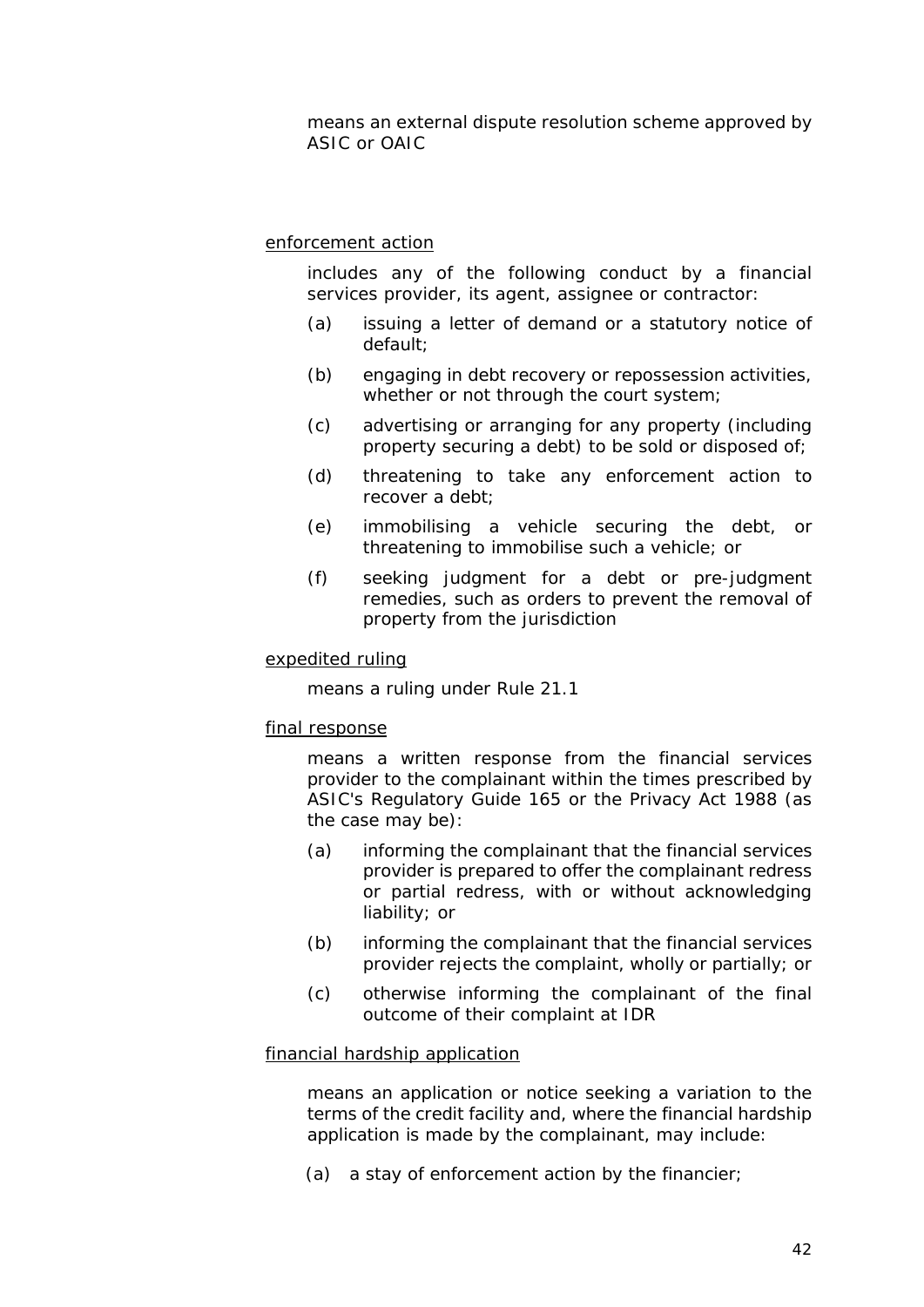- (b) a reasonable opportunity to refinance the *credit facility* or to sell or dispose of property securing the debt or other property;
- (c) a variation or waiver of the debt;
- (d) a reversal or waiver of default fees, default interest or enforcement costs

# *financial services*

mean:

- (a) any financial service within the meaning of section 766A of the Corporations Act 2001 or section 12BAB of the ASIC Act 2001; or
- (b) any credit activity within the meaning of the National Consumer Credit Protection Act 2009; or
- (c) the exercise of rights under a *credit facility* or an assignment of a *credit facility*, by a *financial services provider* who is a lender's mortgage insurer, debt purchaser or invoice discounter; or
- (d) tax (financial) advice services within the meaning of the Tax Agent Services Act 2009; or
- (e) where the *financial services provider* is a mutual, the provision by the *financial services provider* of a financial product issued or provided by a third party through the agency of the mutual; or
- (f) debt management, budget monitoring and management, credit reporting, credit management and debt collection; or
- (g) the conduct of a *financial services provider* in relation to its obligations under the Privacy Act 1988, provided the *complaint:*
	- (i) is part of a broader *complaint* between the *financial services provider* and the *consumer* about a *financial service;* or
	- (ii) relates to or arises out of a *financial service* provided to a *consumer* by the *financial services provider*,

and includes the conduct of the *financial services provider* in relation to or arising from a *financial service*.

"*financial services*" do not include any of the following:

- (a) the preparation or auditing of accounts or financial reports for a business, company or trust; or
- (b) the preparation or submission of tax returns and business activity statements.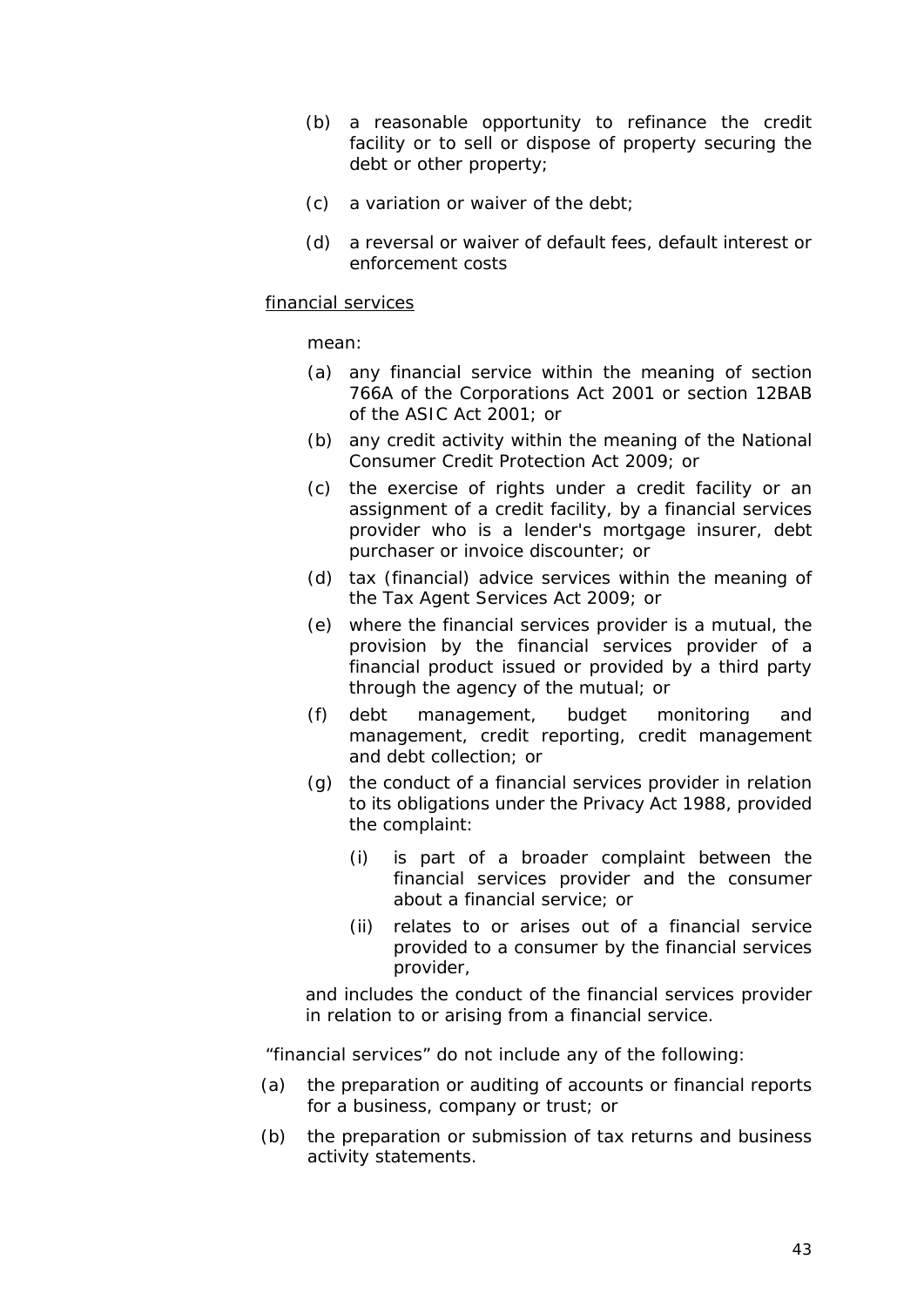#### *financial services industry*

means the industry in which *financial services providers* and their related bodies corporate carry on the business of *financial services* in Australia

# *financial services provider*

means a member of *CIOL* who is engaged in *financial services* and a reference to the *financial services provider* includes any employee, agent or contractor of the *financial services provider*, including any person who has actual, ostensible, apparent or usual authority to act on behalf of the *financial services provider* or authority to act by necessity in relation to a *financial service*

# *financier*

means the provider of a *credit facility* or other financial accommodation (including margin lending), and includes where the context permits, a debt purchaser and lender's mortgage insurer

#### *Guidelines*

mean the Guidelines to the *Rules*

# *IDR*

means internal dispute resolution involving a procedure adopted by a *financial services provider* to consider a *complaint*

# *individual*

means a *natural person* (not, for example, a company)

#### *investigation phase*

means the investigation phase of the *CIO process*

# *industry representative*

means a director of *CIOL* appointed to that office under *CIOL*'s Constitution

# *linked credit provider*

has the meaning ascribed to it in Section 2 of Schedule 2 of the Competition and Consumer Act 2010 (Cth)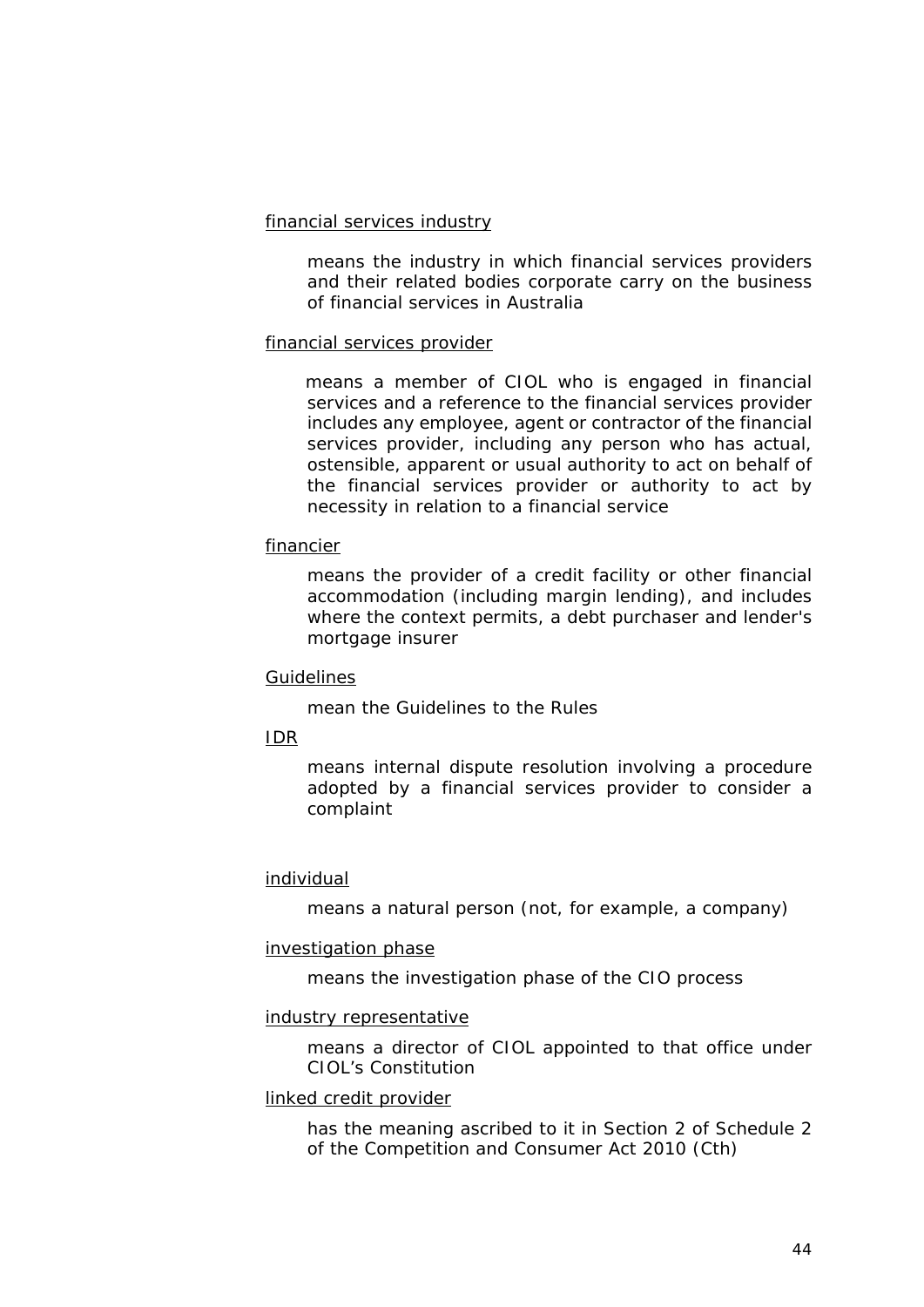#### *monetary compensation limit*

means, in relation to each *claim*, an amount not exceeding \$280,000, adjusted every three years from 1 January 2012 using the higher of the increase in the Consumer Price Index (CPI) or Male Total Average Weekly Earnings (MTAWE), with rounding to the nearest \$500

Note: Separate *claim*s by the same *complainant* will not be aggregated for the purpose of determining a maximum *claim*.

#### *natural person*

includes one acting as a trustee, legal or personal representative or otherwise

#### *OAIC*

means the Office of the Australian Information Commissioner

#### *objection notice*

means a notice given by a *financial services provider* under *Rule* 29

#### *Ombudsman*

means the person appointed to that role in accordance with *Rule* 4.1

#### *order*

means an *order* made by the *Ombudsman* under *Rule* 9.10 or *Rule* 41.7.

#### *partnership*

means a partnership comprising of individuals – if the *partnership* carries on a business, the business must be a *small business*

#### *payment terms*

mean the payment terms described in a *complainant*'s *credit facility*

#### *prescribed time*

means the relevant time or times prescribed by the National Consumer Credit Protection Act 2009 or the *scheme*, as the case may be

#### *Privacy Act participant*

means a *financial services provider* that:

(a) is a credit provider within the meaning of section  $6G(1)(c)$ ,  $6G(2)$  and  $6(G)(3)$  of the Privacy Act 1988; and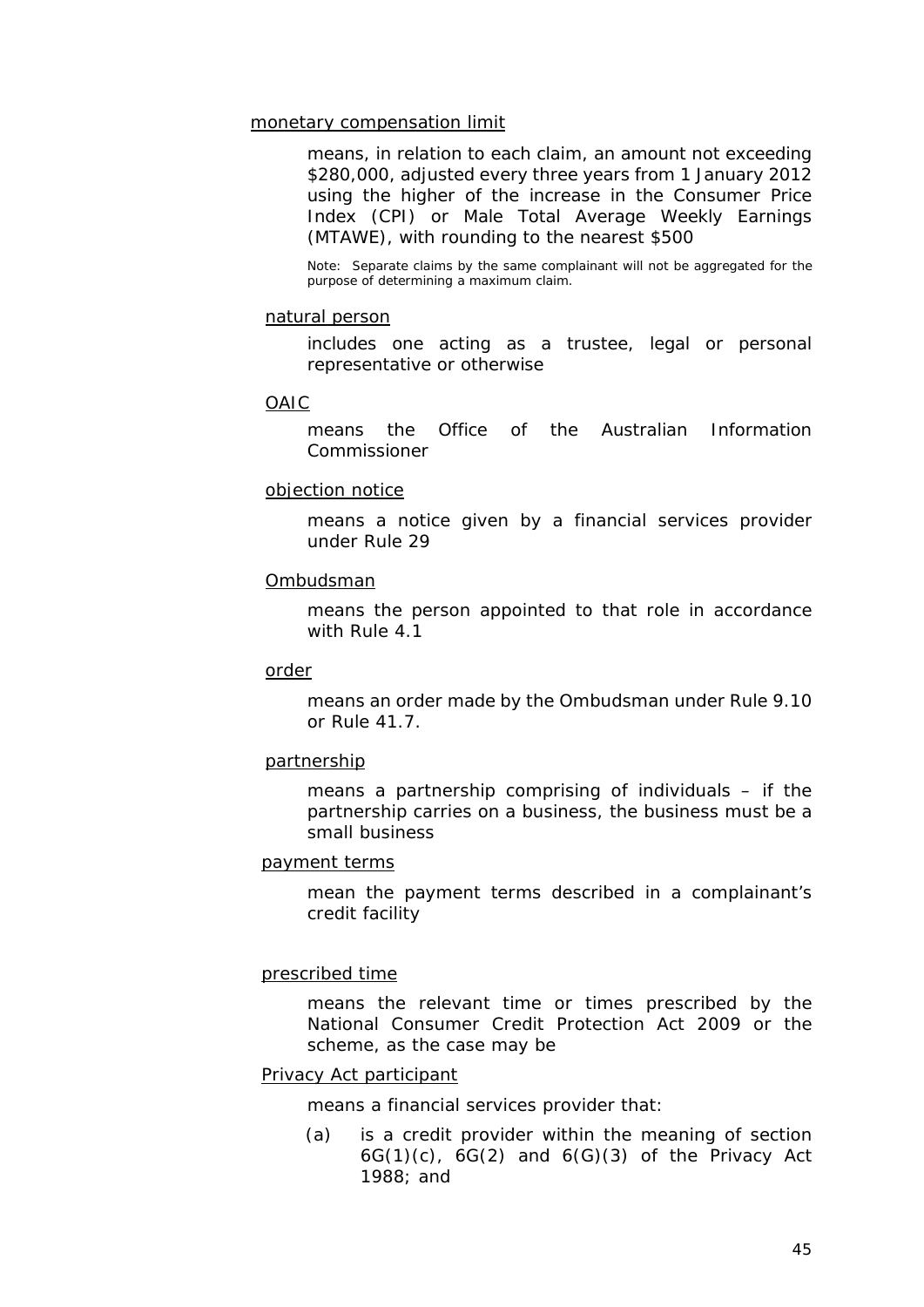(b) is not required to be a member of an *EDR scheme* under the Corporations Act 2001 or the National Consumer Credit Protection Act 2009

#### *recommendation*

means making a recommendation to the *complainant* and the *financial services provider* under *Rule* 22.1(e) about resolving the *complaint* or making a recommendation to the *complainant* under *Rule* 20.1 that they accept the *financial services provider's* offer in full and final settlement of the *complaint*

# *relevant licence*

means an Australian Financial Services licence or an Australian Credit licence

#### *Rules*

see '*CIO Rules*'

#### *ruling*

means a ruling made by the *Ombudsman* under *Rule* 6.2, but does not include an *expedited ruling* made by the *scheme* under *Rule* 21.1

#### *scheme*

means the *Credit and Investments Ombudsman* and, unless the context indicates the contrary, includes the *Ombudsman*

#### *scheme decision* or *decision*

means any decision made or discretion exercised by the *scheme* or the *Ombudsman* under *these Rules*, including, but not limited to, decisions or discretions in relation to declaring a *complaint* closed under *Rule* 36.1, *expedited ruling*s, *recommendation*s, *determination*s, *award*s or *order*s

#### *scheme requirement*

is defined in *Rule* 27.2

#### *settlement agreement*

means the agreement for withdrawing or resolving the *complaint* reached between the *complainant* and the *financial services provider* in whatever form the *scheme* regards as appropriate to the circumstances

#### *small business*